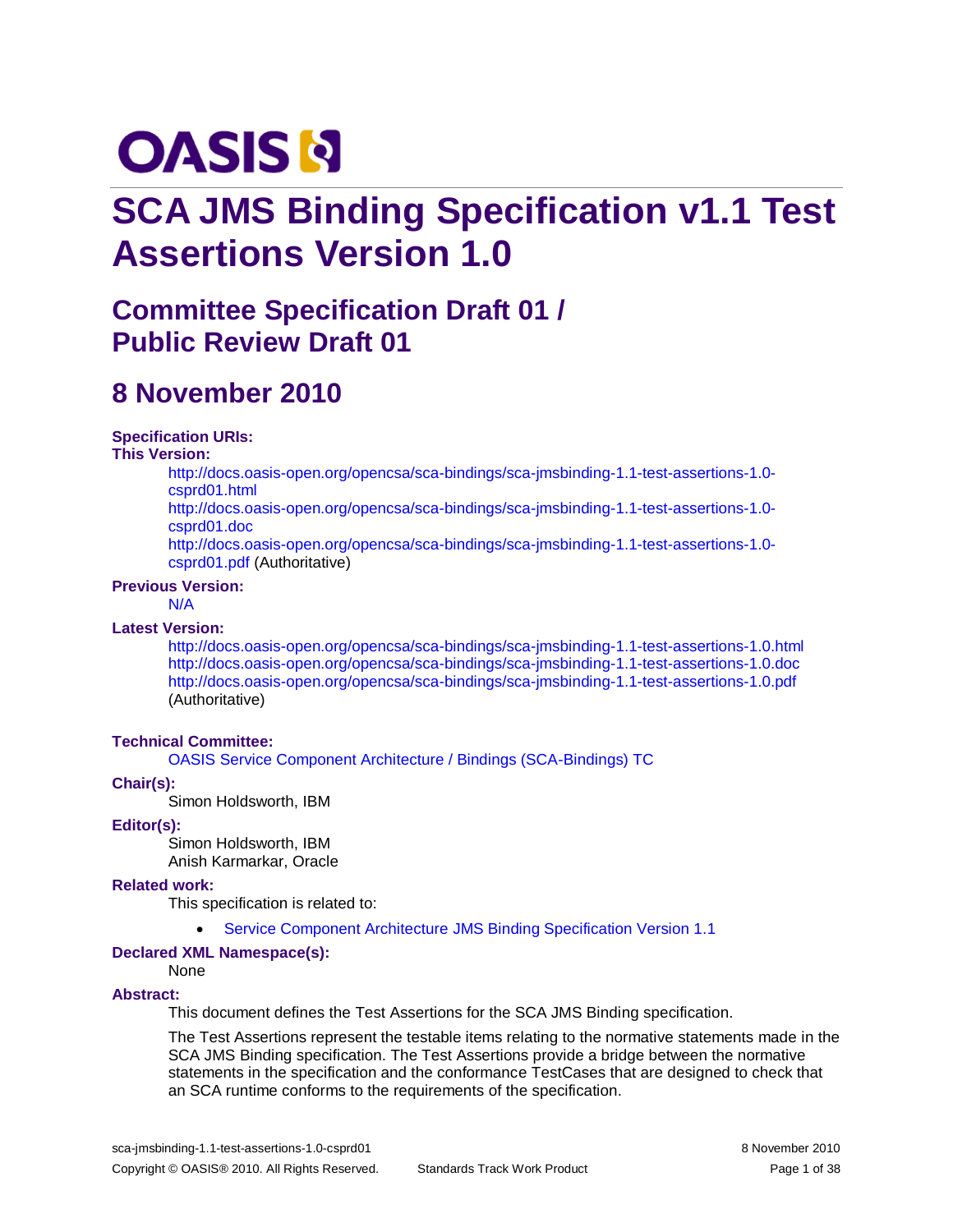#### **Status:**

This document was last revised or approved by the OASIS Service Component Architecture / Bindings (SCA-Bindings) TC on the above date. The level of approval is also listed above. Check the "Latest Version" or "Latest Approved Version" location noted above for possible later revisions of this document.

Technical Committee members should send comments on this specification to the Technical Committee's email list. Others should send comments to the Technical Committee by using the "Send A Comment" button on the Technical Committee's web page at [http://www.oasis](http://www.oasis-open.org/committees/sca-bindings/)[open.org/committees/sca-bindings/.](http://www.oasis-open.org/committees/sca-bindings/)

For information on whether any patents have been disclosed that may be essential to implementing this specification, and any offers of patent licensing terms, please refer to the Intellectual Property Rights section of the Technical Committee web page [\(http://www.oasis](http://www.oasis-open.org/committees/sca-bindings/ipr.php)[open.org/committees/sca-bindings/ipr.php\)](http://www.oasis-open.org/committees/sca-bindings/ipr.php).

#### **Citation Format:**

When referencing this specification the following citation format should be used:

**JMSBINDING-1.1-TA-1.0** OASIS Committee Specification Draft 01, *SCA JMS Binding Specification v1.1 Test Assertions Version 1.0*, November 2010[. http://docs.oasis](http://docs.oasis-open.org/opencsa/sca-bindings/sca-jmsbinding-1.1-test-assertions-1.0-csd01.pdf)[open.org/opencsa/sca-bindings/sca-jmsbinding-1.1-test-assertions-1.0-csd01.pdf](http://docs.oasis-open.org/opencsa/sca-bindings/sca-jmsbinding-1.1-test-assertions-1.0-csd01.pdf)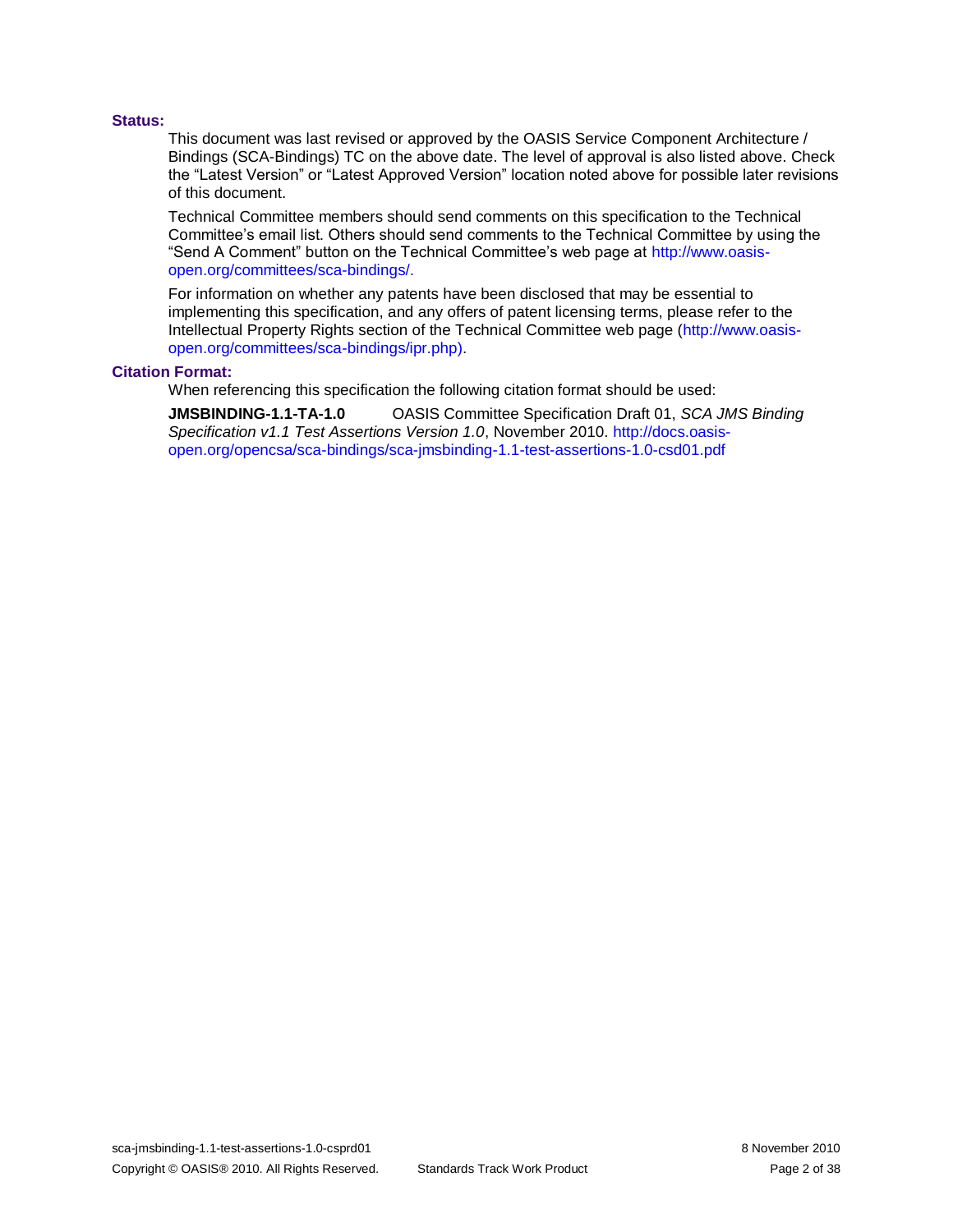# **Notices**

Copyright © OASIS® 2009, 2010. All Rights Reserved.

All capitalized terms in the following text have the meanings assigned to them in the OASIS Intellectual Property Rights Policy (the "OASIS IPR Policy"). The full Policy may be found at the OASIS website.

This document and translations of it may be copied and furnished to others, and derivative works that comment on or otherwise explain it or assist in its implementation may be prepared, copied, published, and distributed, in whole or in part, without restriction of any kind, provided that the above copyright notice and this section are included on all such copies and derivative works. However, this document itself may not be modified in any way, including by removing the copyright notice or references to OASIS, except as needed for the purpose of developing any document or deliverable produced by an OASIS Technical Committee (in which case the rules applicable to copyrights, as set forth in the OASIS IPR Policy, must be followed) or as required to translate it into languages other than English.

The limited permissions granted above are perpetual and will not be revoked by OASIS or its successors or assigns.

This document and the information contained herein is provided on an "AS IS" basis and OASIS DISCLAIMS ALL WARRANTIES, EXPRESS OR IMPLIED, INCLUDING BUT NOT LIMITED TO ANY WARRANTY THAT THE USE OF THE INFORMATION HEREIN WILL NOT INFRINGE ANY OWNERSHIP RIGHTS OR ANY IMPLIED WARRANTIES OF MERCHANTABILITY OR FITNESS FOR A PARTICULAR PURPOSE.

OASIS requests that any OASIS Party or any other party that believes it has patent claims that would necessarily be infringed by implementations of this OASIS Committee Specification or OASIS Standard, to notify OASIS TC Administrator and provide an indication of its willingness to grant patent licenses to such patent claims in a manner consistent with the IPR Mode of the OASIS Technical Committee that produced this specification.

OASIS invites any party to contact the OASIS TC Administrator if it is aware of a claim of ownership of any patent claims that would necessarily be infringed by implementations of this specification by a patent holder that is not willing to provide a license to such patent claims in a manner consistent with the IPR Mode of the OASIS Technical Committee that produced this specification. OASIS may include such claims on its website, but disclaims any obligation to do so.

OASIS takes no position regarding the validity or scope of any intellectual property or other rights that might be claimed to pertain to the implementation or use of the technology described in this document or the extent to which any license under such rights might or might not be available; neither does it represent that it has made any effort to identify any such rights. Information on OASIS' procedures with respect to rights in any document or deliverable produced by an OASIS Technical Committee can be found on the OASIS website. Copies of claims of rights made available for publication and any assurances of licenses to be made available, or the result of an attempt made to obtain a general license or permission for the use of such proprietary rights by implementers or users of this OASIS Committee Specification or OASIS Standard, can be obtained from the OASIS TC Administrator. OASIS makes no representation that any information or list of intellectual property rights will at any time be complete, or that any claims in such list are, in fact, Essential Claims.

The names "OASIS", "SCA" and "Service Component Architecture" are trademarks of OASIS, the owner and developer of this specification, and should be used only to refer to the organization and its official outputs. OASIS welcomes reference to, and implementation and use of, specifications, while reserving the right to enforce its marks against misleading uses. Please see [http://www.oasis](http://www.oasis-open.org/who/trademark.php)[open.org/who/trademark.php](http://www.oasis-open.org/who/trademark.php) for above guidance.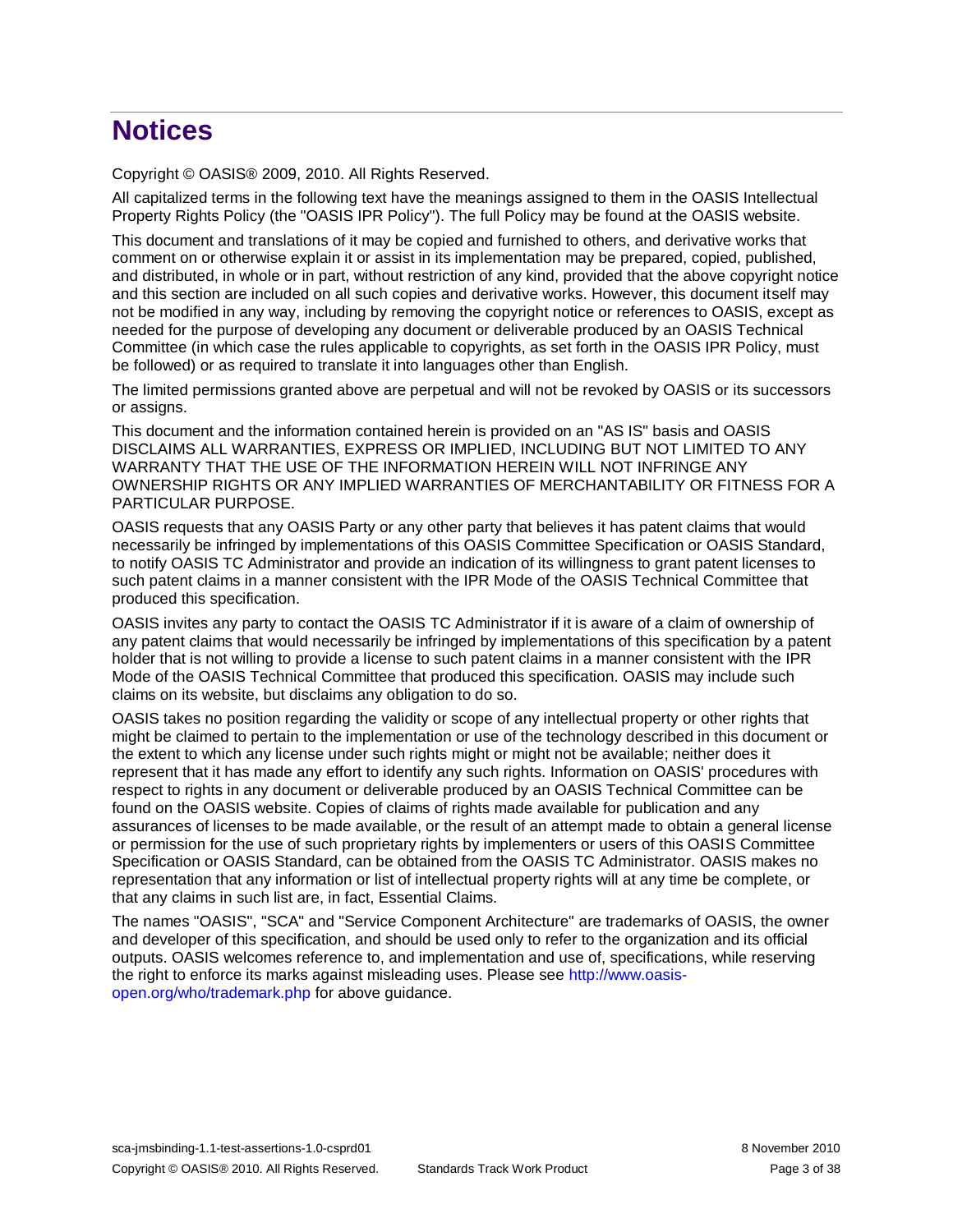# **Table of Contents**

| $\mathbf{1}$  |  |
|---------------|--|
|               |  |
|               |  |
|               |  |
|               |  |
| $\mathcal{P}$ |  |
|               |  |
|               |  |
|               |  |
|               |  |
| 3             |  |
| Α.            |  |
| В.            |  |
| $C_{1}$       |  |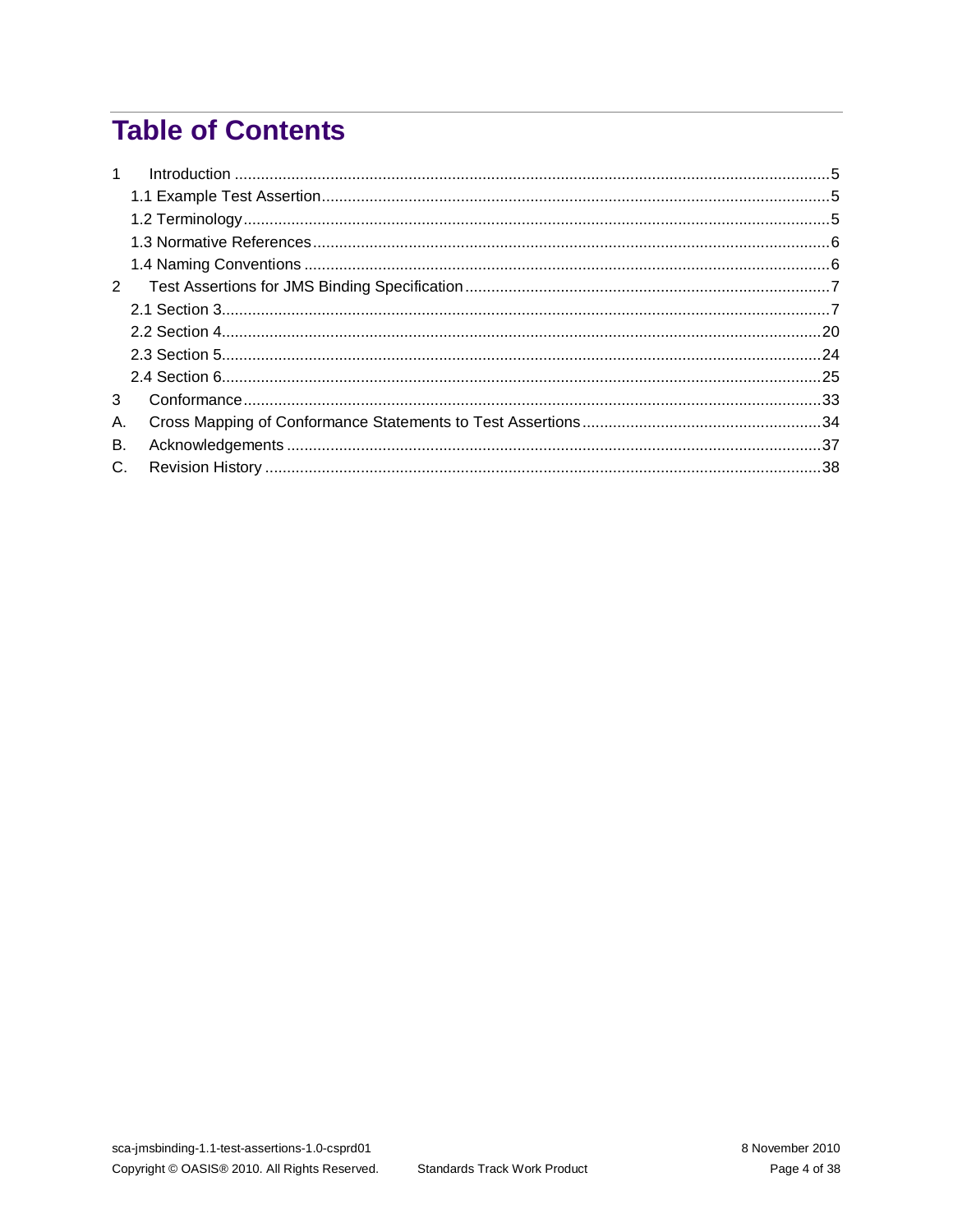### <span id="page-4-0"></span>**1 Introduction**

This document defines Test Assertions for the SCA JMS Binding specification **[\[SCA-JMS\]](#page-5-2)**.

The test assertions in this document follow the format defined in the OASIS Test Assertion Guidelines

specification **[\[TA-GUIDE\]](#page-5-3)**.

### <span id="page-4-1"></span>**1.1 Example Test Assertion**

 Test assertions are presented in a tabular format with rows corresponding to the entry types defined in the OASIS Test Assertions Guidelines

| Assertion ID          | BJM-TA-nnnnn                                                                                                                 |
|-----------------------|------------------------------------------------------------------------------------------------------------------------------|
|                       | [BJMnnnnn]                                                                                                                   |
| Target                | <xyuvbghs></xyuvbghs> element of composite file                                                                              |
| Prerequisites         | The [ <xyuvbghs></xyuvbghs> element] has a @foobar attribute                                                                 |
| Predicate             | The @foobar attribute of [the <xyuvbghs></xyuvbghs> element] is a URI that<br>references a foobar element in the SCA Domain- |
| Prescription<br>Level | Mandatory                                                                                                                    |
| Tags                  | foobar references                                                                                                            |

 **Assertion ID:** Is a unique ID for the test assertion. Its format starts with a 3 letter string that identifies the specification to which it relates - "BJM" for the SCA JMS Binding specification. This is followed by "-TA-"

to indicate that this identifier is for a test assertion. This is then followed by a unique 5 digit number

 **Source:** Is the identifier(s) of the normative statement(s) in the specification to which this assertion relates.

**Target:** Identifies the target which is addressed by this assertion. This is typically some SCA document

element, but possibly could identify an SCA runtime and its behaviour.

- **Prerequisites:** Defines any prerequisites for this test assertion. The prerequisites may be defined in
- 16 terms of one or more other test assertions that must be true.
- **Predicate:** The meat of the assertion something that should evaluate to true or false for the given target.
- **Prescription Level:** Mandatory (for MUST requirements) or Preferred (for SHOULD requirements) or 19 Permitted (for MAY requirements).
- **Tags:** Zero or more labels that may be attached to this test assertion these tags can be used to group sets of assertions.

### <span id="page-4-2"></span>**1.2 Terminology**

The key words "MUST", "MUST NOT", "REQUIRED", "SHALL", "SHALL NOT", "SHOULD", "SHOULD

 NOT", "RECOMMENDED", "MAY", and "OPTIONAL" in this document are to be interpreted as described in RFC Keywords **[\[RFC2119\]](#page-5-4)**.

- 
- This specification uses predefined namespace prefixes throughout; they are given in the following list.
- Note that the choice of any namespace prefix is arbitrary and not semantically significant.
- Table 1-1 Prefixes and Namespaces used in this specification

| Prefix<br><b>Namespace</b> | <b>Notes</b> |
|----------------------------|--------------|
|----------------------------|--------------|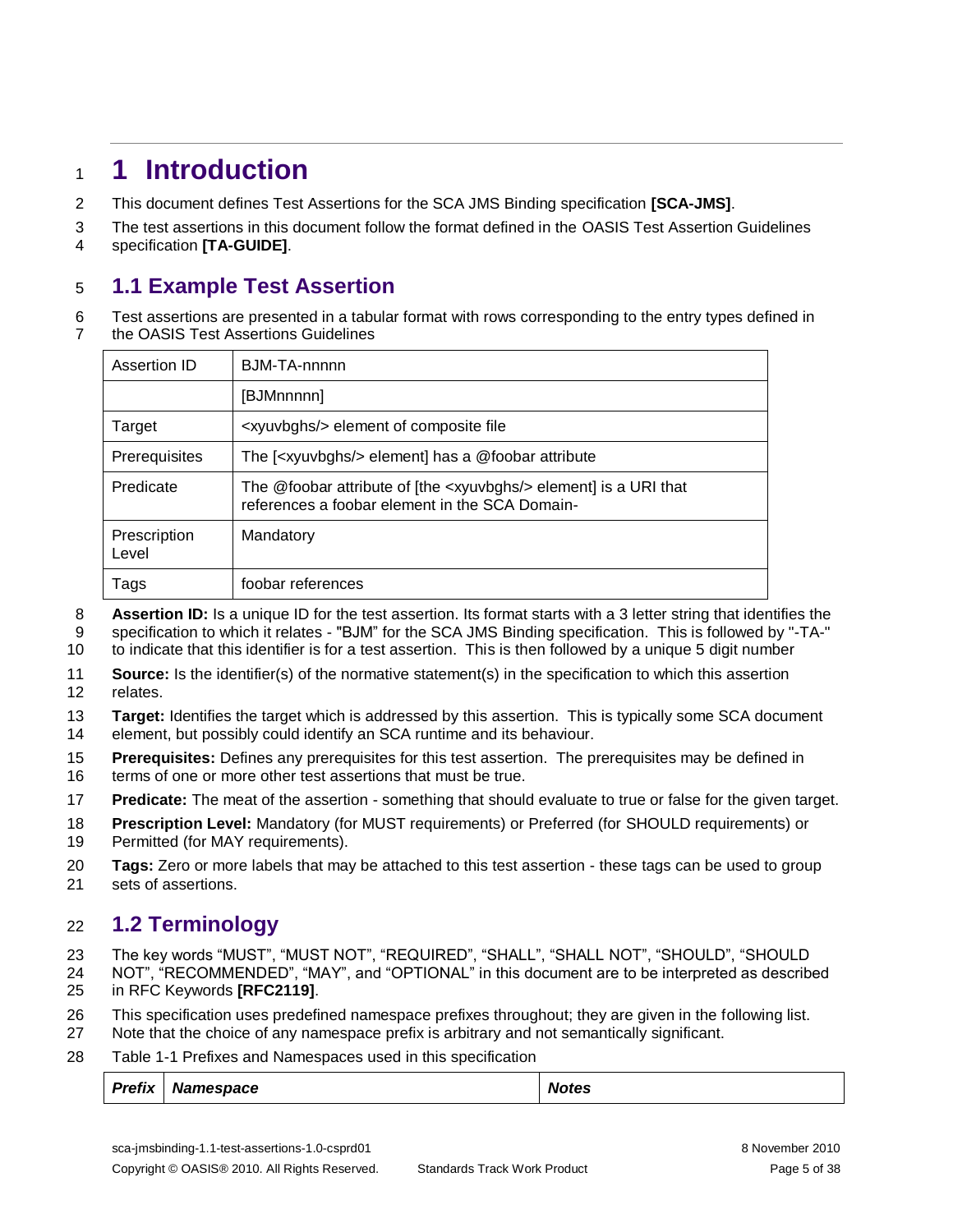| XS. | "http://www.w3.org/2001/XMLSchema"                 | Defined by XML Schema 1.0 specification |
|-----|----------------------------------------------------|-----------------------------------------|
| sca | "http://docs.oasis-open.org/ns/opencsa/sca/200912" | Defined by the SCA specifications       |

### <span id="page-5-0"></span>**1.3 Normative References**

<span id="page-5-7"></span><span id="page-5-4"></span><span id="page-5-3"></span><span id="page-5-2"></span>

| 30<br>31       | [RFC2119]      | S. Bradner, Key words for use in RFCs to Indicate Requirement Levels,<br>http://www.ietf.org/rfc/rfc2119.txt, IETF RFC 2119, March 1997.                                                                    |
|----------------|----------------|-------------------------------------------------------------------------------------------------------------------------------------------------------------------------------------------------------------|
| 32<br>33<br>34 | [SCA-JMS]      | OASIS Committee Specification Draft 05, SCA JMS Binding Specification<br>Version 1.1, November 2010 http://docs.oasis-open.org/opencsa/sca-<br>bindings/sca-jmsbinding-1.1-spec-csd05.pdf                   |
| 35<br>36<br>37 | [TA-GUIDE]     | OASIS Committee Draft 05, Test Assertions Guidelines Version 1.0, August 2010<br>http://docs.oasis-open.org/tag/guidelines/v1.0/cd05/testassertionsquidelines-cd-<br>05.pdf                                 |
| 38<br>39       | [JCA15]        | J2EE Connector Architecture Specification Version 1.5<br>http://java.sun.com/j2ee/connector/                                                                                                                |
| 40<br>41<br>42 | [IETFJMS]      | M. Phillips, P. Easton, D. Rokicki, E. Johnson, URI Scheme for Java™ Message<br>Service 1.0 http://www.ietf.org/id/draft-merrick-jms-uri-09.txt, IETF Internet-Draft<br>September 2010 <sup>1</sup>         |
| 43<br>44<br>45 | [SCA-Assembly] | <b>OASIS Committee Draft 06, Service Component Architecture Assembly Model</b><br>Specification Version 1.1, August 2010 http://docs.oasis-open.org/opencsa/sca-<br>assembly/sca-assembly-1.1-spec-cd06.pdf |

### <span id="page-5-6"></span><span id="page-5-5"></span><span id="page-5-1"></span>**1.4 Naming Conventions**

-

The naming conventions used by artefacts defined in this specification are:

- 48 The naming conventions defined by section 1.3 of the [SCA Assembly Specification \[SCA-Assembly\].](#page-5-5)
- 49 Where the names of elements and attributes consist partially or wholly of acronyms, the letters of the acronyms use the same case. When the acronym appears at the start of the name of an element or an attribute, or after a period, it is in lower case. If it appears elsewhere in the name of an element or an attribute, it is in upper case. For example, an attribute might be named "uri" or "jndiURL".
- Where the names of types consist partially or wholly of acronyms, the letters of the acronyms are in all upper case. For example, an XML Schema type might be named "JCABinding" or "MessageID".
- 55 . Values, including local parts of QName values, follow the rules for names of elements and attributes as stated above, with the exception that the letters of acronyms are in all upper case. For example, a value might be "JMSDefault" or "namespaceURI".

<sup>&</sup>lt;sup>1</sup> Note that this URI scheme is currently in draft. The reference for this specification will be updated when the IETF standard is finalized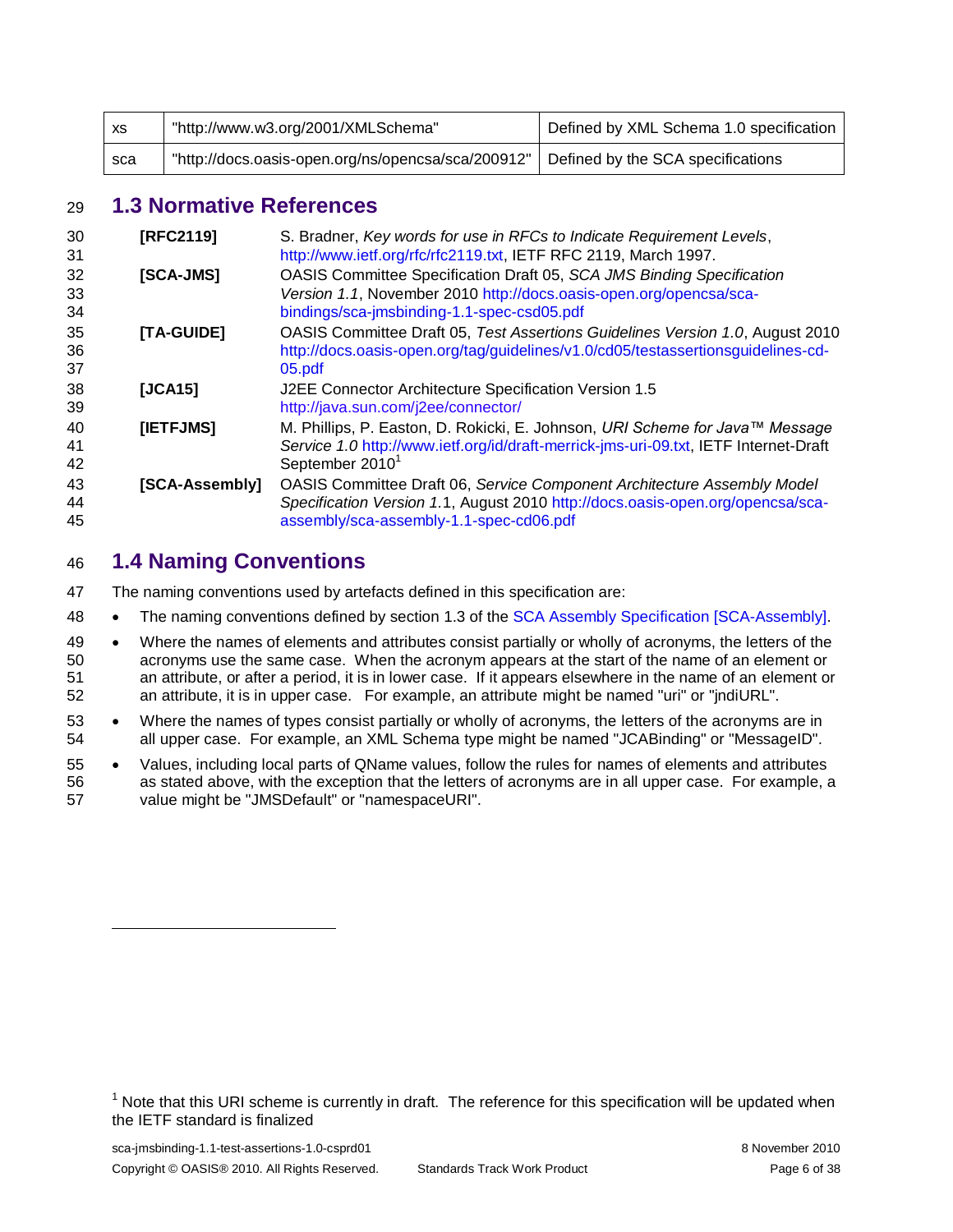# <span id="page-6-0"></span><sup>58</sup> **2 Test Assertions for JMS Binding Specification**

### 59 **2.1 Section 3**

<span id="page-6-1"></span>

| Assertion ID          | BJM-TA-30001                                                                                                                   |
|-----------------------|--------------------------------------------------------------------------------------------------------------------------------|
| Source                | [BJM30001]                                                                                                                     |
| Target                | The $@$ uri attribute of a $\lt$ binding ims $\gt$ element                                                                     |
| Prerequisites         |                                                                                                                                |
| Predicate             | The @uri attribute matches the syntax defined in [IETFJMS]                                                                     |
| Prescription<br>Level | Mandatory                                                                                                                      |
| Tags                  | uri                                                                                                                            |
| Comment               | The value of the @uri attribute MUST have the format defined by the IETF URI<br>Scheme for Java™ Message Service 1.0 [IETFJMS] |

60

| Assertion ID          | <b>BJM-TA-30002</b>                                                                                                                   |
|-----------------------|---------------------------------------------------------------------------------------------------------------------------------------|
| Source                | [BJM30002]                                                                                                                            |
| Target                | The $@$ uri attribute of a $\alpha$ binding.jms > element                                                                             |
| <b>Prerequisites</b>  | One or more of the JNDI resources identified by the destination and<br>jndiConnectionFactoryName in the @uri attribute does not exist |
| Predicate             | SCA runtime raises an error                                                                                                           |
| Prescription<br>Level | Mandatory                                                                                                                             |
| Tags                  | uri, jndi                                                                                                                             |
| Comment               | When the @uri attribute is specified, the SCA runtime MUST raise an error if the<br>referenced resources do not already exist         |

| Assertion ID  | <b>BJM-TA-30003</b>                                                                                                                                           |
|---------------|---------------------------------------------------------------------------------------------------------------------------------------------------------------|
| Source        | [BJM30003]                                                                                                                                                    |
| Target        | The @correlationScheme attribute of a<br>binding.jms> element                                                                                                 |
| Prerequisites | 1) <binding.jms> element child of a <service> element has the @correlationScheme<br/>attribute set to "sca:messageID"</service></binding.jms>                 |
|               | 2) the <service> element has an interface that includes at least one request/reply<br/>operation</service>                                                    |
| Predicate     | The correlation ID of a reply message is set to the value of the message ID of the<br>corresponding request message when a request/reply operation is invoked |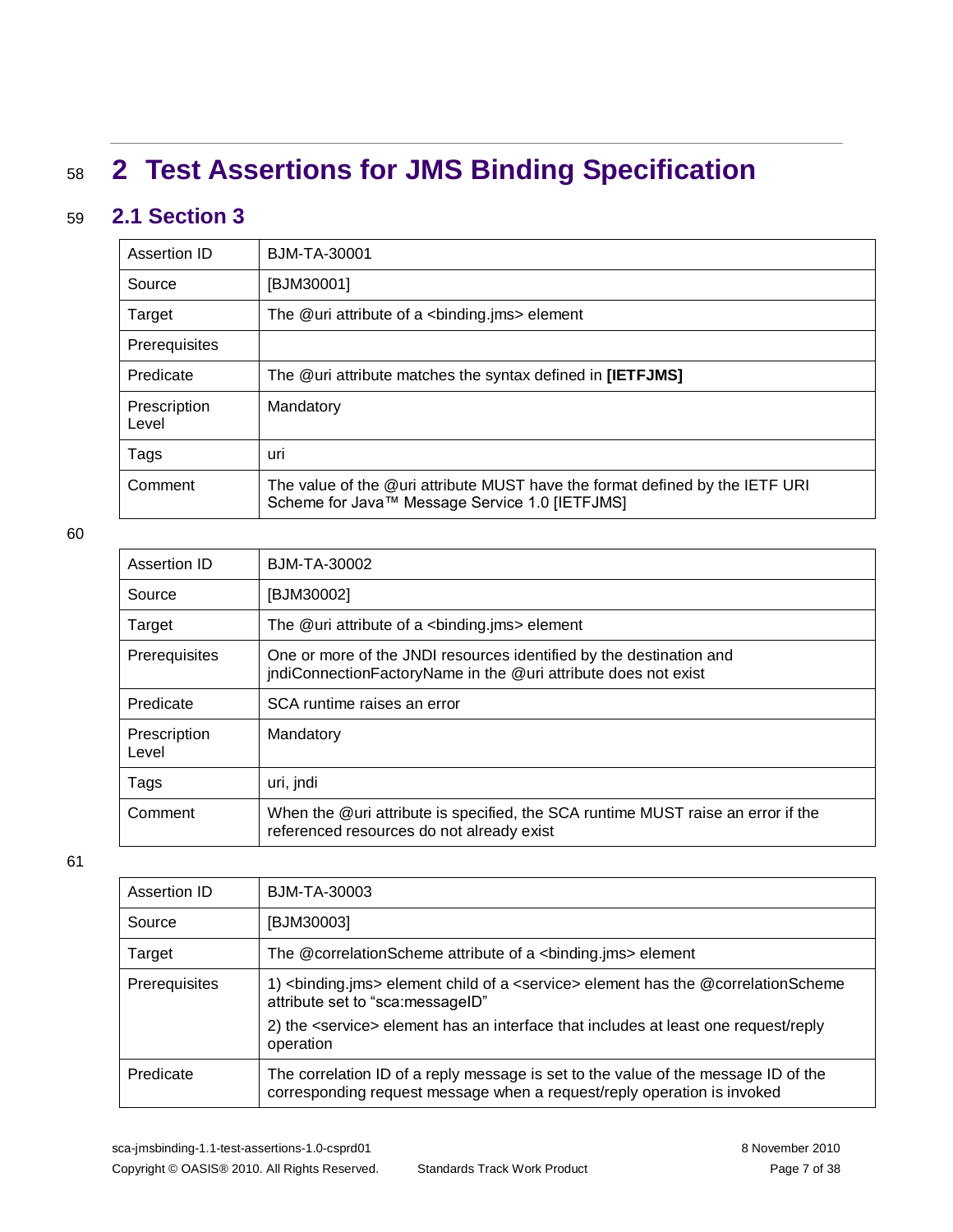| Prescription<br>Level | Mandatory                                                                                                                                                                    |
|-----------------------|------------------------------------------------------------------------------------------------------------------------------------------------------------------------------|
| Tags                  | request/reply, correlation, service                                                                                                                                          |
| Comment               | If the value of the @correlationScheme attribute is "sca:messageID" the SCA runtime<br>MUST set the correlation ID of replies to the message ID of the corresponding request |

| Assertion ID          | BJM-TA-30004                                                                                                                                                                            |
|-----------------------|-----------------------------------------------------------------------------------------------------------------------------------------------------------------------------------------|
| Source                | [BJM30004]                                                                                                                                                                              |
| Target                | The @correlationScheme attribute of a <binding.jms> element</binding.jms>                                                                                                               |
| Prerequisites         | 1) <binding.jms> element child of a <service> element has the @correlationScheme<br/>attribute set to "sca:correlationID"</service></binding.jms>                                       |
|                       | 2) the <service> element has an interface that includes at least one request/reply<br/>operation</service>                                                                              |
| Predicate             | The correlation ID of a reply message is set to the value of the correlation ID of the<br>corresponding request message when a request/reply operation is invoked                       |
| Prescription<br>Level | Mandatory                                                                                                                                                                               |
| Tags                  | request/reply, correlation, service                                                                                                                                                     |
| Comment               | If the value of the @correlationScheme attribute is "sca:correlationID" the SCA runtime<br>MUST set the correlation ID of replies to the correlation ID of the corresponding<br>request |

#### 63

| Assertion ID          | BJM-TA-30005                                                                                                                                 |
|-----------------------|----------------------------------------------------------------------------------------------------------------------------------------------|
| Source                | [BJM30005]                                                                                                                                   |
| Target                | The @correlationScheme attribute of a <binding.jms> element</binding.jms>                                                                    |
| Prerequisites         | 1) <binding.jms> element child of a <service> element has the @correlationScheme<br/>attribute set to "sca:none"</service></binding.jms>     |
|                       | 2) the <service> element has an interface that includes at least one request/reply<br/>operation</service>                                   |
| Predicate             | The correlation ID of a reply message is unset when a request/reply operation is<br>invoked                                                  |
| Prescription<br>Level | Mandatory                                                                                                                                    |
| Tags                  | request/reply, correlation, service                                                                                                          |
| Comment               | If the value of the @correlationScheme attribute is "sca:none" the SCA runtime MUST<br>NOT set the correlation ID in responses that it sends |

| Assertion ID | BJM-TA-30006 |
|--------------|--------------|
| Source       | [BJM30006]   |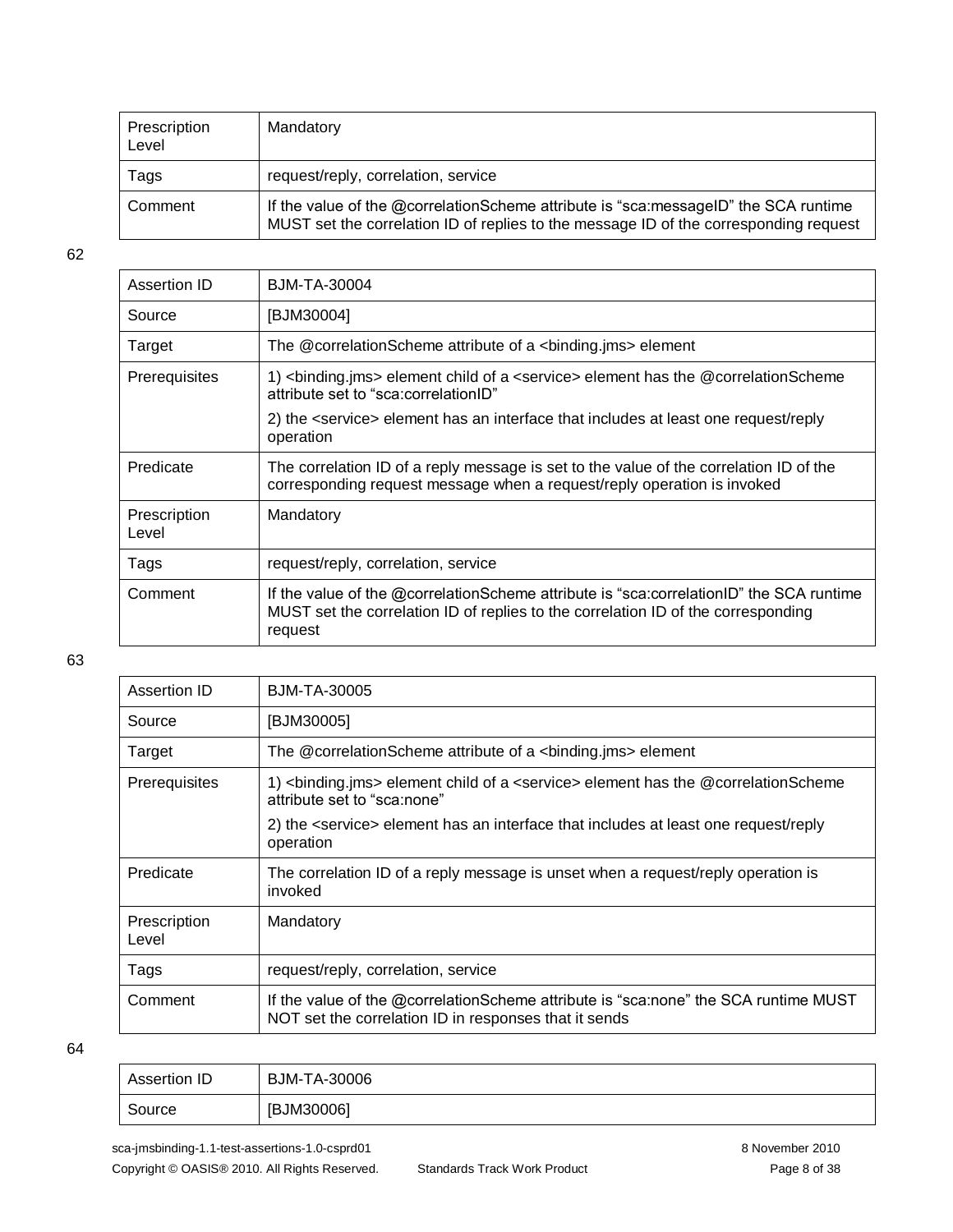| Target                | The @correlationScheme attribute of a<br>binding.jms> element                                                                                                                                            |
|-----------------------|----------------------------------------------------------------------------------------------------------------------------------------------------------------------------------------------------------|
| Prerequisites         | <binding.jms> element child of a <service> element has the @correlationScheme<br/>attribute set to some value other than "sca: messageID", "sca: correlationID",<br/>"sca:none".</service></binding.jms> |
|                       | The value selected has a specific meaning for the target SCA runtime                                                                                                                                     |
| Predicate             | SCA runtime does not raise an error                                                                                                                                                                      |
| Prescription<br>Level | Optional                                                                                                                                                                                                 |
| Tags                  | request/reply, correlation, service                                                                                                                                                                      |
| Comment               | SCA runtimes MAY allow other values of the @correlationScheme attribute to indicate<br>other correlation schemes                                                                                         |
|                       | This is untestable. Each SCA runtime may accept additional values, however it will still<br>reject values that it does not understand.                                                                   |

| Assertion ID          | BJM-TA-30007                                                                                                                                                  |
|-----------------------|---------------------------------------------------------------------------------------------------------------------------------------------------------------|
| Source                | [BJM30007]                                                                                                                                                    |
| Target                | The @correlationScheme attribute of a <binding.jms> element child of a <reference><br/>element</reference></binding.jms>                                      |
| Prerequisites         | 1) <binding.jms> element child of a <reference> element has the @correlationScheme<br/>attribute set to "sca:correlationID"</reference></binding.jms>         |
| Predicate             | The correlation ID of request messages is set to a non-null value.                                                                                            |
| Prescription<br>Level | Mandatory                                                                                                                                                     |
| Tags                  | correlation, reference                                                                                                                                        |
| Comment               | If the value of the @correlationScheme attribute is "sca:correlationID" the SCA runtime<br>MUST set a non-null correlation ID value in requests that it sends |

| Assertion ID          | BJM-TA-30010                                                                       |
|-----------------------|------------------------------------------------------------------------------------|
| Source                | [BJM30010]                                                                         |
| Target                | <b>SCA Runtime</b>                                                                 |
| Prerequisites         | interface with at least one request/reply operation<br>1)                          |
|                       | 2)<br><service> with a child <binding.jms> element</binding.jms></service>         |
|                       | JMS client application invokes request/reply operation<br>3)                       |
| Predicate             | One and only one response is received by the JMS client application                |
| Prescription<br>Level | Mandatory                                                                          |
| Tags                  | request/reply, service                                                             |
| Comment               | Whatever the value of the destination/@type attribute, the SCA runtime MUST ensure |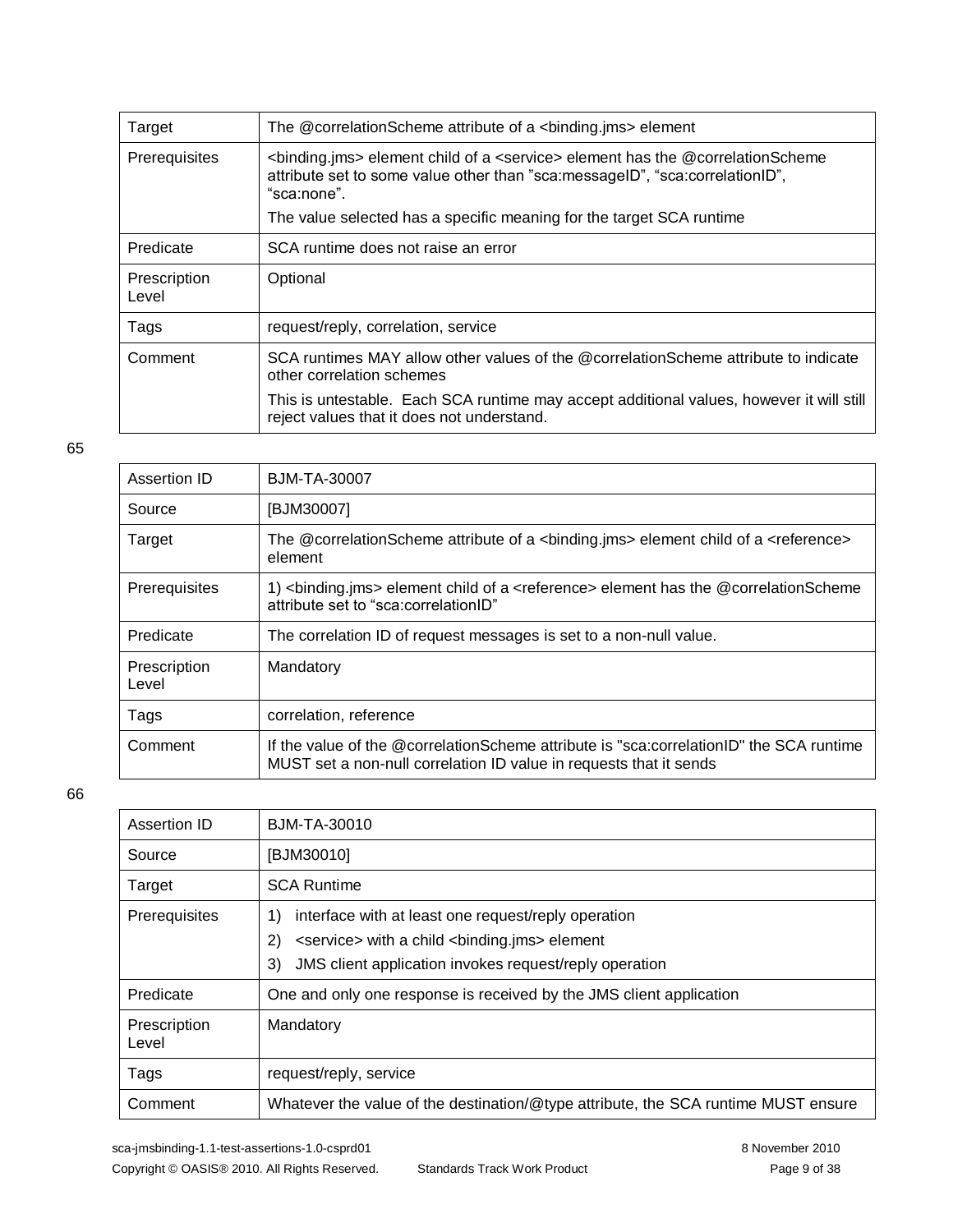| a single response is delivered for request/response operations                                           |
|----------------------------------------------------------------------------------------------------------|
| $\pm$ This is untestable as there is no defined timescale over which the second response<br>could appear |

| Assertion ID          | BJM-TA-30011                                                                                                                                                                                                                                                                                 |
|-----------------------|----------------------------------------------------------------------------------------------------------------------------------------------------------------------------------------------------------------------------------------------------------------------------------------------|
| Source                | [BJM30011]                                                                                                                                                                                                                                                                                   |
| Target                | @create attribute of a <destination>, <connectionfactory> or <activationspec><br/>element</activationspec></connectionfactory></destination>                                                                                                                                                 |
| <b>Prerequisites</b>  | 1) @create attribute value is "always"                                                                                                                                                                                                                                                       |
|                       | 2) @jndiName attribute specified                                                                                                                                                                                                                                                             |
|                       | 3) Resource of the required type cannot be created at the JNDI location                                                                                                                                                                                                                      |
| Predicate             | SCA runtime raises an error                                                                                                                                                                                                                                                                  |
| Prescription<br>Level | Mandatory                                                                                                                                                                                                                                                                                    |
| Tags                  | jndi, connection Factory, activation Spec, destination                                                                                                                                                                                                                                       |
| Comment               | If the @create attribute value for a destination, connection Factory or activation Spec<br>element is "always" and the @jndiName attribute is present and the resource cannot<br>be created at the location specified by the @jndiName attribute then the SCA runtime<br>MUST raise an error |

#### 68

| Assertion ID          | BJM-TA-30012                                                                                                                                                                                                   |
|-----------------------|----------------------------------------------------------------------------------------------------------------------------------------------------------------------------------------------------------------|
| Source                | [BJM30012]                                                                                                                                                                                                     |
| Target                | @create attribute of a <destination>, <connectionfactory> or <activationspec><br/>element</activationspec></connectionfactory></destination>                                                                   |
| Prerequisites         | @create attribute value is "ifNotExist"                                                                                                                                                                        |
| Predicate             | The @indiName attribute specifies the location of the resource                                                                                                                                                 |
| Prescription<br>Level | Mandatory                                                                                                                                                                                                      |
| Tags                  | jndi, connection Factory, activation Spec, destination                                                                                                                                                         |
| Comment               | If the @create attribute value for a destination, connection Factory or activation Spec<br>element is "ifNotExist" then the @jndiName attribute MUST specify the location of the<br>possibly existing resource |

| Assertion ID  | BJM-TA-30013                                                                                                                                 |
|---------------|----------------------------------------------------------------------------------------------------------------------------------------------|
| Source        | [BJM30013]                                                                                                                                   |
| Target        | @create attribute of a <destination>, <connectionfactory> or <activationspec><br/>element</activationspec></connectionfactory></destination> |
| Prerequisites | 1) @create attribute value is "ifNotExist"<br>2) @jndiName attribute specified                                                               |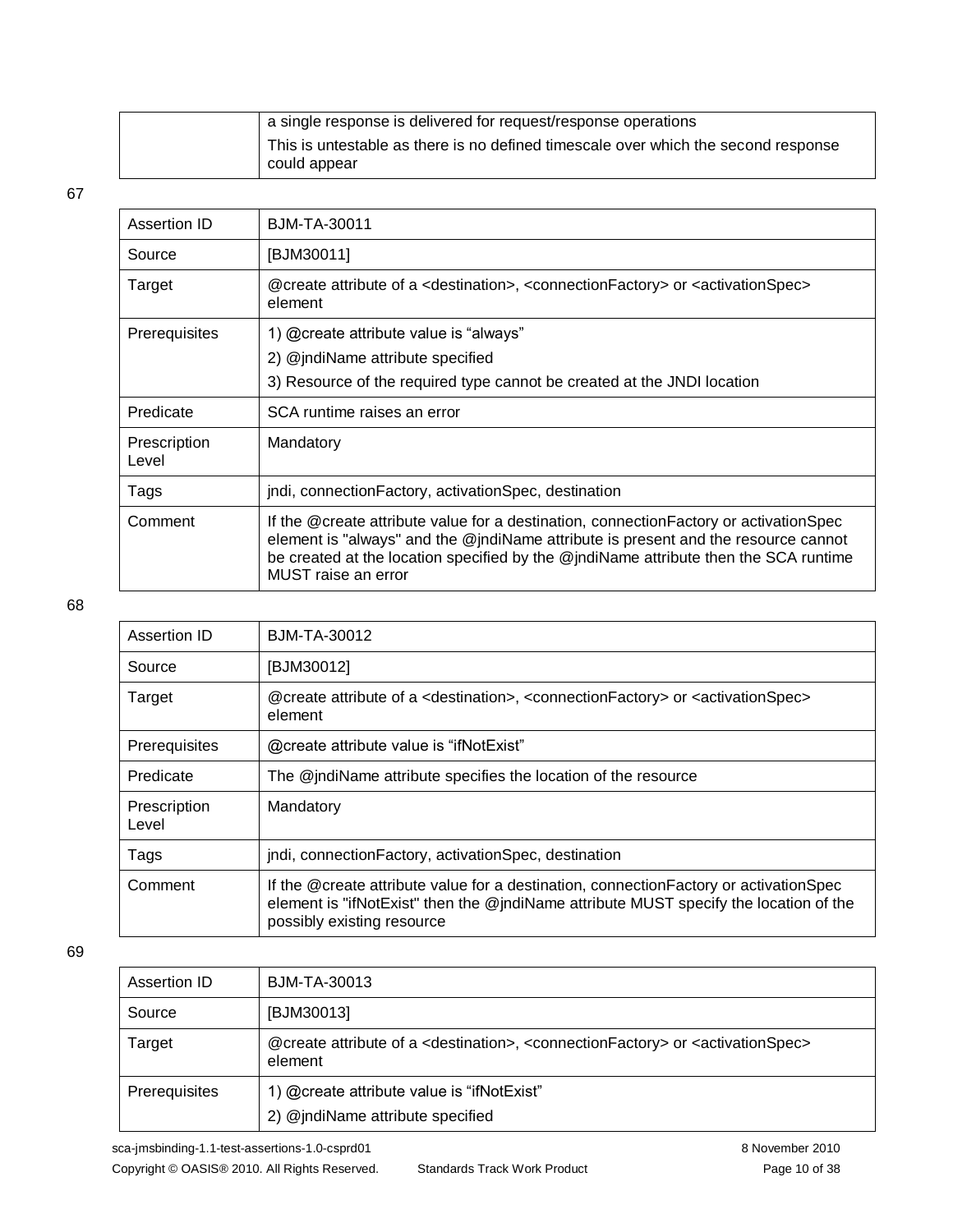|                       | 3) resource does not exist at given JNDI location, and cannot be created there                                                                                                                                                                                                      |
|-----------------------|-------------------------------------------------------------------------------------------------------------------------------------------------------------------------------------------------------------------------------------------------------------------------------------|
| Predicate             | SCA runtime raises an error                                                                                                                                                                                                                                                         |
| Prescription<br>Level | Mandatory                                                                                                                                                                                                                                                                           |
| Tags                  | jndi, connection Factory, activation Spec, destination                                                                                                                                                                                                                              |
| Comment               | If the @create attribute value for a destination, connection Factory or activation Spec<br>element is "ifNotExist" and the resource does not exist at the location identified by the<br>@jndiName attribute and cannot be created there then the SCA runtime MUST raise<br>an error |

| Assertion ID          | BJM-TA-30014                                                                                                                                                                                                                                                                                                                                      |
|-----------------------|---------------------------------------------------------------------------------------------------------------------------------------------------------------------------------------------------------------------------------------------------------------------------------------------------------------------------------------------------|
| Source                | [BJM30014]                                                                                                                                                                                                                                                                                                                                        |
| Target                | @indiName attribute of a <destination>, <connectionfactory> or <activationspec><br/>element</activationspec></connectionfactory></destination>                                                                                                                                                                                                    |
| <b>Prerequisites</b>  | 1) @create attribute value is "ifNotExist"                                                                                                                                                                                                                                                                                                        |
|                       | 2) The @jndiName attribute refers to an existing resource                                                                                                                                                                                                                                                                                         |
|                       | 3) The existing resource is not of the correct type                                                                                                                                                                                                                                                                                               |
| Predicate             | SCA runtime raises an error                                                                                                                                                                                                                                                                                                                       |
| Prescription<br>Level | Mandatory                                                                                                                                                                                                                                                                                                                                         |
| Tags                  | jndi, connection Factory, activation Spec, destination                                                                                                                                                                                                                                                                                            |
| Comment               | If the @create attribute value for a destination, connection Factory or activation Spec<br>element is "ifNotExist" and the @jndiName attribute refers to an existing resource that<br>is not a JMS Destination of the approprate type, a JMS connection factory or a JMS<br>activation spec respectively then the SCA runtime MUST raise an error |

| Assertion ID          | BJM-TA-30015                                                                                                                                 |
|-----------------------|----------------------------------------------------------------------------------------------------------------------------------------------|
| Source                | [BJM30015]                                                                                                                                   |
| Target                | @create attribute of a <destination>, <connectionfactory> or <activationspec><br/>element</activationspec></connectionfactory></destination> |
| Prerequisites         | 1) @create attribute value is "never"                                                                                                        |
|                       | 2a) @jndiName not specified, or                                                                                                              |
|                       | 2b) @indiName specified but refers to a non-existent resource, or                                                                            |
|                       | 2c) @jndiName specified but refers to a resource of an incorrect type                                                                        |
| Predicate             | SCA runtime raises an error                                                                                                                  |
| Prescription<br>Level | Mandatory                                                                                                                                    |
| Tags                  | jndi, connectionFactory, activationSpec, destination                                                                                         |
| Comment               | If the @create attribute value for a destination, connection Factory or activation Spec                                                      |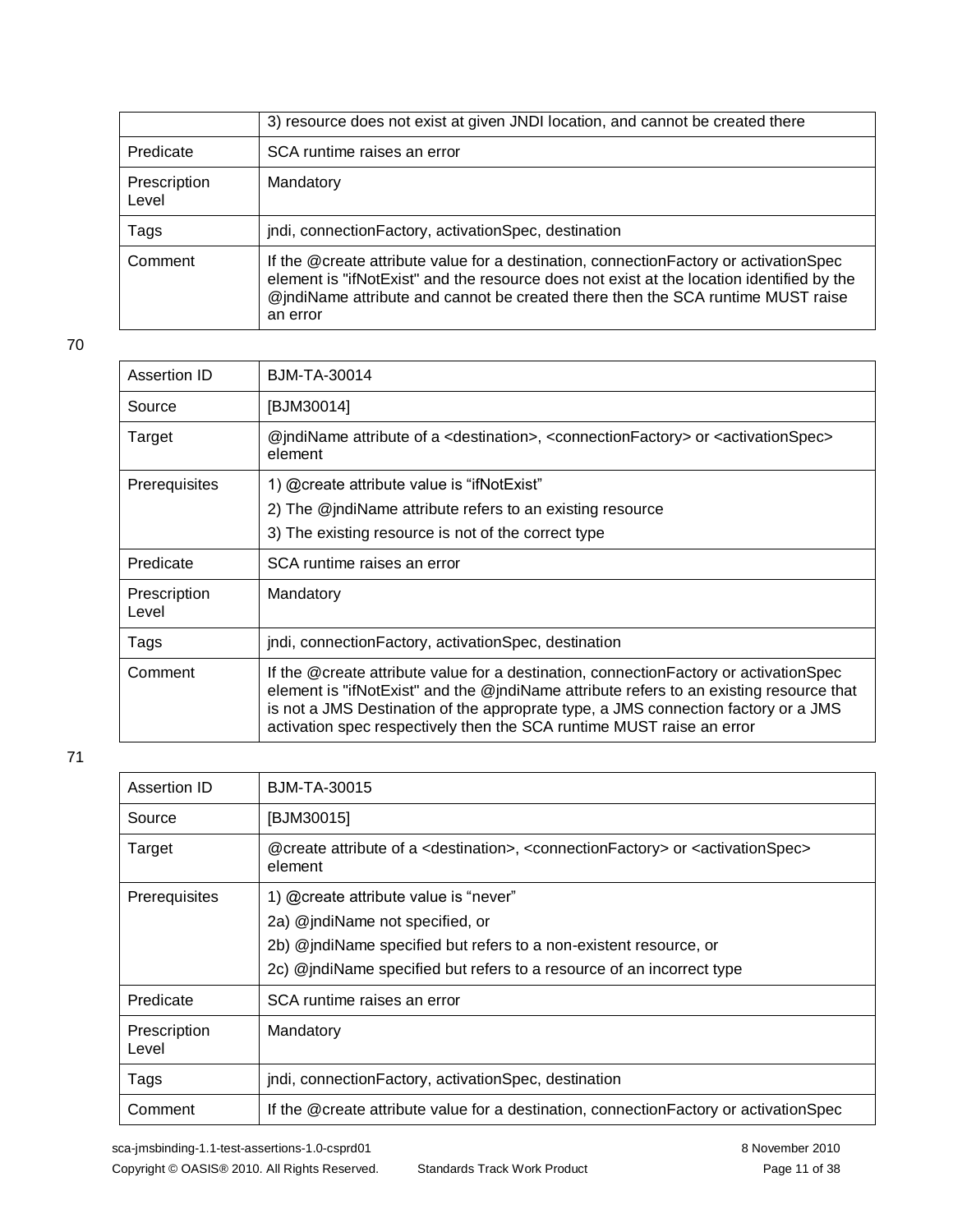| $\mathsf{I}$ element is "never" and the @jndiName attribute is not specified, or the resource is not |
|------------------------------------------------------------------------------------------------------|
| present at the location identified by the @jndiName attribute, or the location refers to a           |
| resource of an incorrect type then the SCA runtime MUST raise an error                               |

| Assertion ID          | BJM-TA-30017                                                                                                                                                 |
|-----------------------|--------------------------------------------------------------------------------------------------------------------------------------------------------------|
| Source                | [BJM30017]                                                                                                                                                   |
| Target                | <binding.jms> element</binding.jms>                                                                                                                          |
| Prerequisites         |                                                                                                                                                              |
| Predicate             | The <binding.jms> element does not have both a <connectionfactory> and<br/><activationspec> child element</activationspec></connectionfactory></binding.jms> |
| Prescription<br>Level | Mandatory                                                                                                                                                    |
| Tags                  | connectionFactory, activationSpec                                                                                                                            |
| Comment               | A binding.jms element MUST NOT include both a connection Factory element and an<br>activationSpec element                                                    |

73

| Assertion ID          | <b>BJM-TA-30018</b>                                                                                                                                                                                                                                  |
|-----------------------|------------------------------------------------------------------------------------------------------------------------------------------------------------------------------------------------------------------------------------------------------|
| Source                | [BJM30018]                                                                                                                                                                                                                                           |
| Target                | <connectionfactory> element child of <binding.jms> element</binding.jms></connectionfactory>                                                                                                                                                         |
| Prerequisites         | <binding.jms> element with a <connectionfactory> child</connectionfactory></binding.jms>                                                                                                                                                             |
| Predicate             | The destination is defined either by the <destination> element child of the<br/><binding.jms> element or by the @uri attribute of the <binding.jms> element</binding.jms></binding.jms></destination>                                                |
| Prescription<br>Level | Mandatory                                                                                                                                                                                                                                            |
| Tags                  | connectionFactory, destination                                                                                                                                                                                                                       |
| Comment               | When the connection Factory element is present as a child of the binding ims element,<br>then the destination MUST be defined either by the destination element child of the<br>binding ims element or the @uri attribute of the binding ims element |

| Assertion ID  | BJM-TA-30019                                                                                                                                                         |
|---------------|----------------------------------------------------------------------------------------------------------------------------------------------------------------------|
| Source        | [BJM30019]                                                                                                                                                           |
| Target        | <activationspec> element child of <binding.jms> element</binding.jms></activationspec>                                                                               |
| Prerequisites | 1)<br>binding.jms> element with an <activationspec> child</activationspec>                                                                                           |
|               | 2) destination is defined either by the <destination> element or by the @uri attribute of<br/>the <binding.jms> element</binding.jms></destination>                  |
| Predicate     | The destination defined by the <destination> element or @uri attribute refers to the<br/>same JMS destination as the <activationspec></activationspec></destination> |
| Prescription  | Mandatory                                                                                                                                                            |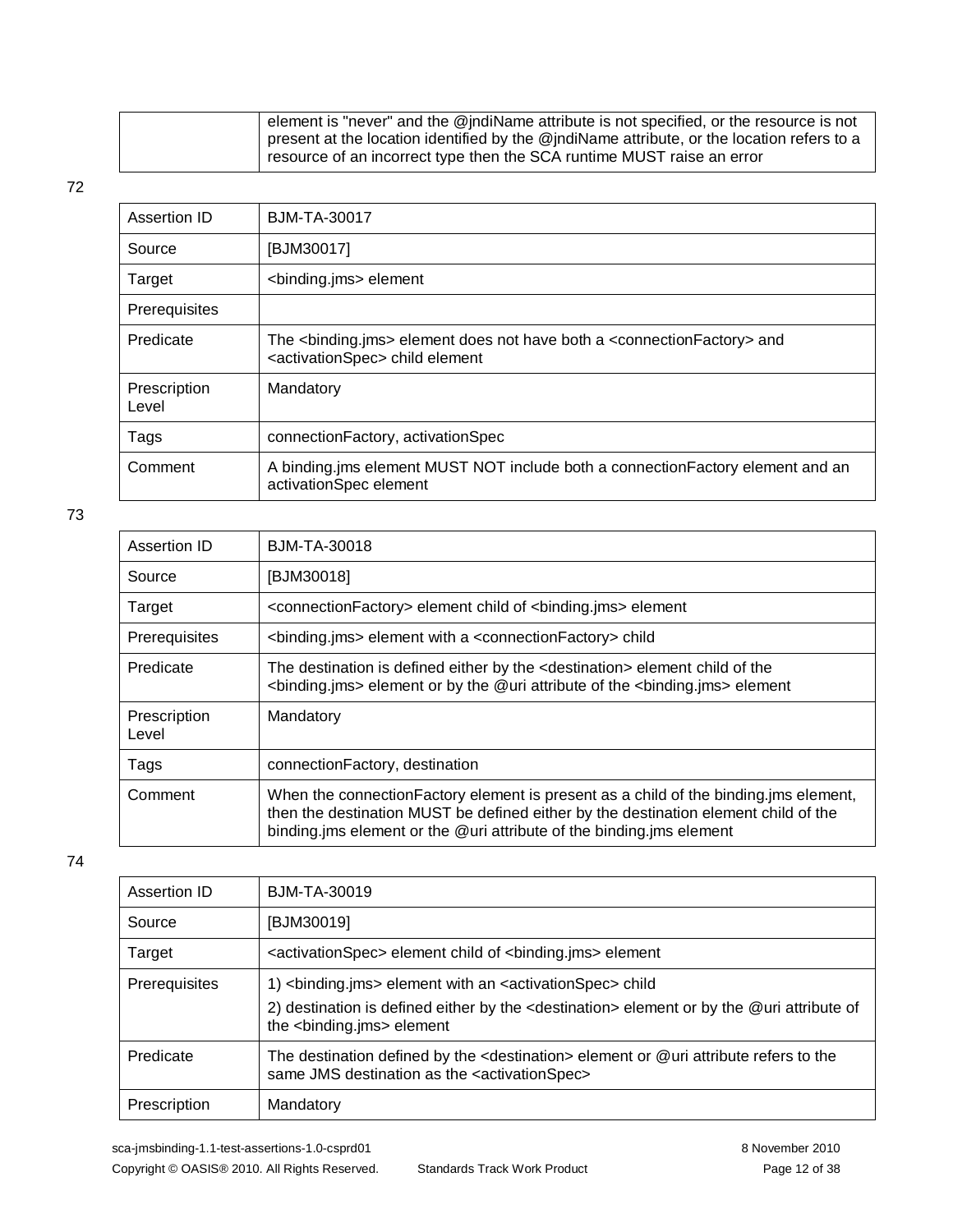| Level   |                                                                                                                                                                                                                                                                                                                 |
|---------|-----------------------------------------------------------------------------------------------------------------------------------------------------------------------------------------------------------------------------------------------------------------------------------------------------------------|
| Tags    | activationSpec, destination                                                                                                                                                                                                                                                                                     |
| Comment | If the activation Spec element is present as a child of the binding ims element and the<br>destination is also specified via a destination element child of the binding ims element<br>or the @uri attribute of the binding.jms element then it MUST refer to the same JMS<br>destination as the activationSpec |

| Assertion ID          | BJM-TA-30020                                                                                          |
|-----------------------|-------------------------------------------------------------------------------------------------------|
| Source                | [BJM30020]                                                                                            |
| Target                | <binding.jms> element</binding.jms>                                                                   |
| Prerequisites         | <binding.jms> element child of a <reference> element</reference></binding.jms>                        |
| Predicate             | The <binding.jms> element does not have an <activationspec> child</activationspec></binding.jms>      |
| Prescription<br>Level | Mandatory                                                                                             |
| Tags                  | reference, activationSpec                                                                             |
| Comment               | The activationSpec element MUST NOT be present when the binding is being used for<br>an SCA reference |

76

| Assertion ID          | <b>BJM-TA-30021</b>                                                                                                                               |
|-----------------------|---------------------------------------------------------------------------------------------------------------------------------------------------|
| Source                | [BJM30021]                                                                                                                                        |
| Target                | <response> element</response>                                                                                                                     |
| Prerequisites         | <binding.jms> element with <response> child element</response></binding.jms>                                                                      |
| Predicate             | The <response> element does not include both a <connectionfactory> and<br/><activationspec> child</activationspec></connectionfactory></response> |
| Prescription<br>Level | Mandatory                                                                                                                                         |
| Tags                  | response, connectionFactory, activationSpec                                                                                                       |
| Comment               | A response element MUST NOT include both a connection Factory element and an<br>activationSpec element                                            |

77

| Assertion ID          | <b>BJM-TA-30022</b>                                                                                                      |
|-----------------------|--------------------------------------------------------------------------------------------------------------------------|
| Source                | [BJM30022]                                                                                                               |
| Target                | <response> element</response>                                                                                            |
| Prerequisites         | <response> element with both <destination> and <activationspec> child elements</activationspec></destination></response> |
| Predicate             | The <destination> and <activationspec> elements refer to the same destination</activationspec></destination>             |
| Prescription<br>Level | Mandatory                                                                                                                |

sca-jmsbinding-1.1-test-assertions-1.0-csprd01 8 November 2010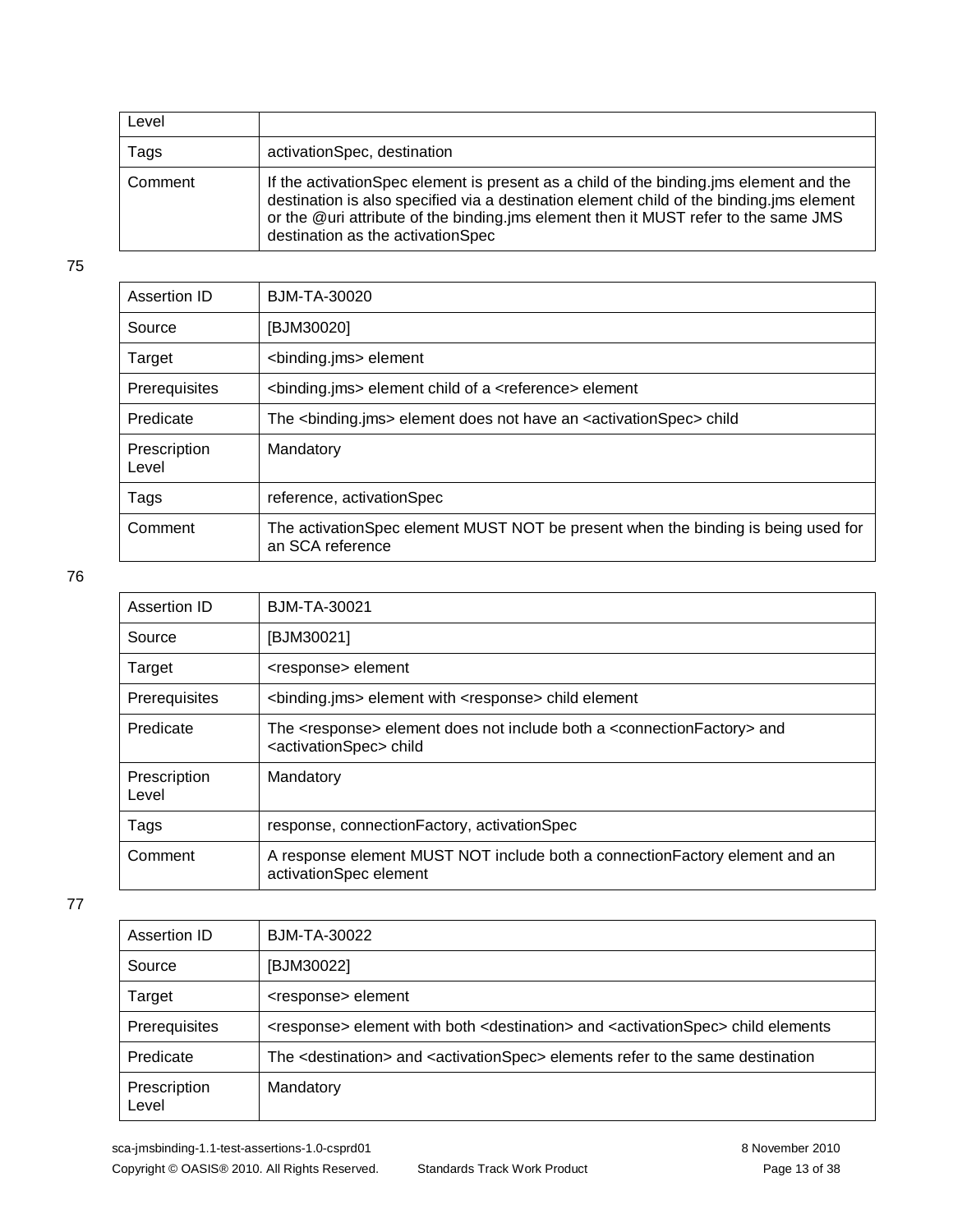| Tags    | response, activationSpec, destination                                                                                           |
|---------|---------------------------------------------------------------------------------------------------------------------------------|
| Comment | If a response/destination and response/activationSpec element are both specified they<br>MUST refer to the same JMS destination |

| Assertion ID          | BJM-TA-30023                                                                                                        |
|-----------------------|---------------------------------------------------------------------------------------------------------------------|
| Source                | [BJM30023]                                                                                                          |
| Target                | <response> element</response>                                                                                       |
| Prerequisites         | <service> element with <binding.jms> element child with <response> element child</response></binding.jms></service> |
| Predicate             | The <response> element does not have an <activationspec> child element</activationspec></response>                  |
| Prescription<br>Level | Mandatory                                                                                                           |
| Tags                  | response, activationSpec, service                                                                                   |
| Comment               | The response/activationSpec element MUST NOT be present when the binding is<br>being used for an SCA service        |

79

| Assertion ID          | B.JM-TA-30024-1                                                                                                                                                                                                                    |
|-----------------------|------------------------------------------------------------------------------------------------------------------------------------------------------------------------------------------------------------------------------------|
| Source                | [BJM30024]                                                                                                                                                                                                                         |
| Target                | <b>SCA</b> runtime                                                                                                                                                                                                                 |
| Prerequisites         | @uri attribute including parameters specifying values for type, deliveryMode,<br>timeToLive and priority                                                                                                                           |
| Predicate             | JMS messages sent have JMSType, JMSDeliveryMode, JMSTimeToLive and<br>JMSPriority headers set as specified by the @uri element                                                                                                     |
| Prescription<br>Level | Mandatory                                                                                                                                                                                                                          |
| Tags                  | uri, headers                                                                                                                                                                                                                       |
| Comment               | When sending messages for a JMS binding, the SCA runtime MUST set each of the<br>JMSType, JMSDeliveryMode, JMSTimeToLive and JMSPriority headers to values<br>specified in the binding definition in the following priority order: |
|                       | 1) the value for the header specified in the @uri attribute (highest priority);                                                                                                                                                    |
|                       | 2) the value for the header specified in the operation Properties/headers element<br>matching the operation being invoked;                                                                                                         |
|                       | 3) the value for the header specified in the headers element;                                                                                                                                                                      |
|                       | 4) the default value for the header as specified by the definition of the<br>binding.jms/headers element (lowest priority)                                                                                                         |

| Assertion ID | BJM-TA-30024-2 |
|--------------|----------------|
| Source       | [BJM30024]     |
| Target       | SCA runtime    |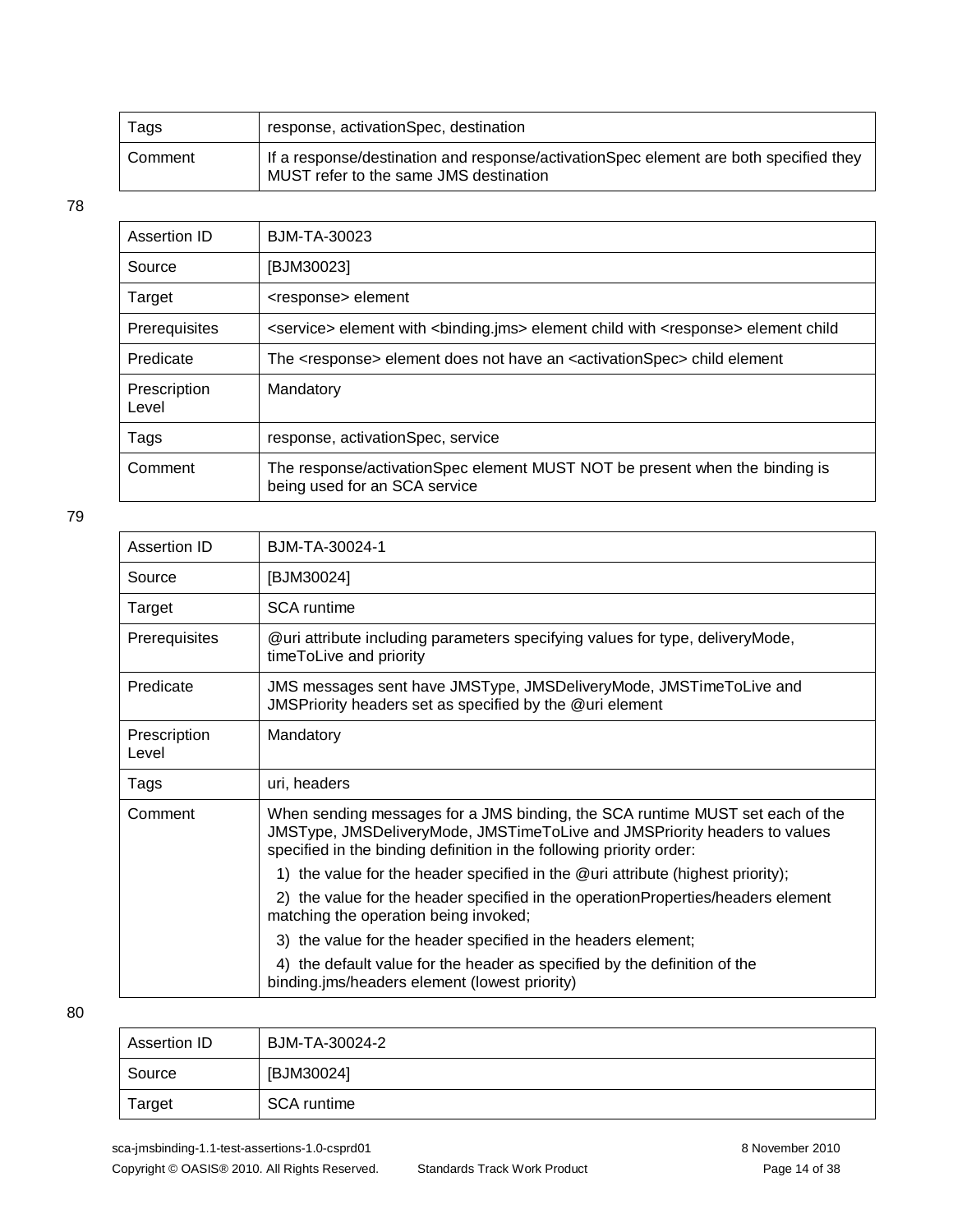| <b>Prerequisites</b>  | 1) operationProperties/headers element corresponding to the operation being invoked<br>with values specified for one or more of @type, @deliveryMode, @timeToLive and<br>@priority       |
|-----------------------|------------------------------------------------------------------------------------------------------------------------------------------------------------------------------------------|
|                       | 2) @uri attribute not present or not including parameters specifying values for those<br>headers                                                                                         |
| Predicate             | JMS messages sent have JMSType, JMSDeliveryMode, JMSTimeToLive and<br>JMSPriority headers set as specified by the operationProperties/headers element for<br>the operation being invoked |
| Prescription<br>Level | Mandatory                                                                                                                                                                                |
| Tags                  | uri, headers, operationProperties                                                                                                                                                        |
| Comment               | Priority 2 case for BJM30024                                                                                                                                                             |

| Assertion ID          | BJM-TA-30024-3                                                                                                                                                                                                                            |
|-----------------------|-------------------------------------------------------------------------------------------------------------------------------------------------------------------------------------------------------------------------------------------|
| Source                | [BJM30024]                                                                                                                                                                                                                                |
| Target                | <b>SCA</b> runtime                                                                                                                                                                                                                        |
| <b>Prerequisites</b>  | 1) headers element with values specified for one or more of @type, @deliveryMode,<br>@timeToLive and @priority                                                                                                                            |
|                       | 2) No operationProperties/headers element corresponding to the operation being<br>invoked, or the operationProperties/headers element that does correspond to the<br>operation being invoked does not have values specified those headers |
|                       | 3) @uri attribute not present, or not including parameters specifying values for those<br>headers                                                                                                                                         |
| Predicate             | JMS messages sent have JMSType, JMSDeliveryMode, JMSTimeToLive and<br>JMSPriority headers set as specified by the headers element                                                                                                         |
| Prescription<br>Level | Mandatory                                                                                                                                                                                                                                 |
| Tags                  | uri, headers, operationProperties                                                                                                                                                                                                         |
| Comment               | Priority 3 case for BJM30024                                                                                                                                                                                                              |
|                       |                                                                                                                                                                                                                                           |

| Assertion ID  | BJM-TA-30024-4                                                                                                                                                                                                                            |
|---------------|-------------------------------------------------------------------------------------------------------------------------------------------------------------------------------------------------------------------------------------------|
| Source        | [BJM30024]                                                                                                                                                                                                                                |
| Target        | <b>SCA</b> runtime                                                                                                                                                                                                                        |
| Prerequisites | 1) no headers element, or headers element no values specified for one or more of<br>@type, @deliveryMode, @timeToLive and @priority                                                                                                       |
|               | 2) No operationProperties/headers element corresponding to the operation being<br>invoked, or the operationProperties/headers element that does correspond to the<br>operation being invoked does not have values specified those headers |
|               | 3) @uri attribute not present, or not including parameters specifying values for those<br>headers                                                                                                                                         |
| Predicate     | JMS messages sent have JMSDeliveryMode, JMSTimeToLive and JMSPriority                                                                                                                                                                     |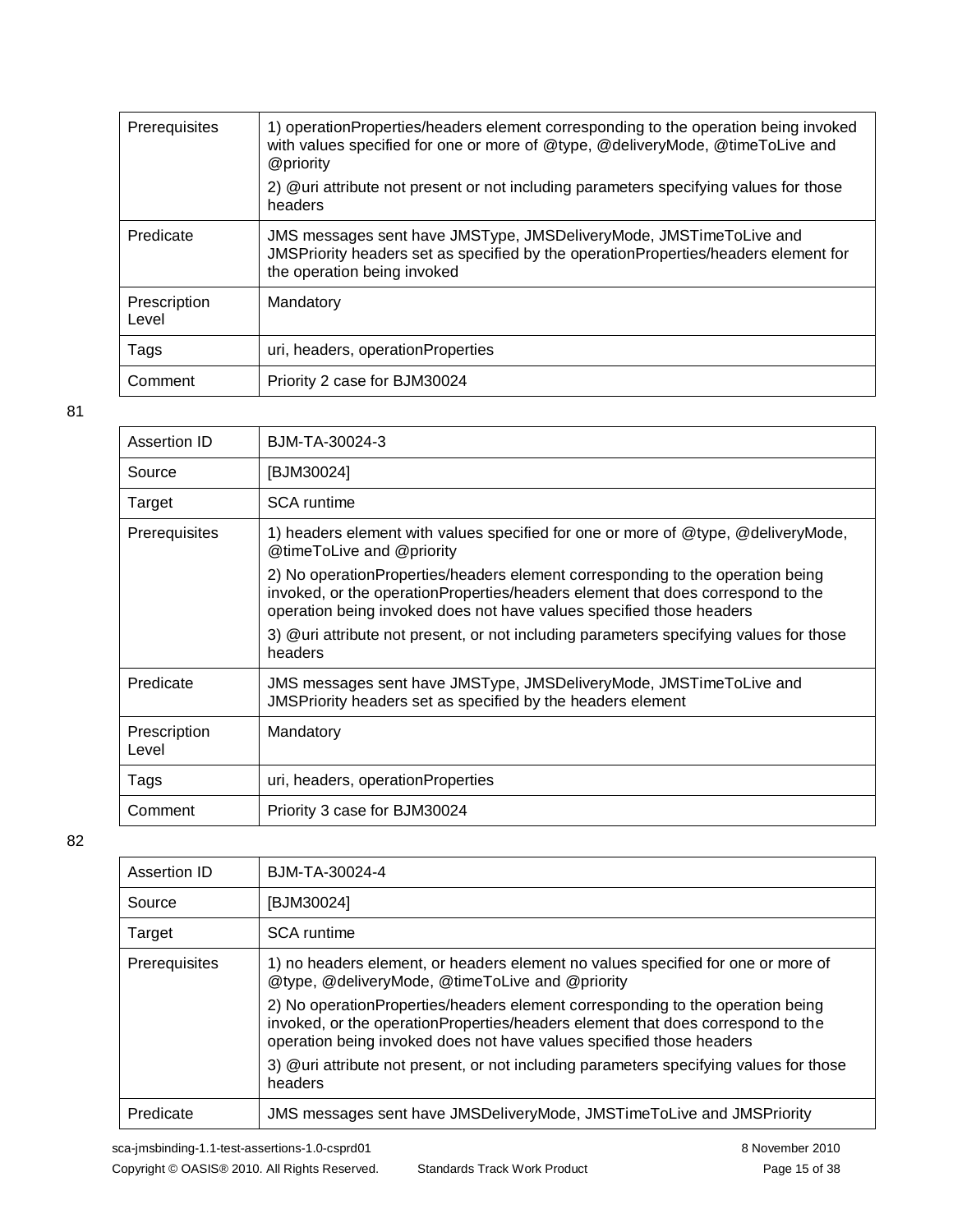|                       | headers set to default values of "persistent", 0, and 4 respectively                           |
|-----------------------|------------------------------------------------------------------------------------------------|
| Prescription<br>Level | Mandatory                                                                                      |
| Tags                  | uri, headers, operationProperties                                                              |
| Comment               | Priority 4 case for BJM30024; note that there is no defined default for the type<br>parameter. |

| Assertion ID          | BJM-TA-30025-1                                                                                                                                                                            |
|-----------------------|-------------------------------------------------------------------------------------------------------------------------------------------------------------------------------------------|
| Source                | [BJM30025]                                                                                                                                                                                |
| Target                | <b>SCA</b> runtime                                                                                                                                                                        |
| <b>Prerequisites</b>  | operationProperties element corresponding to the operation being invoked with one or<br>more headers/property children                                                                    |
| Predicate             | JMS messages sent include a user property for each<br>operationProperties/headers/property element, with the given name, type and value                                                   |
| Prescription<br>Level | Mandatory                                                                                                                                                                                 |
| Tags                  | headers, operationProperties                                                                                                                                                              |
| Comment               | When sending messages for a JMS binding, the SCA runtime MUST set each named<br>user property with type and value specified in the binding definition in the following<br>priority order: |
|                       | 1) the type and value for the named user property specified in an<br>operationProperties/headers/property element matching the name of the operation<br>being invoked (highest priority); |
|                       | 2) the type and value for the named user property specified in a <i>headers/property</i><br>element (lowest priority)                                                                     |

| Assertion ID          | BJM-TA-30025-2                                                                                                                                                                                                                                           |
|-----------------------|----------------------------------------------------------------------------------------------------------------------------------------------------------------------------------------------------------------------------------------------------------|
| Source                | [BJM30025]                                                                                                                                                                                                                                               |
| Target                | <b>SCA</b> runtime                                                                                                                                                                                                                                       |
| Prerequisites         | headers element with one or more headers/property children                                                                                                                                                                                               |
|                       | No operation Properties element corresponding to the operation being invoked, or an<br>operationProperties element corresponding to the operation being invoked with no<br>headers/property children with the same names as those in the headers element |
| Predicate             | JMS messages sent include a user property for each headers/property element, with<br>the given name, type and value                                                                                                                                      |
| Prescription<br>Level | Mandatory                                                                                                                                                                                                                                                |
| Tags                  | headers, operationProperties                                                                                                                                                                                                                             |
| Comment               | Priority 2 case for BJM30025                                                                                                                                                                                                                             |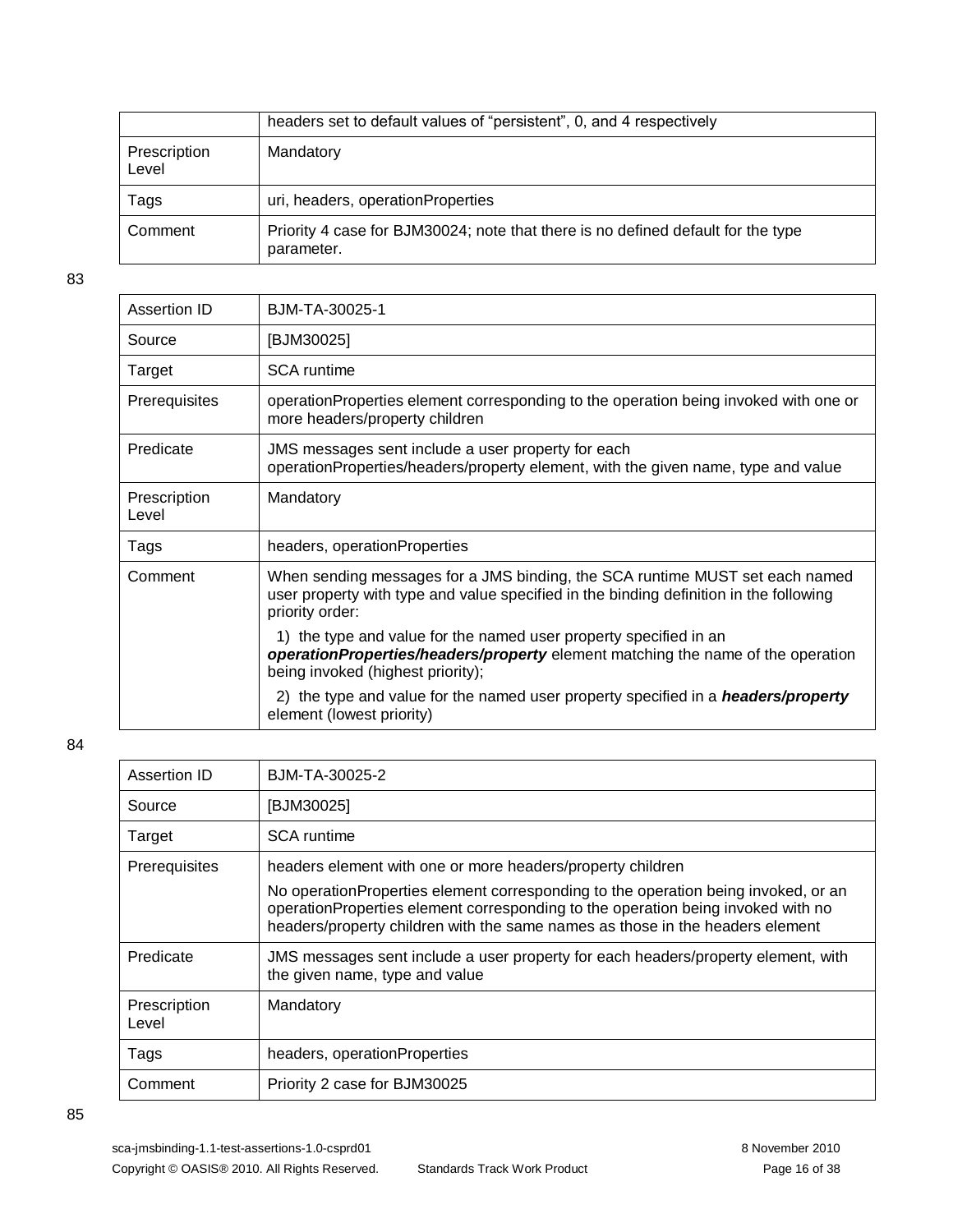| Assertion ID          | BJM-TA-30026-1                                                                                                                                                    |
|-----------------------|-------------------------------------------------------------------------------------------------------------------------------------------------------------------|
| Source                | [BJM30026]                                                                                                                                                        |
| Target                | <b>SCA</b> runtime                                                                                                                                                |
| <b>Prerequisites</b>  | @uri attribute including selector parameter                                                                                                                       |
| Predicate             | Only messages received by the binding matching the selector specified in the @uri<br>attribute are delivered to the component                                     |
| Prescription<br>Level | Mandatory                                                                                                                                                         |
| Tags                  | uri, selector                                                                                                                                                     |
| Comment               | When receiving messages for a JMS binding, the SCA runtime MUST use a message<br>selector if specified in the binding definition in the following priority order: |
|                       | 1) the value for the message selector specified in the @uri attribute value's "selector"<br>parameter (highest priority);                                         |
|                       | 2) the value for the message selector specified in the <b>messageSelection/@selector</b><br>attribute;                                                            |
|                       | 3) otherwise no message selector is used (lowest priority)                                                                                                        |

| Assertion ID          | BJM-TA-30026-2                                                                                                                                      |
|-----------------------|-----------------------------------------------------------------------------------------------------------------------------------------------------|
| Source                | [BJM30026]                                                                                                                                          |
| Target                | <b>SCA</b> runtime                                                                                                                                  |
| Prerequisites         | 1) messageSelection/@selector attribute present<br>2) @uri attribute not present, or not incl7uding selector parameter                              |
| Predicate             | Only messages received by the binding matching the selector specified in the<br>messageSelection/@selector attribute are delivered to the component |
| Prescription<br>Level | Mandatory                                                                                                                                           |
| Tags                  | uri, selector                                                                                                                                       |
| Comment               | Priority 2 case for BJM30026                                                                                                                        |

| Assertion ID          | BJM-TA-30026-3                                                                                                            |
|-----------------------|---------------------------------------------------------------------------------------------------------------------------|
| Source                | [BJM30026]                                                                                                                |
| Target                | <b>SCA</b> runtime                                                                                                        |
| Prerequisites         | 1) messageSelection/@selector attribute not present<br>2) @uri attribute not present, or not including selector parameter |
| Predicate             | All messages received by the binding are delivered to the component                                                       |
| Prescription<br>Level | Mandatory                                                                                                                 |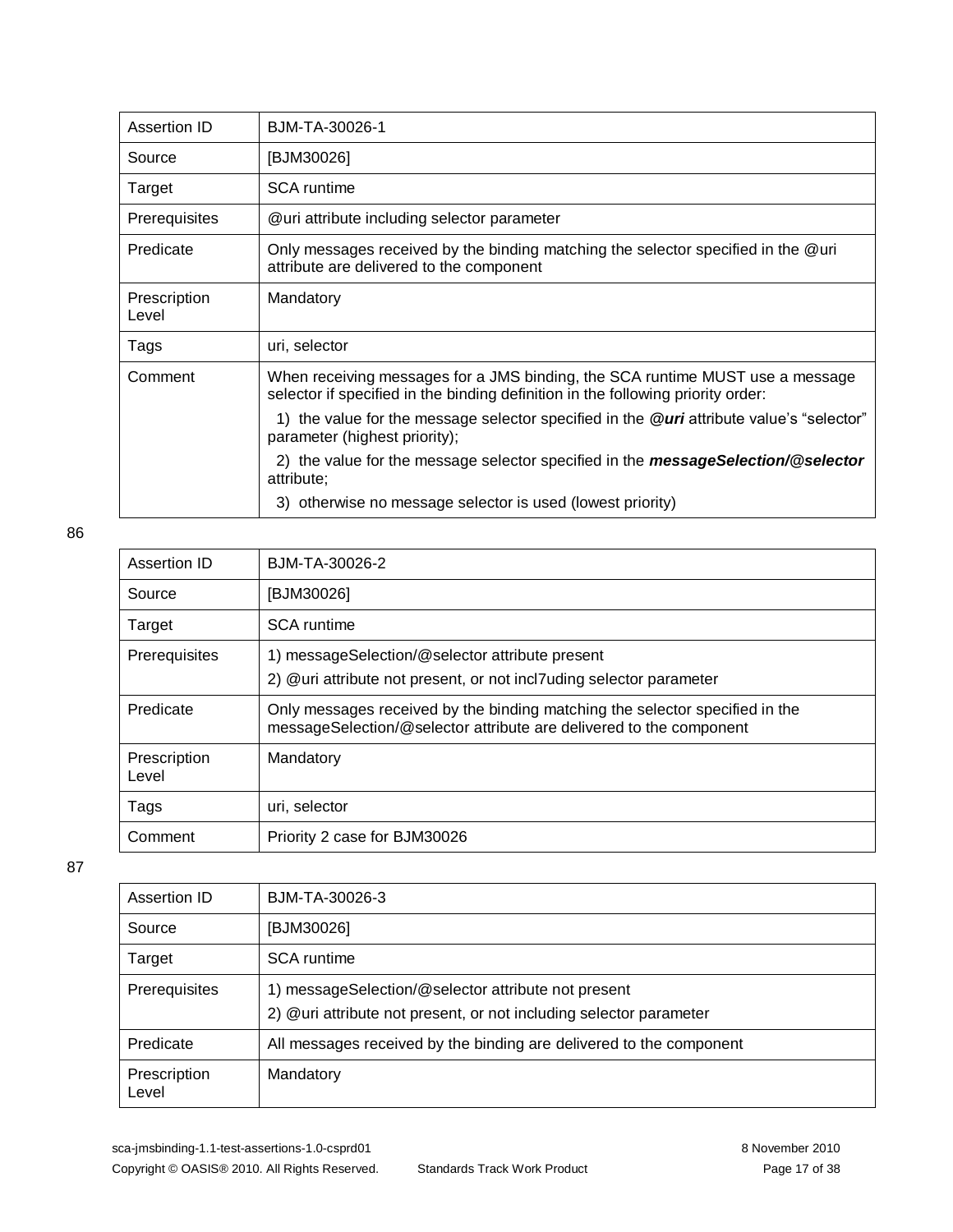| Tags    | uri, selector                |
|---------|------------------------------|
| Comment | Priority 3 case for BJM30026 |

| Assertion ID          | BJM-TA-30028                                                                                                                                                    |
|-----------------------|-----------------------------------------------------------------------------------------------------------------------------------------------------------------|
| Source                | [BJM30028]                                                                                                                                                      |
| Target                | <resourceadapter> element</resourceadapter>                                                                                                                     |
| Prerequisites         |                                                                                                                                                                 |
| Predicate             |                                                                                                                                                                 |
| Prescription<br>Level | Optional                                                                                                                                                        |
| Tags                  |                                                                                                                                                                 |
| Comment               | SCA runtimes MAY place restrictions on the properties of the resource adapter Java<br>bean that can be set using the resourceAdapter element<br>Nothing to test |

#### 89

| Assertion ID          | <b>BJM-TA-30029</b>                                                                                                           |
|-----------------------|-------------------------------------------------------------------------------------------------------------------------------|
| Source                | [BJM30029]                                                                                                                    |
| Target                | @selectedOperation attribute                                                                                                  |
| Prerequisites         | Multiple operationProperties/@selectedOperation attributes in the same binding.jms<br>element                                 |
| Predicate             | All @selectedOperation attributes of operationProperties elements have different<br>values                                    |
| Prescription<br>Level | Mandatory                                                                                                                     |
| Tags                  | selectedOperation, operationProperties                                                                                        |
| Comment               | The value of the operationProperties/@selectedOperation attribute MUST be unique<br>across the containing binding ims element |

| Assertion ID          | BJM-TA-30030                                        |
|-----------------------|-----------------------------------------------------|
| Source                | [BJM30030]                                          |
| Target                | <operationproperties> element</operationproperties> |
| Prerequisites         |                                                     |
| Predicate             |                                                     |
| Prescription<br>Level | Preferred                                           |
| Tags                  | selectedOperation, operationProperties              |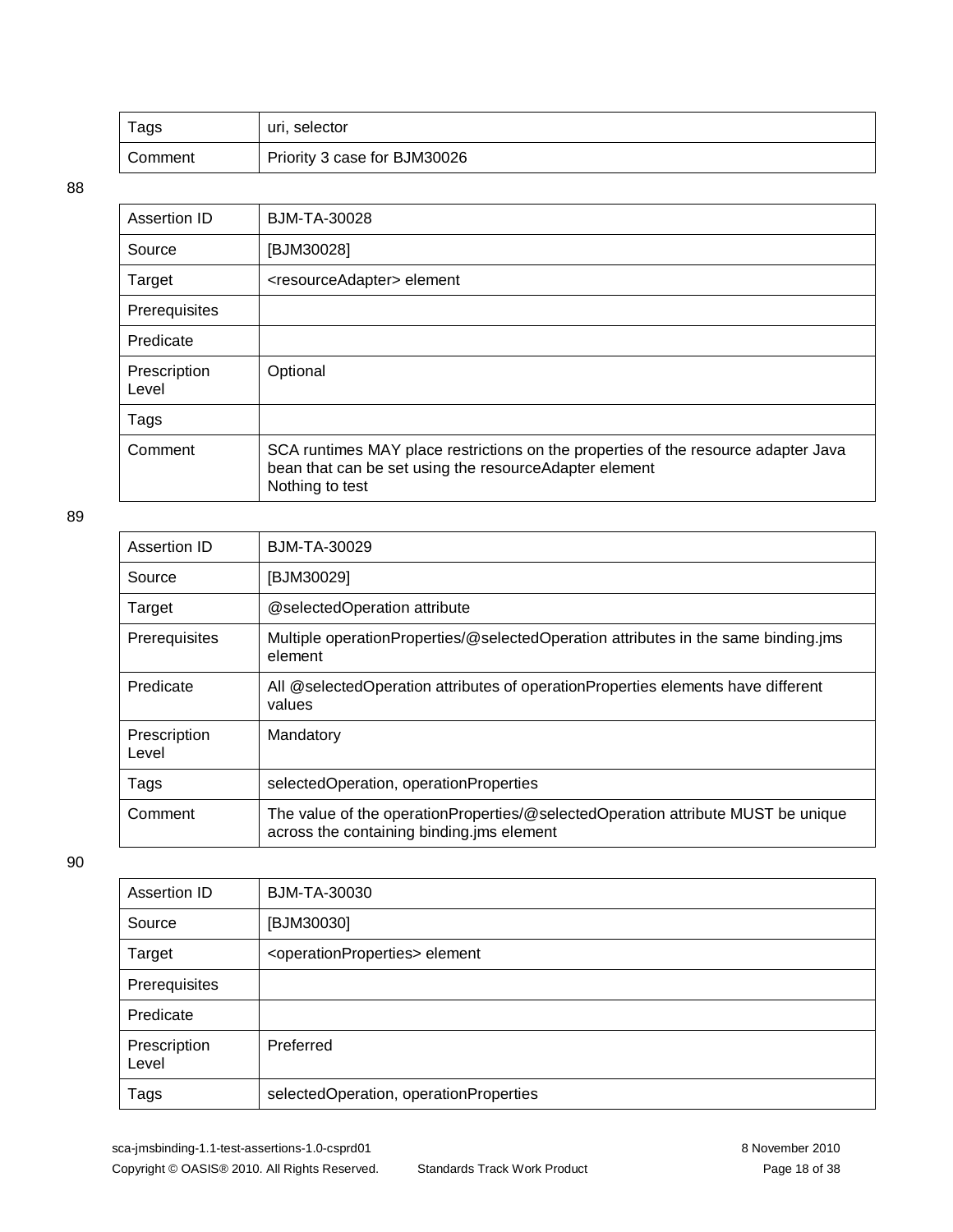| Comment | The SCA runtime SHOULD make the operationProperties element corresponding to<br>the selectedOperation available to the wireFormat implementation |
|---------|--------------------------------------------------------------------------------------------------------------------------------------------------|
|         | Nothing to test                                                                                                                                  |

| Assertion ID          | <b>BJM-TA-30031</b>                                                                                                                                                                                  |
|-----------------------|------------------------------------------------------------------------------------------------------------------------------------------------------------------------------------------------------|
| Source                | [BJM30031]                                                                                                                                                                                           |
| Target                | <resourceadapter> element</resourceadapter>                                                                                                                                                          |
| Prerequisites         | JMS provider for the resources referenced by the JMS binding is implemented using<br><b>JCA 1.5 [JCA15]</b>                                                                                          |
|                       | Destination, connection Factory or activation Spec element with @create attribute value<br>of "always" or "ifNoExist".                                                                               |
| Predicate             | The <resourceadapter> element is present</resourceadapter>                                                                                                                                           |
| Prescription<br>Level | Mandatory                                                                                                                                                                                            |
| Tags                  | resource adapter, destination, connection Factory, activation Spec                                                                                                                                   |
| Comment               | The resource Adapter element MUST be present when JMS resources are to be<br>created for a JMS provider that implements the JCA 1.5 Specification [JCA15]<br>specification, and is ignored otherwise |

#### 92

| Assertion ID          | <b>BJM-TA-30034</b>                                                                      |
|-----------------------|------------------------------------------------------------------------------------------|
| Source                | [BJM30034]                                                                               |
| Target                | <binding.jms> element</binding.jms>                                                      |
| Prerequisites         | <binding.jms> element with @uri attribute</binding.jms>                                  |
| Predicate             | The <binding.jms> element has no <destination> child element</destination></binding.jms> |
| Prescription<br>Level | Mandatory                                                                                |
| Tags                  | uri, destination                                                                         |
| Comment               | When the @uri attribute is specified, the destination element MUST NOT be present        |

| Assertion ID          | <b>BJM-TA-30036</b>                                                |
|-----------------------|--------------------------------------------------------------------|
| Source                | [BJM30036]                                                         |
| Target                | <binding.jms> element</binding.jms>                                |
| Prerequisites         |                                                                    |
| Predicate             | The <binding.jms> element conforms to the XML schema</binding.jms> |
| Prescription<br>Level | Mandatory                                                          |
| Tags                  |                                                                    |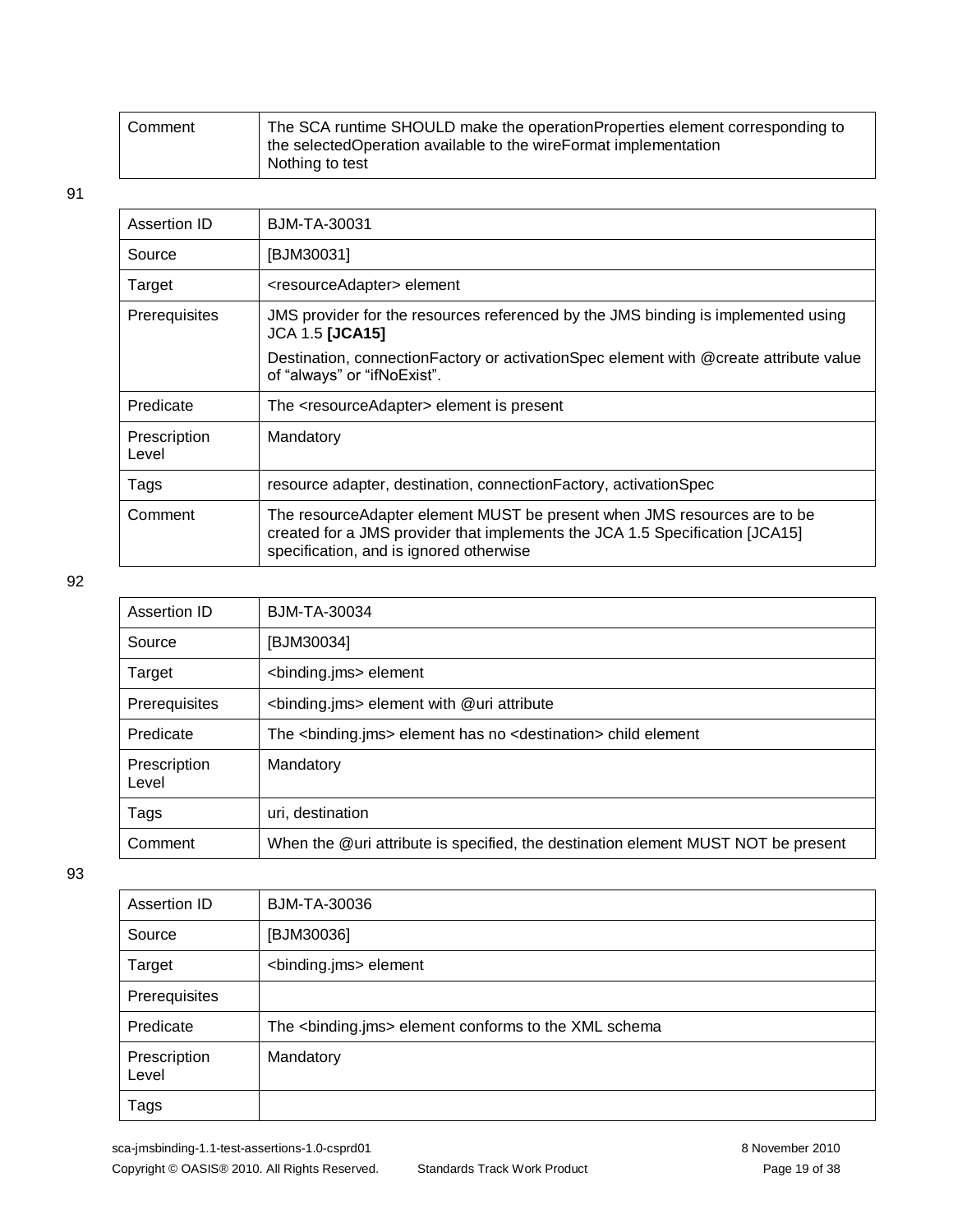| Comment | The binding.jms element MUST conform to the XML schema defined in sca-binding- |
|---------|--------------------------------------------------------------------------------|
|         | $ims-1.1.xsd$                                                                  |

| Assertion ID          | BJM-TA-30037                                                                                                                                                                                                                              |
|-----------------------|-------------------------------------------------------------------------------------------------------------------------------------------------------------------------------------------------------------------------------------------|
| Source                | [BJM30037]                                                                                                                                                                                                                                |
| Target                | @create attribute of a <destination>, <connectionfactory> or <activationspec><br/>element</activationspec></connectionfactory></destination>                                                                                              |
| <b>Prerequisites</b>  | 1) @create attribute value is "always"                                                                                                                                                                                                    |
|                       | 2) @jndiName attribute not specified                                                                                                                                                                                                      |
|                       | 3) Resource of the required type cannot be created                                                                                                                                                                                        |
| Predicate             | SCA runtime raises an error                                                                                                                                                                                                               |
| Prescription<br>Level | Mandatory                                                                                                                                                                                                                                 |
| Tags                  | jndi, connection Factory, activation Spec, destination                                                                                                                                                                                    |
| Comment               | If the @create attribute value for a destination, connection Factory or activation Spec<br>element is "always" and the @jndiName attribute is not present and the resource<br>cannot be created, then the SCA runtime MUST raise an error |

### <span id="page-19-0"></span>95 **2.2 Section 4**

| Assertion ID          | <b>BJM-TA-40001</b>                                                                                                                                                                                                                                                                          |
|-----------------------|----------------------------------------------------------------------------------------------------------------------------------------------------------------------------------------------------------------------------------------------------------------------------------------------|
| Source                | [BJM40001]                                                                                                                                                                                                                                                                                   |
| Target                | <b>SCA</b> runtime                                                                                                                                                                                                                                                                           |
| Prerequisites         | <binding.jms> element with either no <wireformat> child or a <wireformat.jmsdefault><br/>child, and either no <operationselector> child or a <operationselector.jmsdefault><br/>child.</operationselector.jmsdefault></operationselector></wireformat.jmsdefault></wireformat></binding.jms> |
| Predicate             | Messages sent by the service or reference adhere to the default wire format and<br>operation selector behaviour, and messages received by the service or reference that<br>follow this behaviour are correctly processed.                                                                    |
| Prescription<br>Level | Mandatory                                                                                                                                                                                                                                                                                    |
| Tags                  | wireFormat, operationSelector, default                                                                                                                                                                                                                                                       |
| Comment               | The SCA runtime MUST support the default JMS wire format and operation selector<br>behavior, and MAY provide additional means to override it                                                                                                                                                 |

| Assertion ID  | BJM-TA-40002                                                                              |
|---------------|-------------------------------------------------------------------------------------------|
| Source        | [BJM40002]                                                                                |
| Target        | SCA runtime                                                                               |
| Prerequisites | <binding.jms> element with no <operationselector> child</operationselector></binding.jms> |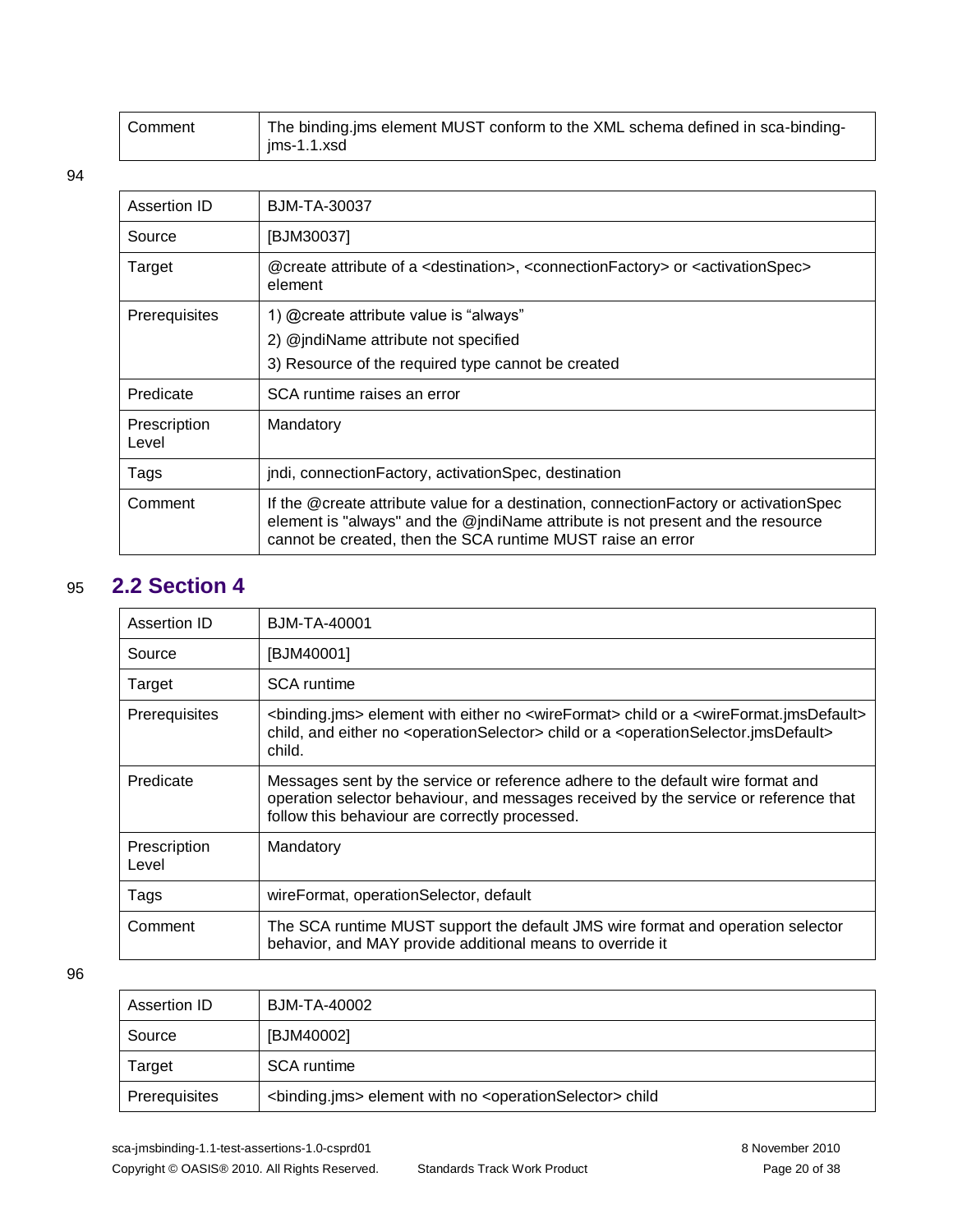| Predicate             | The SCA runtime behaves as if <operationselector.jmsdefault> was specified on the<br/>binding</operationselector.jmsdefault> |
|-----------------------|------------------------------------------------------------------------------------------------------------------------------|
| Prescription<br>Level | Mandatory                                                                                                                    |
| Tags                  | operationSelector default                                                                                                    |
| Comment               | If no operation Selector element is specified then SCA runtimes MUST use<br>operationSelector.jmsDefault as the default      |

| Assertion ID          | <b>BJM-TA-40003</b>                                                                                                                                                                                                                                                   |
|-----------------------|-----------------------------------------------------------------------------------------------------------------------------------------------------------------------------------------------------------------------------------------------------------------------|
| Source                | [BJM40003]                                                                                                                                                                                                                                                            |
| Target                | <b>SCA</b> runtime                                                                                                                                                                                                                                                    |
| Prerequisites         | <service> element with:</service>                                                                                                                                                                                                                                     |
|                       | <binding.jms> element with either no <wireformat> child or <wireformat.jmsdefault></wireformat.jmsdefault></wireformat></binding.jms>                                                                                                                                 |
|                       | <interface> element that identifies an interface with more than one operation, and at<br/>least one operation with a single parameter</interface>                                                                                                                     |
|                       | An invocation from a component connected to the service of one of the operations with<br>a single parameter                                                                                                                                                           |
| Predicate             | The JMS message sent from the service has the JMS user property<br>"scaOperationName" set to the name of the operation being invoked                                                                                                                                  |
| Prescription<br>Level | Mandatory                                                                                                                                                                                                                                                             |
| Tags                  | wireFormat, operation name                                                                                                                                                                                                                                            |
| Comment               | When using the default wire format to send request messages, if there is a single<br>parameter and the interface includes more than one operation, the SCA runtime MUST<br>set the JMS user property "scaOperationName" to the name of the operation being<br>invoked |

| Assertion ID          | <b>BJM-TA-40004</b>                                                                                                          |
|-----------------------|------------------------------------------------------------------------------------------------------------------------------|
| Source                | [BJM40004]                                                                                                                   |
| Target                | <b>SCA</b> runtime                                                                                                           |
| Prerequisites         | <binding.jms> element with no <wireformat> child</wireformat></binding.jms>                                                  |
| Predicate             | The SCA runtime behaves as if <operationselector.jmsdefault> was specified on the<br/>binding</operationselector.jmsdefault> |
| Prescription<br>Level | Mandatory                                                                                                                    |
| Tags                  | wireFormat, default                                                                                                          |
| Comment               | If no wire Format element is specified in a JMS binding then SCA runtimes MUST use<br>wireFormat.jmsDefault as the default   |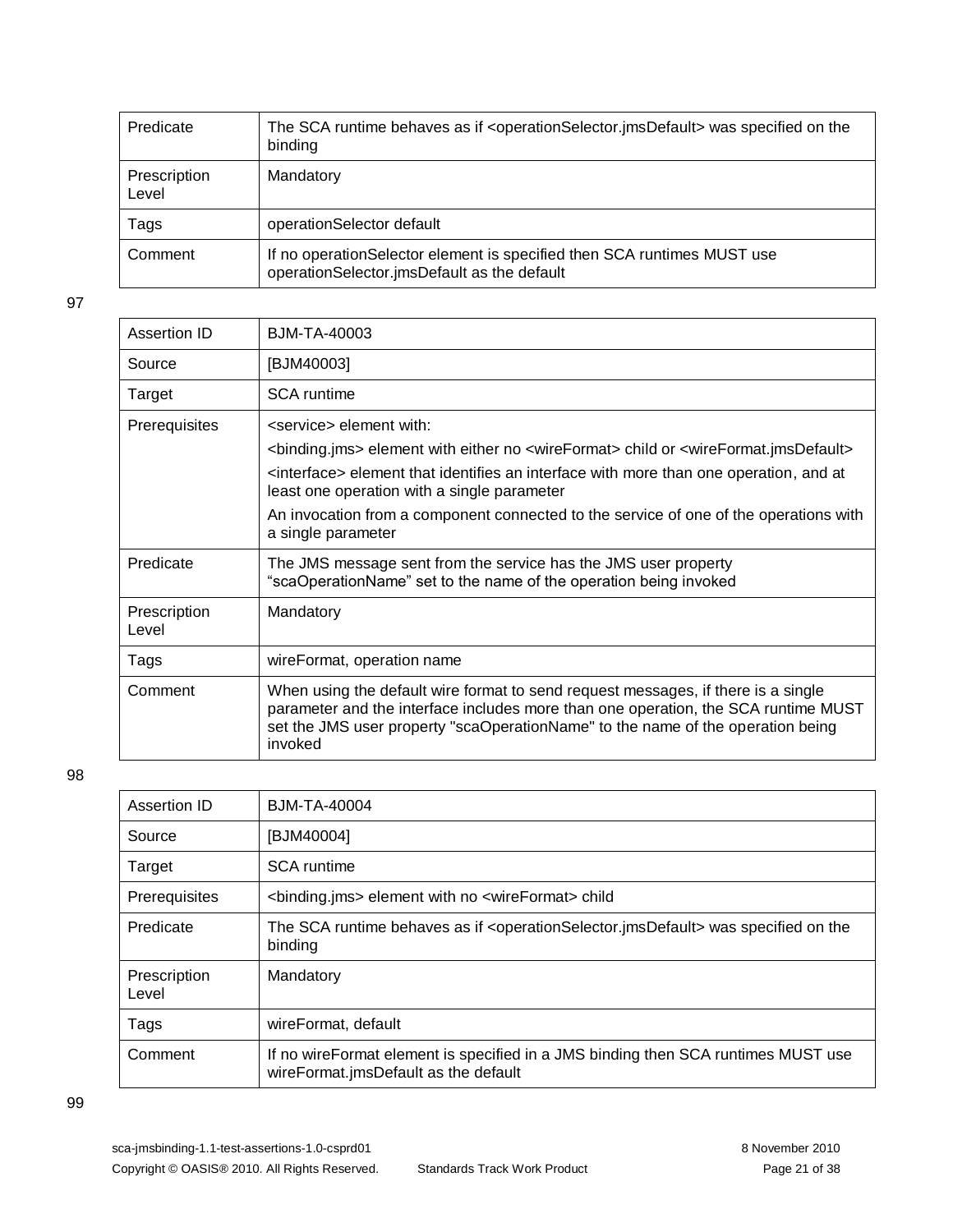| Assertion ID          | BJM-TA-40005                                                                                                                                                                                                      |
|-----------------------|-------------------------------------------------------------------------------------------------------------------------------------------------------------------------------------------------------------------|
| Source                | [BJM40005]                                                                                                                                                                                                        |
| Target                | <b>SCA</b> runtime                                                                                                                                                                                                |
| Prerequisites         | A <service> or <reference> element with a <binding.jms> element with either no<br/><wireformat> child or a <wireformat.jmsdefault> child</wireformat.jmsdefault></wireformat></binding.jms></reference></service> |
| Predicate             | Response messages sent to the reference and request messages sent to the service<br>are accepted using either JMS text or JMS bytes format                                                                        |
| Prescription<br>Level | Mandatory                                                                                                                                                                                                         |
| Tags                  | wireFormat, default                                                                                                                                                                                               |
| Comment               | When using the default wire format an SCA runtime MUST be able to receive both<br>JMS text and bytes messages                                                                                                     |

| Assertion ID          | BJM-TA-40006                                                                                                                                                                                                      |
|-----------------------|-------------------------------------------------------------------------------------------------------------------------------------------------------------------------------------------------------------------|
| Source                | [BJM40006]                                                                                                                                                                                                        |
| Target                | <b>SCA</b> runtime                                                                                                                                                                                                |
| Prerequisites         | A <service> or <reference> element with a <br/> <br/>kbinding.jms&gt; element with either no<br/><wireformat> child or a <wireformat.jmsdefault> child</wireformat.jmsdefault></wireformat></reference></service> |
| Predicate             | Response messages sent by the service and request messages sent by the reference<br>are either JMS text or JMS bytes                                                                                              |
| Prescription<br>Level | Mandatory                                                                                                                                                                                                         |
| Tags                  | wireFormat, default                                                                                                                                                                                               |
| Comment               | When using the default wire format an SCA runtime MUST send either a JMS text or a<br><b>JMS</b> bytes message                                                                                                    |

| Assertion ID          | <b>BJM-TA-40007</b>                                                                                                                                                                |
|-----------------------|------------------------------------------------------------------------------------------------------------------------------------------------------------------------------------|
| Source                | [BJM40007]                                                                                                                                                                         |
| Target                | <binding.jms> element</binding.jms>                                                                                                                                                |
| Prerequisites         | <binding.jms> element with either no <wireformat> child element or the<br/><wireformat.jmsdefault> child element.</wireformat.jmsdefault></wireformat></binding.jms>               |
| Predicate             |                                                                                                                                                                                    |
| Prescription<br>Level | Optional                                                                                                                                                                           |
| Tags                  | wireFormat, default                                                                                                                                                                |
| Comment               | When using the default wire format an SCA runtime MAY provide additional<br>configuration to allow selection between JMS text or bytes messages to be sent<br>Nothing to test here |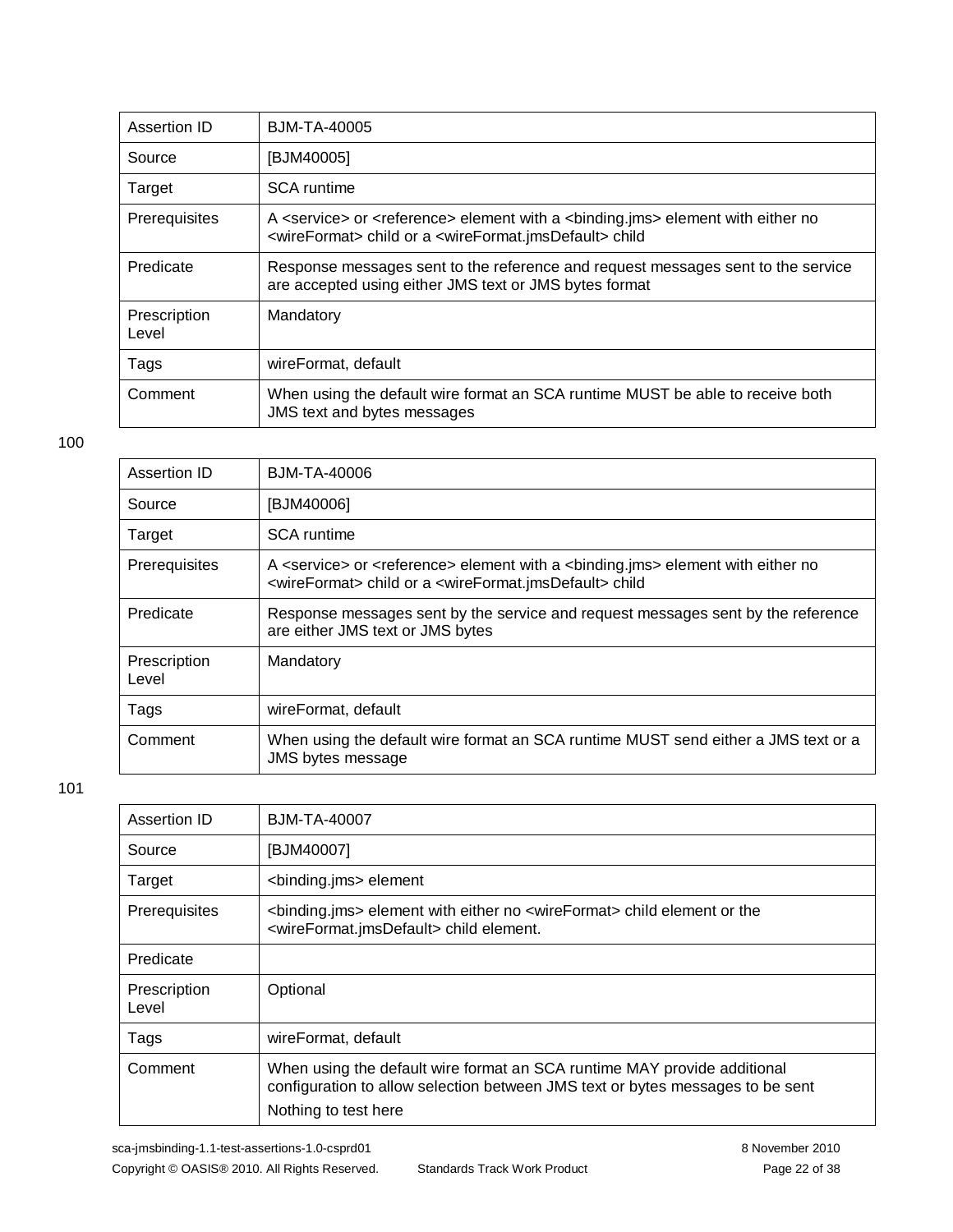| Assertion ID          | BJM-TA-40008                                                                                                                                                                                                 |
|-----------------------|--------------------------------------------------------------------------------------------------------------------------------------------------------------------------------------------------------------|
| Source                | [BJM40008]                                                                                                                                                                                                   |
| Target                | <b>SCA</b> runtime                                                                                                                                                                                           |
| Prerequisites         | <service> element with <binding.jms> child with either no <operationselector> child or<br/>a <operationselector.jmsdefault> child</operationselector.jmsdefault></operationselector></binding.jms></service> |
| Predicate             | The resolved operation name is identified using the JMS default operation selector<br>algorithm                                                                                                              |
| Prescription<br>Level | Mandatory                                                                                                                                                                                                    |
| Tags                  | operationSelector, default                                                                                                                                                                                   |
| Comment               | When a binding jms element specifies the operation Selector jms Default element, the<br>SCA runtime MUST use the default operation selection algorithm to determine the<br>selected operation                |

#### 103

| Assertion ID          | BJM-TA-40009                                                                                                                                                                                       |
|-----------------------|----------------------------------------------------------------------------------------------------------------------------------------------------------------------------------------------------|
| Source                | [BJM40009]                                                                                                                                                                                         |
| Target                | SCA runtime                                                                                                                                                                                        |
| Prerequisites         | <service> or <reference> with <br/>kbinding.jms&gt; child with <wireformat.jmsdefault> child</wireformat.jmsdefault></reference></service>                                                         |
| Predicate             | Messages sent by the service or reference adhere to the default wire format behaviour,<br>and messages received by the service or reference that follow this behaviour are<br>correctly processed. |
| Prescription<br>Level | Mandatory                                                                                                                                                                                          |
| Tags                  | wireFormat, default                                                                                                                                                                                |
| Comment               | When a binding.jms element specifies the wireFormat.jmsDefault element, the SCA<br>runtime MUST use the default wire format                                                                        |

| Assertion ID          | BJM-TA-40010                                                                                                                      |
|-----------------------|-----------------------------------------------------------------------------------------------------------------------------------|
| Source                | [BJM40010]                                                                                                                        |
| Target                | <b>SCA</b> runtime                                                                                                                |
| Prerequisites         | <service> element with <br/> <br/>binding.jms&gt; child<br/>Resolved operation name in the target component's interface</service> |
| Predicate             | The target component's operation corresponding to the resolved operation name is<br>invoked                                       |
| Prescription<br>Level | Mandatory                                                                                                                         |
| Tags                  | resolved operation, operationSelector                                                                                             |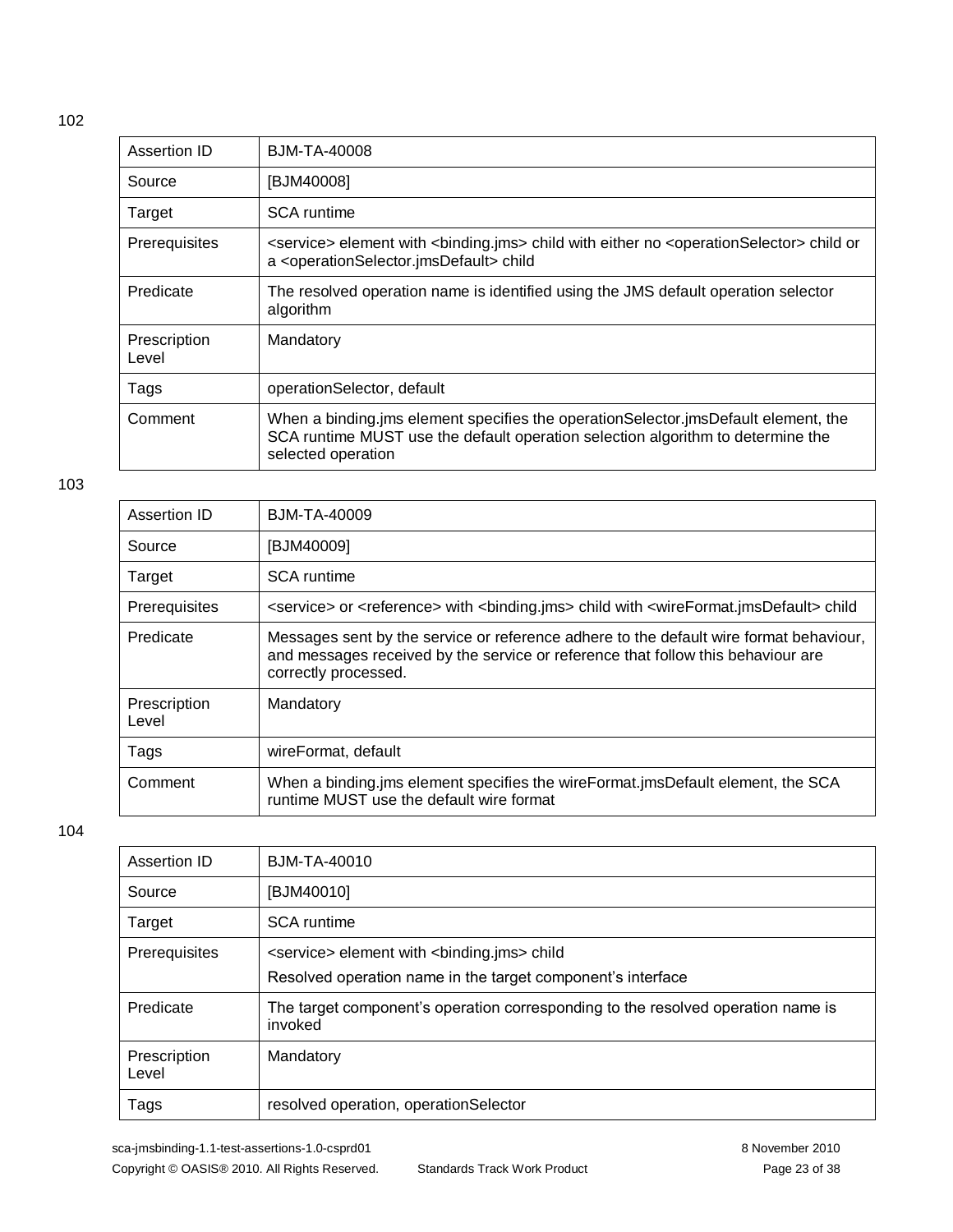| Comment | When a message is received at an SCA service with JMS binding and the resolved<br>$\overline{a}$ operation name is in the target component's interface, the SCA runtime MUST invoke<br>the target component using the resolved operation name |
|---------|-----------------------------------------------------------------------------------------------------------------------------------------------------------------------------------------------------------------------------------------------|
|         |                                                                                                                                                                                                                                               |

| Assertion ID          | <b>BJM-TA-40011</b>                                                                                                                                                                |
|-----------------------|------------------------------------------------------------------------------------------------------------------------------------------------------------------------------------|
| Source                | [BJM40011]                                                                                                                                                                         |
| Target                | <b>SCA</b> runtime                                                                                                                                                                 |
| Prerequisites         | <service> element with <br/>standing.jms&gt; child<br/>Resolved operation name not in the target component's interface</service>                                                   |
| Predicate             | An error is raised by the SCA runtime                                                                                                                                              |
| Prescription<br>Level | Mandatory                                                                                                                                                                          |
| Tags                  | resolved operation, operationSelector                                                                                                                                              |
| Comment               | When a message is received at an SCA service with JMS binding and the resolved<br>operation name is not in the target component's interface the SCA runtime MUST raise<br>an error |

### 106 **2.3 Section 5**

<span id="page-23-0"></span>

| Assertion ID          | BJM-TA-50001                                                                |
|-----------------------|-----------------------------------------------------------------------------|
| Source                | [BJM50001]                                                                  |
| Target                | <b>SCA</b> runtime                                                          |
| Prerequisites         | SCA service or reference element with requires="JMS" and binding.jms child. |
| Predicate             | The SCA runtime does not report this as an error                            |
| Prescription<br>Level | Mandatory                                                                   |
| Tags                  | <b>JMS</b> intent                                                           |
| Comment               | JMS binding implementations MUST support the JMS intent                     |

| Assertion ID          | BJM-TA-50002                                                                                     |
|-----------------------|--------------------------------------------------------------------------------------------------|
| Source                | [BJM50002]                                                                                       |
| Target                |                                                                                                  |
| Prerequisites         | <bindingtype> element for the JMS binding</bindingtype>                                          |
| Predicate             | The <bindingtype> element includes the JMS intent in the @alwaysProvides attribute</bindingtype> |
| Prescription<br>Level | Mandatory                                                                                        |
| Tags                  | <b>JMS</b> intent                                                                                |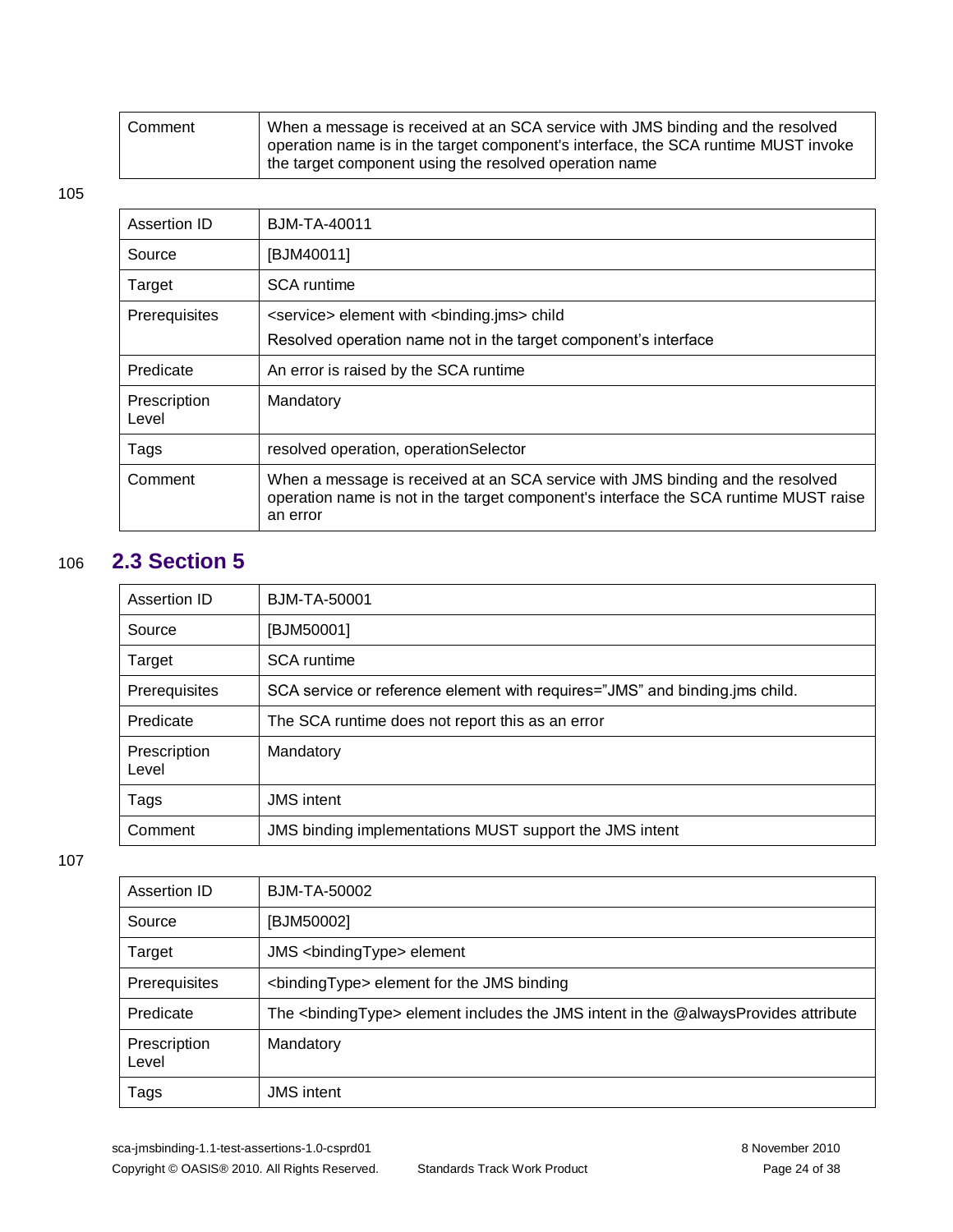<span id="page-24-0"></span>

| Comment | The JMS intent MUST always be included in the @alwaysProvides attribute of the JMS |
|---------|------------------------------------------------------------------------------------|
|         | bindingType                                                                        |

### 108 **2.4 Section 6**

| Assertion ID          | BJM-TA-60001                                                                                                                                                                                                                                                                                                                         |
|-----------------------|--------------------------------------------------------------------------------------------------------------------------------------------------------------------------------------------------------------------------------------------------------------------------------------------------------------------------------------|
| Source                | [BJM60001]                                                                                                                                                                                                                                                                                                                           |
| Target                | <b>SCA</b> runtime                                                                                                                                                                                                                                                                                                                   |
| Prerequisites         | <reference> element with:<br/>No callback interface<br/><binding.jms> child<br/><math display="inline">\bullet</math></binding.jms></reference>                                                                                                                                                                                      |
| Predicate             | JMS messages sent by the reference's JMS binding have a null JMSReplyTo<br>destination                                                                                                                                                                                                                                               |
| Prescription<br>Level | Preferred                                                                                                                                                                                                                                                                                                                            |
| Tags                  | JMSReplyTo unidirectional reference one-way                                                                                                                                                                                                                                                                                          |
| Comment               | For an SCA reference with a JMS binding and unidirectional interface, when a request<br>message is sent as part of a one-way MEP, the SCA runtime SHOULD NOT set the<br>JMSReplyTo destination header in the JMS message that it creates, regardless of<br>whether the JMS binding has a response element with a destination defined |

#### 109

| Assertion ID          | BJM-TA-60002                                                                                                                                                                                                                                    |
|-----------------------|-------------------------------------------------------------------------------------------------------------------------------------------------------------------------------------------------------------------------------------------------|
| Source                | [BJM60002]                                                                                                                                                                                                                                      |
| Target                | <b>SCA</b> runtime                                                                                                                                                                                                                              |
| <b>Prerequisites</b>  | <service> element with <br/>sinding.jms&gt; child</service>                                                                                                                                                                                     |
|                       | Request message corresponding to a one-way operation in the service's interface sent<br>to the service's JMS binding with a non-null JMSReplyTo                                                                                                 |
| Predicate             | No error is raised                                                                                                                                                                                                                              |
| Prescription<br>Level | Mandatory                                                                                                                                                                                                                                       |
| Tags                  | JMSReplyTo unidirectional service one-way                                                                                                                                                                                                       |
| Comment               | For an SCA service with a JMS binding and unidirectional interface, when a request<br>message is received as part of a one-way MEP, the SCA runtime MUST ignore the<br>JMSReplyTo destination header in the JMS message, and not raise an error |

| Assertion ID  | BJM-TA-60003                                                                                                                            |
|---------------|-----------------------------------------------------------------------------------------------------------------------------------------|
| Source        | [BJM60003]                                                                                                                              |
| Target        | <b>SCA</b> runtime                                                                                                                      |
| Prerequisites | <reference> element with <br/> <br/>hinding.jms&gt; child with <response> child with <destination></destination></response></reference> |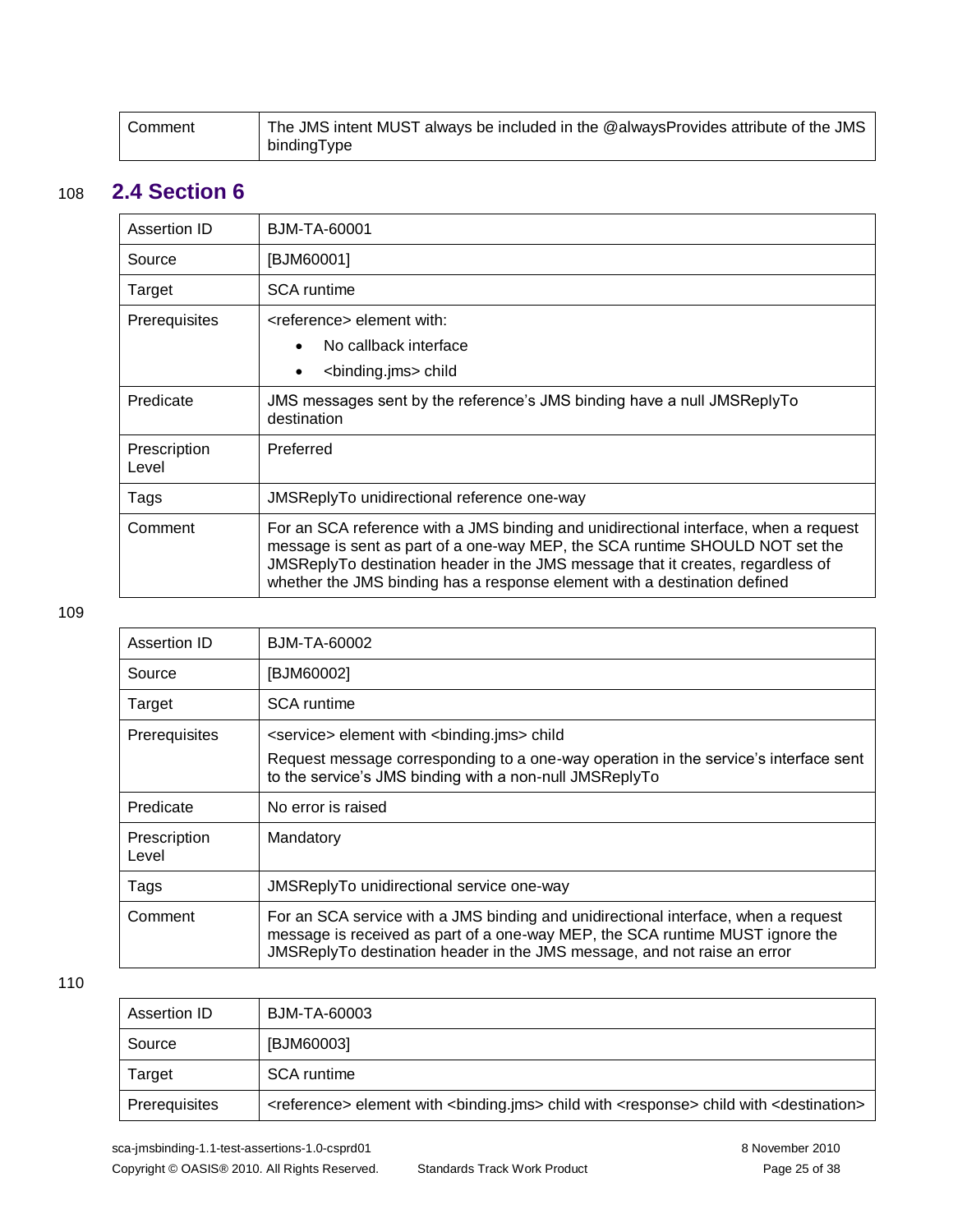|                       | child element.                                                                                                                                                                                                   |
|-----------------------|------------------------------------------------------------------------------------------------------------------------------------------------------------------------------------------------------------------|
| Predicate             | Responses are received according to the value of the @correlationScheme attribute                                                                                                                                |
| Prescription<br>Level | Mandatory                                                                                                                                                                                                        |
| Tags                  | reference request/response correlation                                                                                                                                                                           |
| Comment               | For an SCA reference with a JMS binding that has a destination specified via the<br>response element, the SCA runtime MUST receive response messages as defined by<br>the binding's @correlationScheme attribute |

| Assertion ID          | BJM-TA-60004                                                                                                                                                                                                                                                                                                      |
|-----------------------|-------------------------------------------------------------------------------------------------------------------------------------------------------------------------------------------------------------------------------------------------------------------------------------------------------------------|
| Source                | [BJM60004]                                                                                                                                                                                                                                                                                                        |
| Target                | <b>SCA</b> runtime                                                                                                                                                                                                                                                                                                |
| <b>Prerequisites</b>  | <reference> element with <binding.jms> child with <response> child with <destination><br/>child<br/>Request/response operation invoked using the JMS reference binding</destination></response></binding.jms></reference>                                                                                         |
| Predicate             | Request messages sent by the JMS reference binding have the JMSReplyTo set to<br>the destination specified in the <destination> element</destination>                                                                                                                                                             |
| Prescription<br>Level | Mandatory                                                                                                                                                                                                                                                                                                         |
| Tags                  | JMSReplyTo reference destination request/response                                                                                                                                                                                                                                                                 |
| Comment               | For an SCA reference with a JMS binding, when a request message is sent as part of<br>a request/response MEP, and the JMS binding has a response element with a<br>destination defined, then the SCA runtime MUST use that destination for the<br>JMSReplyTo header in the JMS message it creates for the request |

| Assertion ID          | <b>BJM-TA-60005</b>                                                                                                                                                                                                                                                                                                                            |
|-----------------------|------------------------------------------------------------------------------------------------------------------------------------------------------------------------------------------------------------------------------------------------------------------------------------------------------------------------------------------------|
| Source                | [BJM60005]                                                                                                                                                                                                                                                                                                                                     |
| Target                | <b>SCA</b> runtime                                                                                                                                                                                                                                                                                                                             |
| Prerequisites         | <reference> element with <binding.jms> child with either no <response> child, or a<br/><response> child with no <destination> child.</destination></response></response></binding.jms></reference>                                                                                                                                             |
|                       | Request/response operation invoked using the JMS reference binding                                                                                                                                                                                                                                                                             |
| Predicate             | Request messages sent by the JMS reference binding have the JMSReplyTo set to a<br>non-null destination                                                                                                                                                                                                                                        |
| Prescription<br>Level | Mandatory                                                                                                                                                                                                                                                                                                                                      |
| Tags                  | JMSReplyTo reference destination request/response                                                                                                                                                                                                                                                                                              |
| Comment               | For an SCA reference with a JMS binding, when a request message is sent as part of<br>a request/response MEP, and the JMS binding does not have a response element with<br>a destination defined, the SCA runtime MUST provide an appropriate destination on<br>which to receive response messages and use that destination for the JMSReplyTo |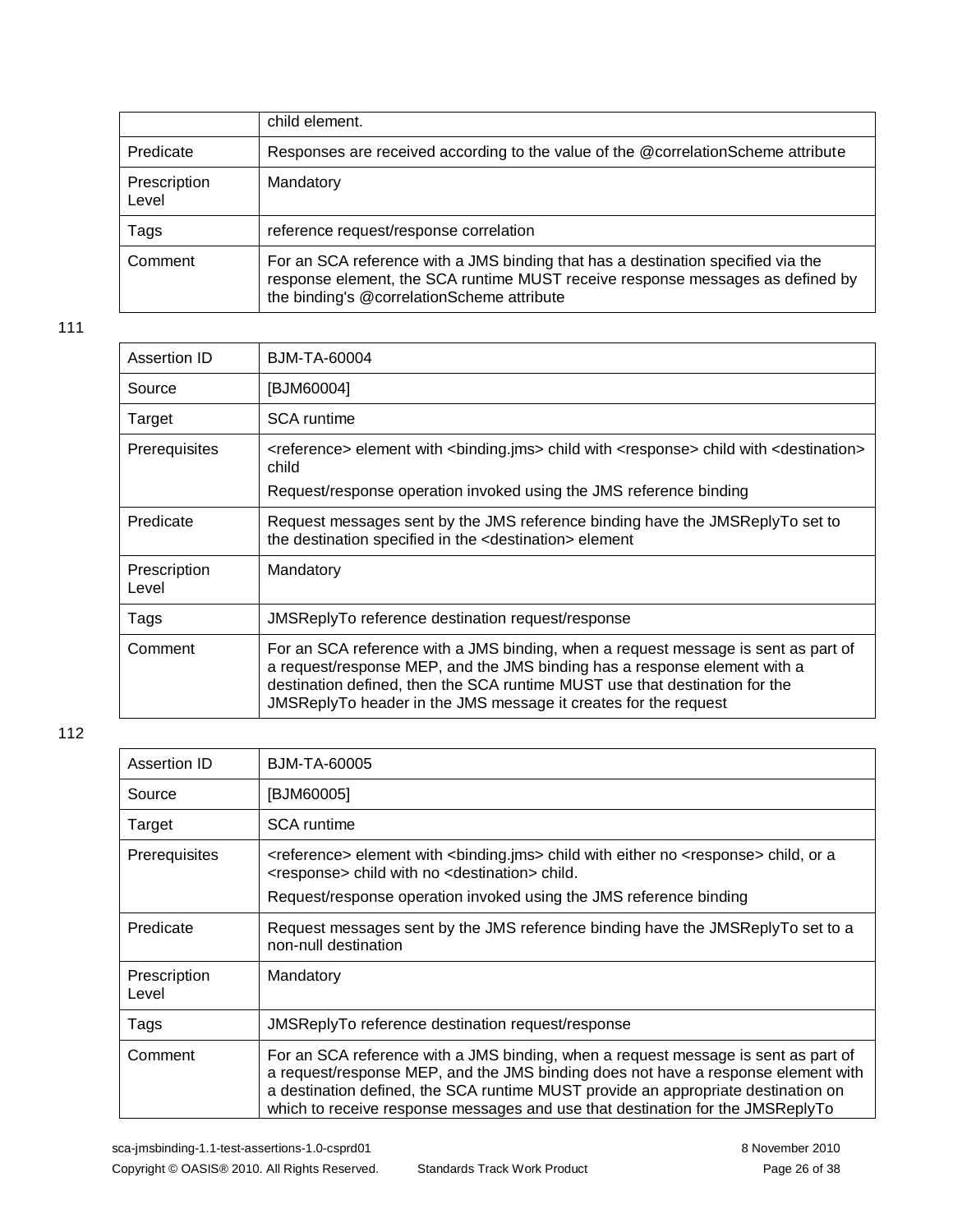|  |  |  | header in the JMS message it creates for the request |  |
|--|--|--|------------------------------------------------------|--|
|--|--|--|------------------------------------------------------|--|

| Assertion ID          | BJM-TA-60006                                                                                                                                                                                                                                                                                            |
|-----------------------|---------------------------------------------------------------------------------------------------------------------------------------------------------------------------------------------------------------------------------------------------------------------------------------------------------|
| Source                | [BJM60006]                                                                                                                                                                                                                                                                                              |
| Target                | <b>SCA</b> runtime                                                                                                                                                                                                                                                                                      |
| Prerequisites         | <reference> element with <binding.jms> child, with either no <response> child, or a<br/><response> child with no <destination> child element.</destination></response></response></binding.jms></reference>                                                                                             |
| Predicate             | Responses are received either on unique destinations, or according to the value of the<br>@correlationScheme attribute                                                                                                                                                                                  |
| Prescription<br>Level | Mandatory                                                                                                                                                                                                                                                                                               |
| Tags                  | Reference request/response destination correlation                                                                                                                                                                                                                                                      |
| Comment               | For an SCA reference with a JMS binding that does not have a destination specified<br>via the response element, the SCA runtime MUST either receive response messages<br>as defined by the binding's @correlationScheme attribute, or use a unique destination<br>for each request/response interaction |

#### 114

| Assertion ID          | BJM-TA-60007                                                                                                                                                                                                                                            |
|-----------------------|---------------------------------------------------------------------------------------------------------------------------------------------------------------------------------------------------------------------------------------------------------|
| Source                | [BJM60007]                                                                                                                                                                                                                                              |
| Target                | <b>SCA</b> runtime                                                                                                                                                                                                                                      |
| Prerequisites         | <service> element with <br/> <br/>binding.jms&gt; child</service>                                                                                                                                                                                       |
|                       | Request message received as part of a request/response MEP with non-null<br>JMSReplyTo destination                                                                                                                                                      |
| Predicate             | Response message is sent by the service JMS binding to the JMSReplyTo destination                                                                                                                                                                       |
| Prescription<br>Level | Mandatory                                                                                                                                                                                                                                               |
| Tags                  | JMSReplyTo service response destination                                                                                                                                                                                                                 |
| Comment               | For an SCA service with a JMS binding, when a response message is sent as part of a<br>request/response MEP where the request message included a non-null JMSReplyTo<br>destination, the SCA runtime MUST send the response message to that destination |

#### 115

| Assertion ID  | <b>BJM-TA-60008</b>                                                                                                                            |
|---------------|------------------------------------------------------------------------------------------------------------------------------------------------|
| Source        | [BJM60008]                                                                                                                                     |
| Target        | <b>SCA</b> runtime                                                                                                                             |
| Prerequisites | <service> element with <binding.jms> child with <response> child with <destination><br/>child</destination></response></binding.jms></service> |
|               | Request message received as part of a request/response MEP with null JMSReplyTo<br>destination                                                 |
| Predicate     | Response message is sent by the service JMS binding to the binding's response                                                                  |

sca-jmsbinding-1.1-test-assertions-1.0-csprd01 8 November 2010 Copyright © OASIS® 2010. All Rights Reserved. Standards Track Work Product Page 27 of 38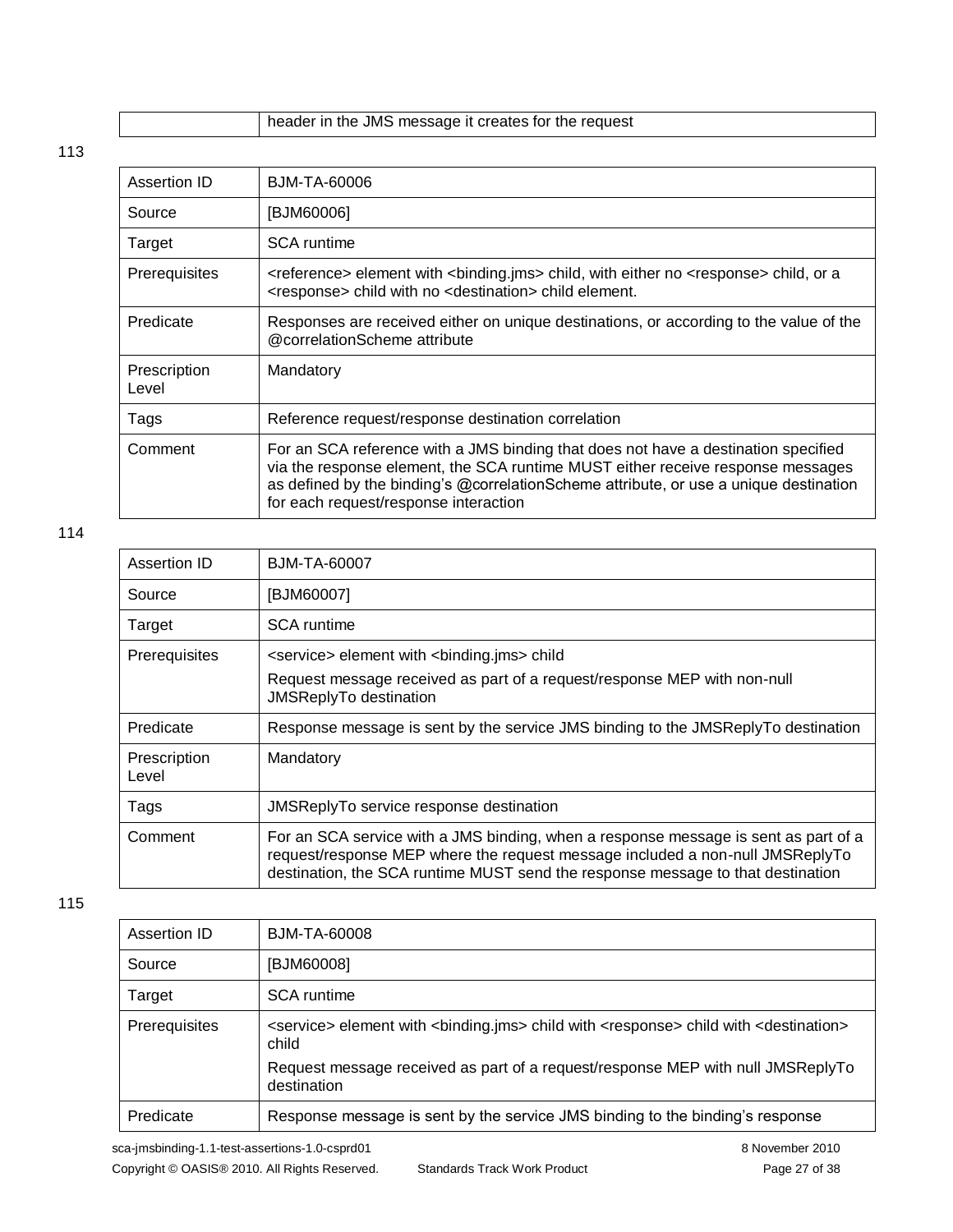|                       | destination                                                                                                                                                                                                                                                                                                       |
|-----------------------|-------------------------------------------------------------------------------------------------------------------------------------------------------------------------------------------------------------------------------------------------------------------------------------------------------------------|
| Prescription<br>Level | Mandatory                                                                                                                                                                                                                                                                                                         |
| Tags                  | JMSReplyTo service response destination                                                                                                                                                                                                                                                                           |
| Comment               | For an SCA service with a JMS binding, when a response message is sent as part of a<br>request/response MEP where the request message included a null JMSReplyTo<br>destination and the JMS binding includes a response/destination element the SCA<br>runtime MUST send the response message to that destination |

| Assertion ID          | BJM-TA-60009                                                                                                                                                                                                                                                                                     |
|-----------------------|--------------------------------------------------------------------------------------------------------------------------------------------------------------------------------------------------------------------------------------------------------------------------------------------------|
| Source                | [BJM60009]                                                                                                                                                                                                                                                                                       |
| Target                | SCA runtime                                                                                                                                                                                                                                                                                      |
| Prerequisites         | <service> element with <binding.jms> child with either no <response> child, or a<br/><response> child with no <destination> child</destination></response></response></binding.jms></service>                                                                                                    |
|                       | Request message received as part of a request/response MEP with null JMSReplyTo<br>destination                                                                                                                                                                                                   |
| Predicate             | An error is raised by the SCA runtime                                                                                                                                                                                                                                                            |
| Prescription<br>Level | Preferred                                                                                                                                                                                                                                                                                        |
| Tags                  | JMSReplyTo service response destination                                                                                                                                                                                                                                                          |
| Comment               | For an SCA service with a JMS binding, when a response message is sent as part of a<br>request/response MEP where the request message included a null JMSReplyTo<br>destination and the JMS binding does not include a response/destination then an error<br>SHOULD be raised by the SCA runtime |

| Assertion ID          | <b>BJM-TA-60010</b>                                                                                                                                                                                                                                                                    |
|-----------------------|----------------------------------------------------------------------------------------------------------------------------------------------------------------------------------------------------------------------------------------------------------------------------------------|
| Source                | [BJM60010]                                                                                                                                                                                                                                                                             |
| Target                | <b>SCA</b> runtime                                                                                                                                                                                                                                                                     |
| Prerequisites         | <service> element with <br/> <br/>binding.jms&gt; child</service>                                                                                                                                                                                                                      |
|                       | Request message is received by the service JMS binding as part of a<br>request/response MEP                                                                                                                                                                                            |
| Predicate             | Response message sent by the service JMS binding with the correlation identifier set<br>as defined by the @correlationScheme attribute                                                                                                                                                 |
| Prescription<br>Level | Mandatory                                                                                                                                                                                                                                                                              |
| Tags                  | Service response correlation                                                                                                                                                                                                                                                           |
| Comment               | For an SCA service with a JMS binding, when a response message is sent as part of a<br>request/response MEP the SCA runtime MUST set the correlation identifier in the JMS<br>message that it creates for the response as defined by the JMS binding's<br>@correlationScheme attribute |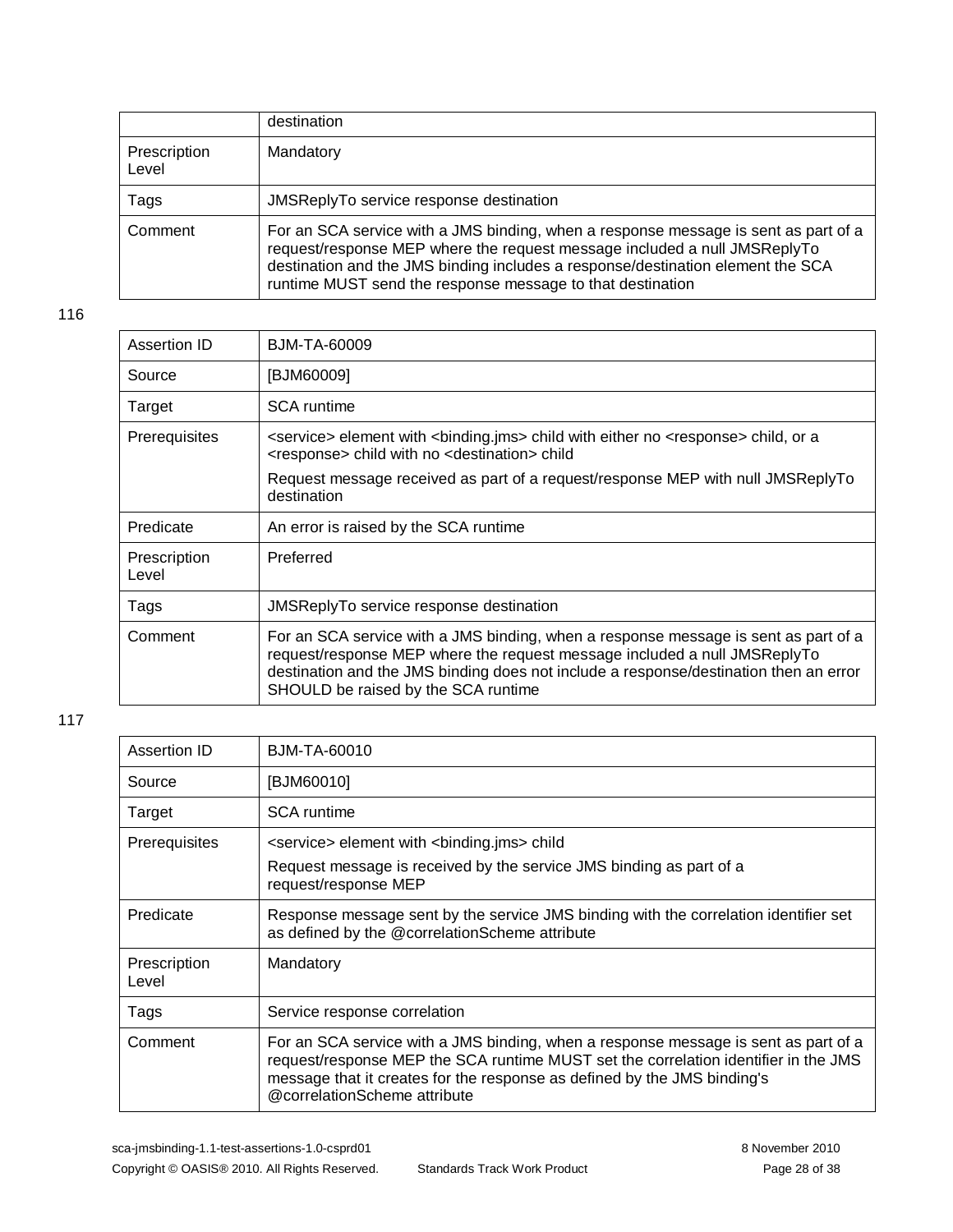| Assertion ID          | BJM-TA-60011                                                                                                                                                                                                                                                                                                                                                                                                                                 |
|-----------------------|----------------------------------------------------------------------------------------------------------------------------------------------------------------------------------------------------------------------------------------------------------------------------------------------------------------------------------------------------------------------------------------------------------------------------------------------|
| Source                | [BJM60011]                                                                                                                                                                                                                                                                                                                                                                                                                                   |
| Target                | <b>SCA</b> runtime                                                                                                                                                                                                                                                                                                                                                                                                                           |
| Prerequisites         | <reference> with <br/>binding.jms&gt; child and bidirectional interface</reference>                                                                                                                                                                                                                                                                                                                                                          |
| Predicate             | Request messages sent by the reference JMS binding for request/response<br>interactions include the scaCallbackDestination user property whose value is a JMS<br>URI string, in the format defined by the IETF URI Scheme for Java™ Message Service<br>1.0 [IETFJMS], that identifies the destination to which callback messages are to be<br>sent                                                                                           |
| Prescription<br>Level | Mandatory                                                                                                                                                                                                                                                                                                                                                                                                                                    |
| Tags                  | Reference bidirectional callback destination                                                                                                                                                                                                                                                                                                                                                                                                 |
| Comment               | For an SCA reference with a JMS binding and a bidirectional interface, when a request<br>message is sent as part of a request/response MEP the SCA runtime MUST set the<br>scaCallbackDestination user property in the message it creates to a JMS URI string,<br>in the format defined by the IETF URI Scheme for Java™ Message Service 1.0<br><b>[IETFJMS]</b> , that identifies the destination to which callback messages are to be sent |

| Assertion ID          | BJM-TA-60012                                                                                                                                                                                                                                                                       |
|-----------------------|------------------------------------------------------------------------------------------------------------------------------------------------------------------------------------------------------------------------------------------------------------------------------------|
| Source                | [BJM60012]                                                                                                                                                                                                                                                                         |
| Target                | <b>SCA</b> runtime                                                                                                                                                                                                                                                                 |
| Prerequisites         | <reference> element with <br/> <br/>hiding.jms&gt; child and bidirectional interface, one-way<br/>operation invoked</reference>                                                                                                                                                    |
| Predicate             | JMSReplyTo set to the destination for callback messages                                                                                                                                                                                                                            |
| Prescription<br>Level | Mandatory                                                                                                                                                                                                                                                                          |
| Tags                  |                                                                                                                                                                                                                                                                                    |
| Comment               | For an SCA reference with a JMS binding and bidirectional interface, when a request<br>message is sent as part of a one-way MEP the SCA runtime MUST set the destination<br>to which callback messages are to be sent as the $JMSReplyTo$ destination in the<br>message it creates |

| Assertion ID  | BJM-TA-60013                                                                                                                                                                                                                                                              |  |
|---------------|---------------------------------------------------------------------------------------------------------------------------------------------------------------------------------------------------------------------------------------------------------------------------|--|
| Source        | [BJM60013]                                                                                                                                                                                                                                                                |  |
| Target        | <b>SCA</b> runtime                                                                                                                                                                                                                                                        |  |
| Prerequisites | <reference> element with <binding.jms> child and bidirectional interface<br/>Request message sent as part of a request/response MEP<br/>Request messages sent by the reference JMS binding have the JMSReplyTo header<br/>set as in section 6.2</binding.jms></reference> |  |
| Predicate     |                                                                                                                                                                                                                                                                           |  |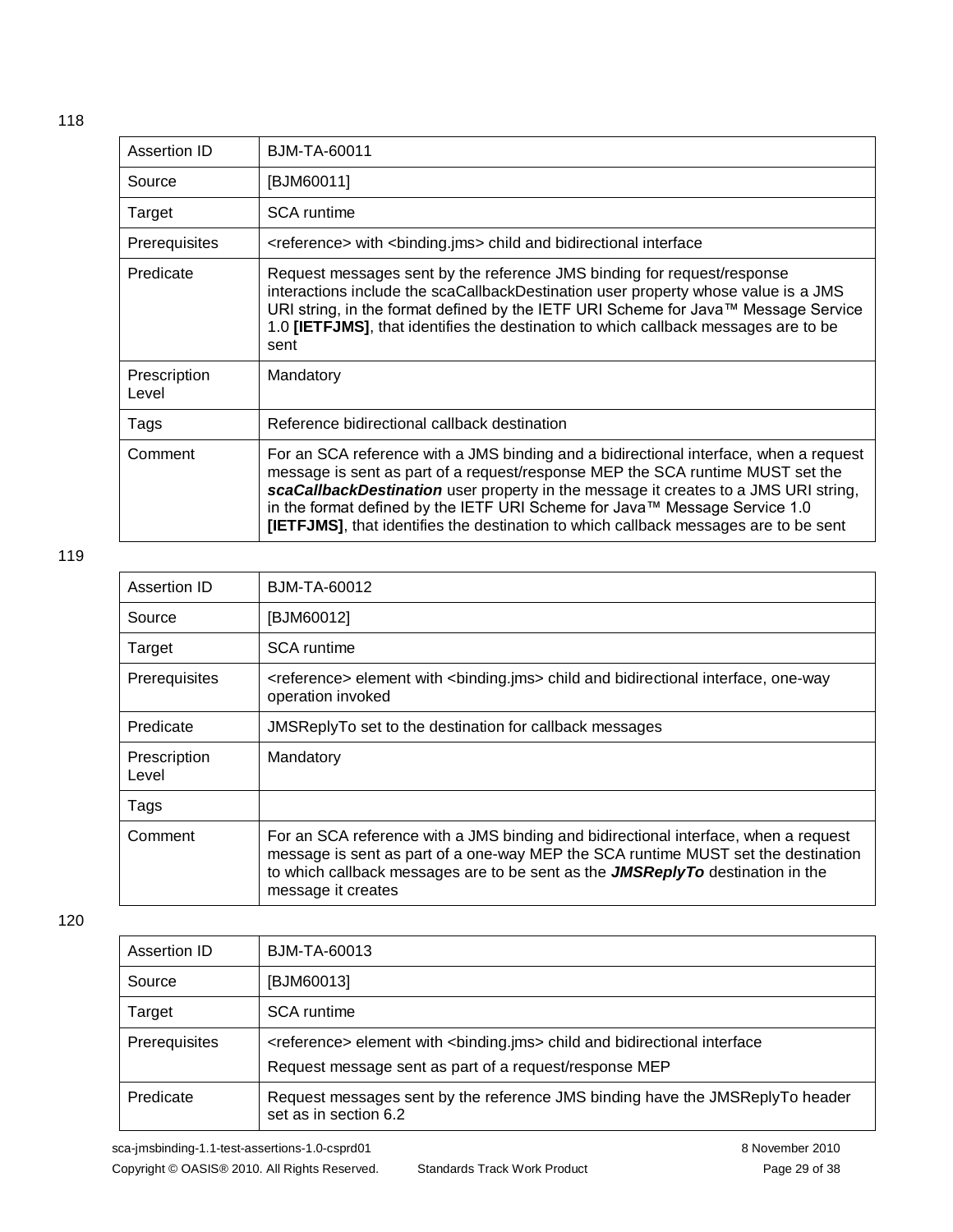| Prescription<br>Level | Mandatory                                                                                                                                                                                                                                                                                    |
|-----------------------|----------------------------------------------------------------------------------------------------------------------------------------------------------------------------------------------------------------------------------------------------------------------------------------------|
| Tags                  | Reference bidirectional JMSReplyTo                                                                                                                                                                                                                                                           |
| Comment               | For an SCA reference with a JMS binding and bidirectional interface, when a request<br>message is sent as part of a request/response MEP, the SCA runtime MUST set the<br>JMSReplyTo header in the message it creates as described in section 6.2<br>Already tested by BJM60004 and BJM60005 |

| BJM-TA-60014-1                                                                                                                                                                                                                                       |  |
|------------------------------------------------------------------------------------------------------------------------------------------------------------------------------------------------------------------------------------------------------|--|
| [BJM60014]                                                                                                                                                                                                                                           |  |
| <b>SCA</b> runtime                                                                                                                                                                                                                                   |  |
| <reference> with:<br/><binding.jms> child<br/>bidirectional interface<br/>٠<br/>callback destination identified via callback service JMS binding</binding.jms></reference>                                                                           |  |
| Request messages sent by the reference JMS binding include the<br>scaCallbackDestination user property set to the specified callback destination                                                                                                     |  |
| Mandatory                                                                                                                                                                                                                                            |  |
| Reference bidirectional callback destination                                                                                                                                                                                                         |  |
| For an SCA reference with a JMS binding and bidirectional interface, the SCA runtime<br>MUST identify the callback destination from the reference's callback service binding if<br>present, or supply a suitable callback destination if not present |  |
|                                                                                                                                                                                                                                                      |  |

| Assertion ID          | BJM-TA-60014-2                                                                                                                                                                                                                                                     |  |
|-----------------------|--------------------------------------------------------------------------------------------------------------------------------------------------------------------------------------------------------------------------------------------------------------------|--|
| Source                | [BJM60014]                                                                                                                                                                                                                                                         |  |
| Target                | <b>SCA</b> runtime                                                                                                                                                                                                                                                 |  |
| Prerequisites         | <reference> with:<br/><binding.jms> child<br/><math display="inline">\bullet</math><br/>bidirectional interface<br/><math>\bullet</math><br/>no callback destination specified via callback service JMS binding<br/><math>\bullet</math></binding.jms></reference> |  |
| Predicate             | Request messages sent by the reference JMS binding include the<br>scaCallbackDestination user property set to a specified callback destination provided<br>by the SCA runtime                                                                                      |  |
| Prescription<br>Level | Mandatory                                                                                                                                                                                                                                                          |  |
| Tags                  | Reference bidirectional callback destination                                                                                                                                                                                                                       |  |
| Comment               | For an SCA reference with a JMS binding and bidirectional interface, the SCA runtime<br>MUST identify the callback destination from the reference's callback service binding if                                                                                    |  |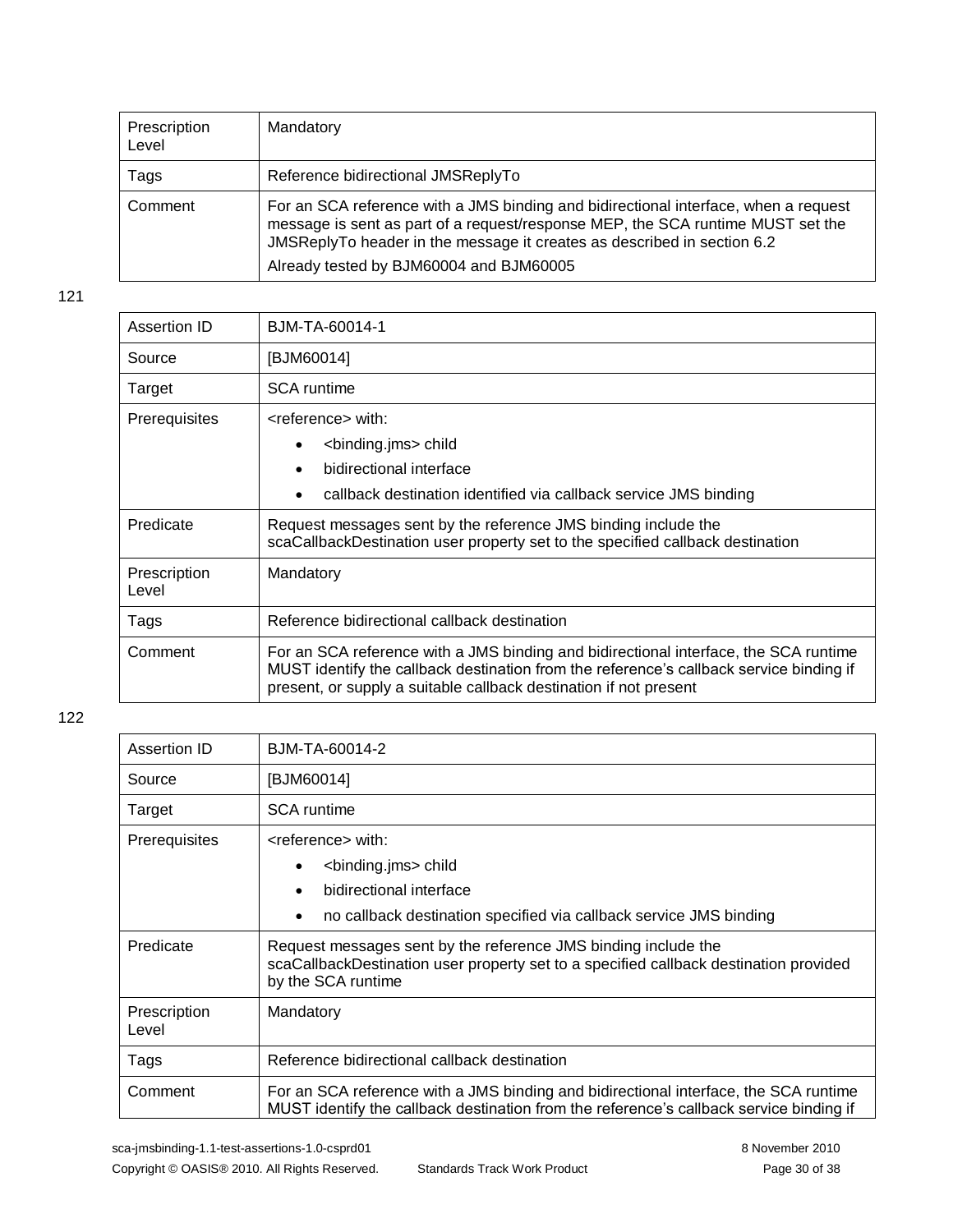| present, or supply a suitable callback destination if not present |
|-------------------------------------------------------------------|
|-------------------------------------------------------------------|

| Assertion ID          | BJM-TA-60015                                                                                                                                                                                                           |  |
|-----------------------|------------------------------------------------------------------------------------------------------------------------------------------------------------------------------------------------------------------------|--|
| Source                | [BJM60015]                                                                                                                                                                                                             |  |
| Target                | <b>SCA</b> runtime                                                                                                                                                                                                     |  |
| Prerequisites         | <service> element with <br/> <br/>binding.jms&gt; child</service>                                                                                                                                                      |  |
|                       | Callback destination identified as follows, in order of priority:                                                                                                                                                      |  |
|                       | The scaCallbackDestination identified by an earlier request, if not null;                                                                                                                                              |  |
|                       | the <b>JMSReplyTo</b> destination identified by an earlier one-way request, if not<br>null;                                                                                                                            |  |
|                       | the request destination of the service's callback reference JMS binding, if<br>specified                                                                                                                               |  |
| Predicate             | Request messages sent by the service's callback JMS reference are sent to the<br>callback destination                                                                                                                  |  |
| Prescription<br>Level | Mandatory                                                                                                                                                                                                              |  |
| Tags                  | Service callback destination                                                                                                                                                                                           |  |
| Comment               | For an SCA service with a JMS binding, when a callback request message is sent for<br>either a one-way or request/response MEP, the SCA runtime MUST send the callback<br>request message to the callback destination. |  |

#### 124

| Assertion ID                                                                 | BJM-TA-60016                                                                                                                                                                                                                                       |  |
|------------------------------------------------------------------------------|----------------------------------------------------------------------------------------------------------------------------------------------------------------------------------------------------------------------------------------------------|--|
| Source                                                                       | [BJM60016]                                                                                                                                                                                                                                         |  |
| Target                                                                       | <b>SCA</b> runtime                                                                                                                                                                                                                                 |  |
| Prerequisites<br><service> element with <br/>sinding.jms&gt; child</service> |                                                                                                                                                                                                                                                    |  |
|                                                                              | No scaCallbackDestination identified by an earlier request                                                                                                                                                                                         |  |
|                                                                              | No JMSReplyTo destination identified by an earlier one-way request                                                                                                                                                                                 |  |
|                                                                              | No request destination specified by the service's callback reference JMS binding                                                                                                                                                                   |  |
| Predicate                                                                    | When a callback request is made an exception is thrown                                                                                                                                                                                             |  |
| Prescription<br>Level                                                        | Mandatory                                                                                                                                                                                                                                          |  |
| Tags                                                                         | JMSReplyTo service callback destination                                                                                                                                                                                                            |  |
| Comment                                                                      | For an SCA service with a JMS binding, when a callback request message is sent and<br>no callback destination can be identified then the SCA runtime SHOULD raise an error,<br>and MUST throw an exception to the caller of the callback operation |  |

| Assertion ID | <b>BJM-TA-60017</b> |
|--------------|---------------------|
| Source       | [BJM60017]          |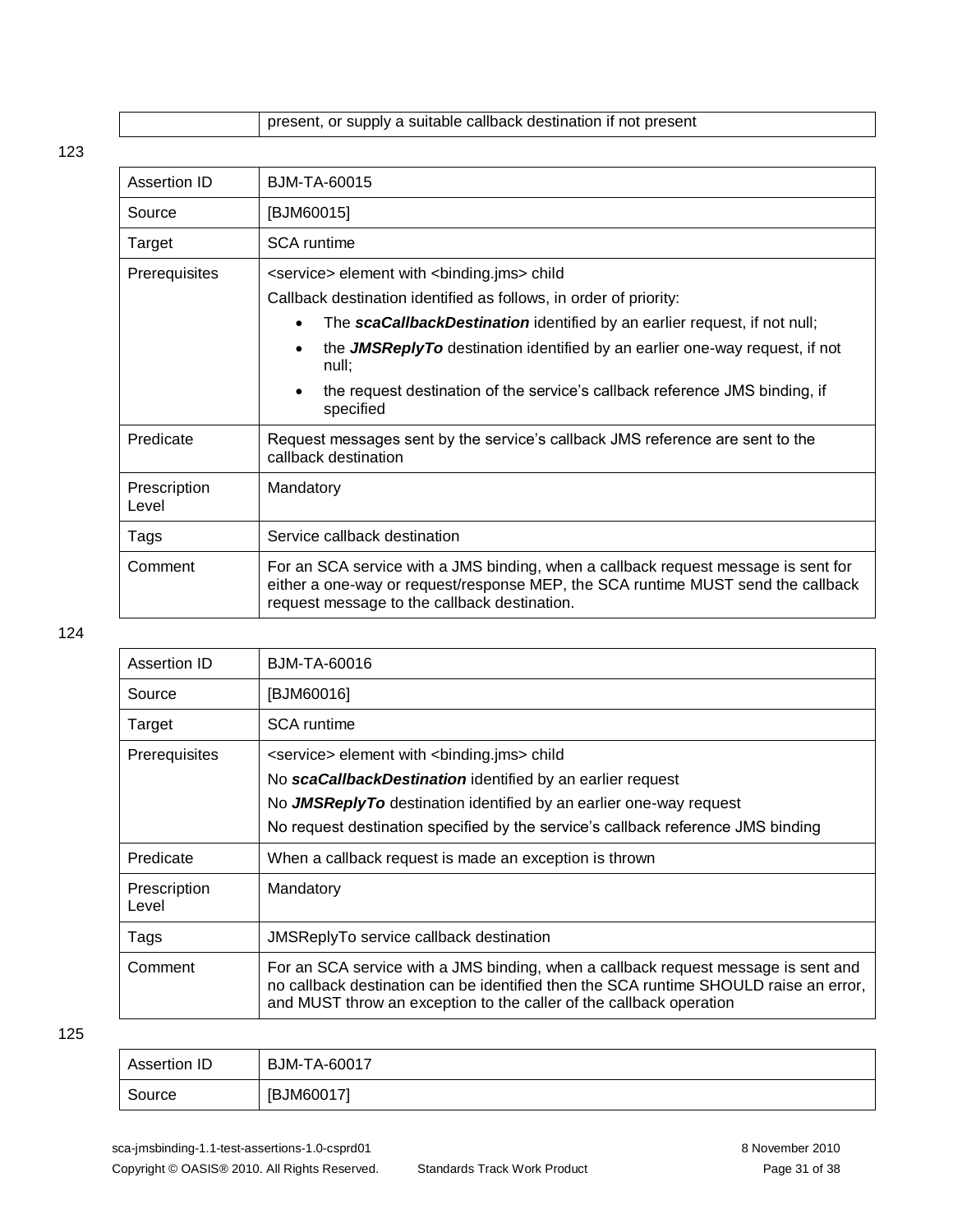| Target                | <b>SCA</b> runtime                                                                                                                                                                                                                                                          |
|-----------------------|-----------------------------------------------------------------------------------------------------------------------------------------------------------------------------------------------------------------------------------------------------------------------------|
| Prerequisites         | <service> element with <br/> <br/>binding.jms&gt; child</service>                                                                                                                                                                                                           |
| Predicate             | Callback request messages have the JMSReplyTo set as defined in section 6.1 or 6.2<br>as appropriate                                                                                                                                                                        |
| Prescription<br>Level | Mandatory                                                                                                                                                                                                                                                                   |
| Tags                  | <b>JMSReplyTo service callback destination</b>                                                                                                                                                                                                                              |
| Comment               | For an SCA service with a JMS binding, when a callback request message is sent the<br>SCA runtime MUST set the JMSReplyTo destination in the callback request message<br>as defined in sections 6.1 or 6.2 as appropriate for the type of the callback operation<br>invoked |

| Assertion ID          | BJM-TA-60018                                                                                                                                                |
|-----------------------|-------------------------------------------------------------------------------------------------------------------------------------------------------------|
| Source                | [BJM60018]                                                                                                                                                  |
| Target                | <binding.jms> element</binding.jms>                                                                                                                         |
| Prerequisites         | <service> or <reference> with <binding.jms> child, bidirectional interface and callback<br/><binding.jms></binding.jms></binding.jms></reference></service> |
| Predicate             | Behaviour as defined in section 6.4 and its subsections is observed                                                                                         |
| Prescription<br>Level | Mandatory                                                                                                                                                   |
| Tags                  |                                                                                                                                                             |
| Comment               | SCA runtimes MUST follow the behavior described in section 6.4 and its subsections<br>when binding ims is used in both the forward and callback directions  |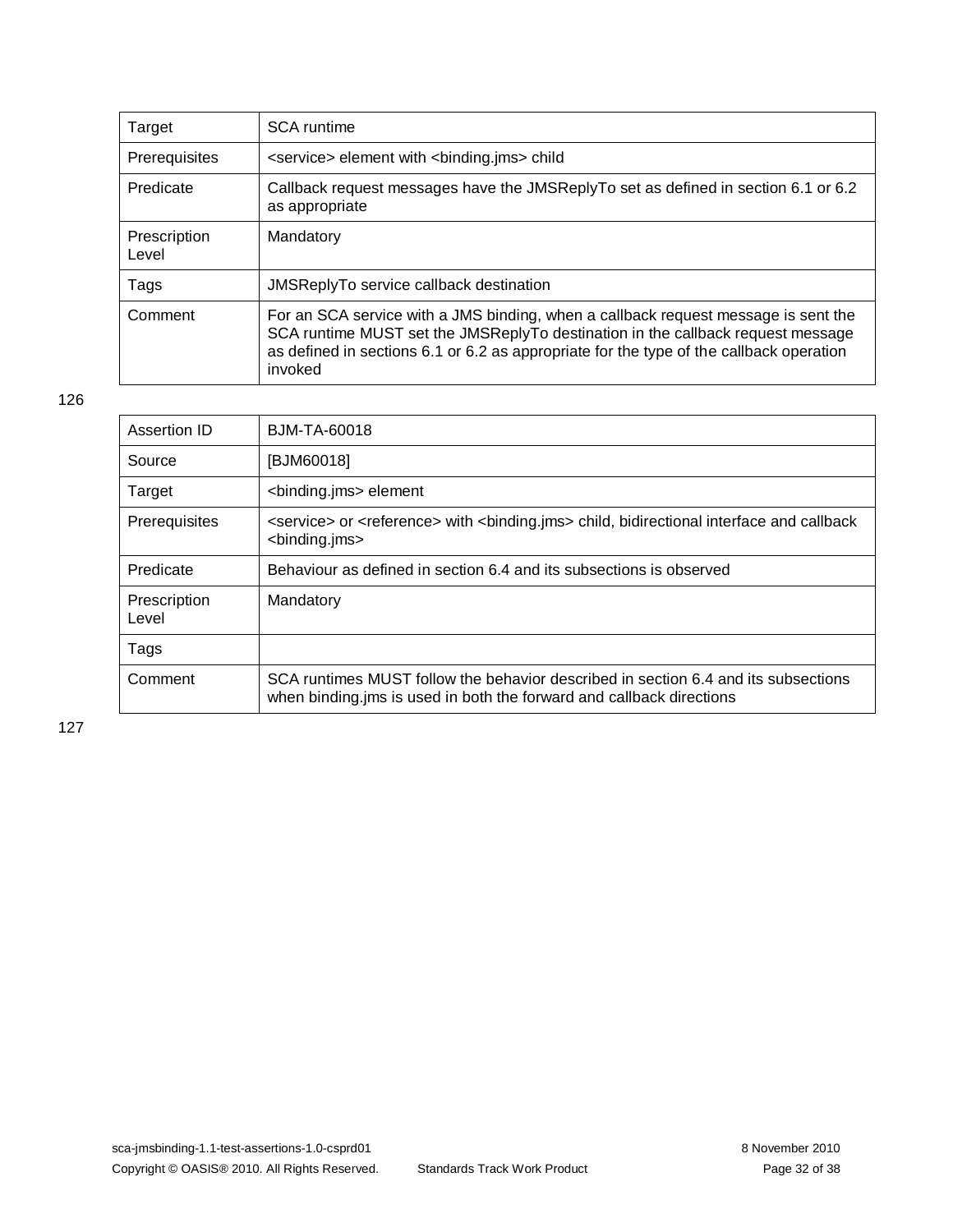## <span id="page-32-0"></span><sup>128</sup> **3 Conformance**

129 There are no conformance statements relating to the Test Assertions.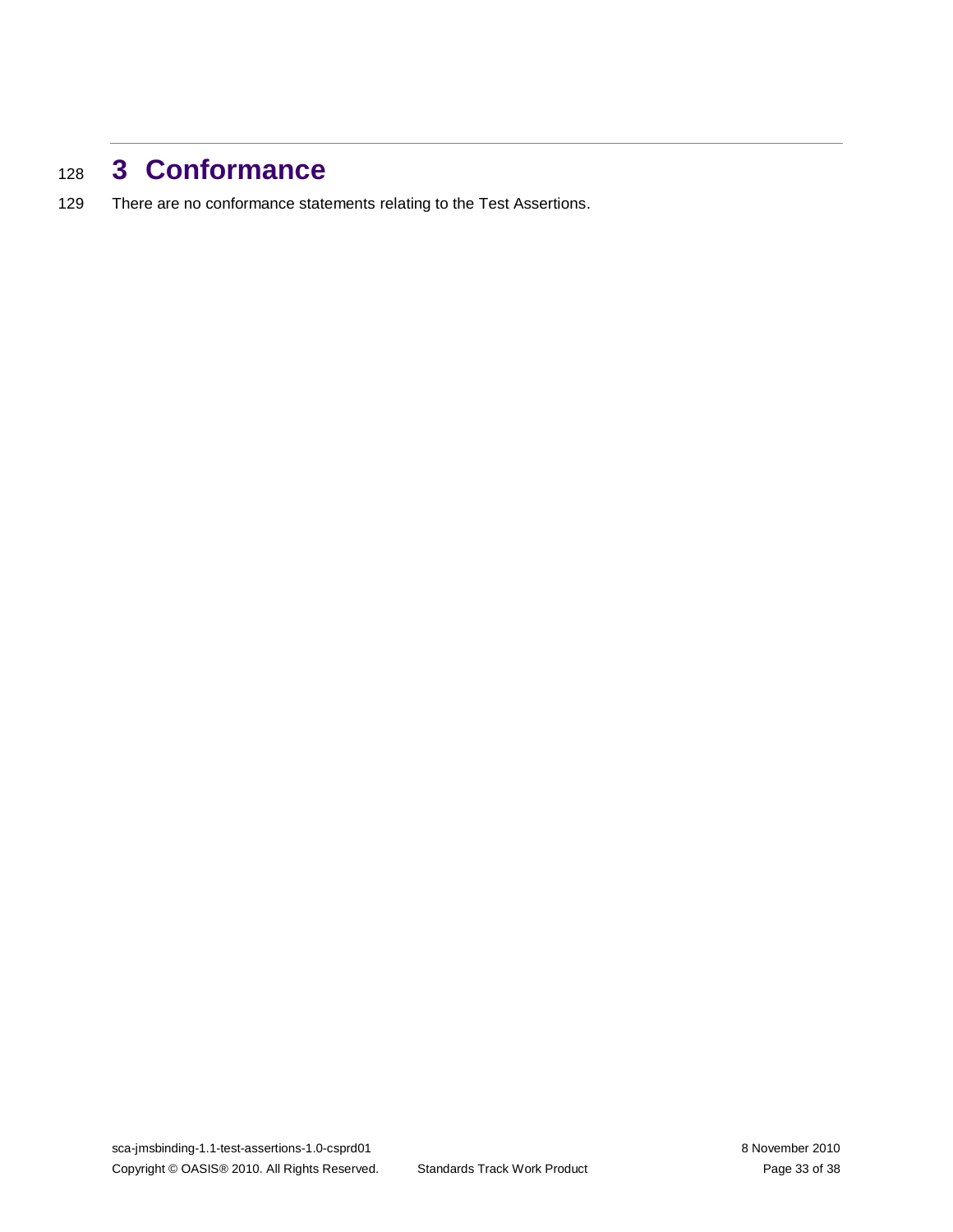# <span id="page-33-0"></span><sup>130</sup> **A. Cross Mapping of Conformance Statements to Test**  <sup>131</sup> **Assertions**

| 132 | This section contains a list of conformance items for the SCA JMS Binding specification and the |
|-----|-------------------------------------------------------------------------------------------------|
| 133 | corresponding Test Assertions.                                                                  |

| <b>Conformance ID</b> | <b>Test Assertion</b>                                          |
|-----------------------|----------------------------------------------------------------|
| BJM30001              | <b>BJM-TA-30001</b>                                            |
| BJM30002              | BJM-TA-30002                                                   |
| BJM30003              | BJM-TA-30003                                                   |
| BJM30004              | <b>BJM-TA-30004</b>                                            |
| BJM30005              | <b>BJM-TA-30005</b>                                            |
| BJM30006              | BJM-TA-30006                                                   |
| BJM30007              | <b>BJM-TA-30007</b>                                            |
| BJM30010              | <b>BJM-TA-30010</b>                                            |
| BJM30011              | BJM-TA-30011                                                   |
| BJM30012              | <b>BJM-TA-30012</b>                                            |
| BJM30013              | BJM-TA-30013                                                   |
| BJM30014              | <b>BJM-TA-30014</b>                                            |
| BJM30015              | <b>BJM-TA-30015</b>                                            |
| BJM30017              | <b>BJM-TA-30017</b>                                            |
| BJM30018              | <b>BJM-TA-30018</b>                                            |
| BJM30019              | <b>BJM-TA-30019</b>                                            |
| BJM30020              | <b>BJM-TA-30020</b>                                            |
| BJM30021              | BJM-TA-30021                                                   |
| BJM30022              | <b>BJM-TA-30022</b>                                            |
| BJM30023              | BJM-TA-30023                                                   |
| BJM30024              | BJM-TA-30024-1, BJM-TA-30024-2, BJM-TA-30024-3, BJM-TA-30024-4 |
| BJM30025              | BJM-TA-30025-1, BJM-TA-30025-2                                 |
| BJM30026              | BJM-TA-30026-1, BJM-TA-30026-2, BJM-TA-30026-3                 |
| BJM30028              | <b>BJM-TA-30028</b>                                            |
| BJM30029              | BJM-TA-30029                                                   |
| BJM30030              | BJM-TA-30030                                                   |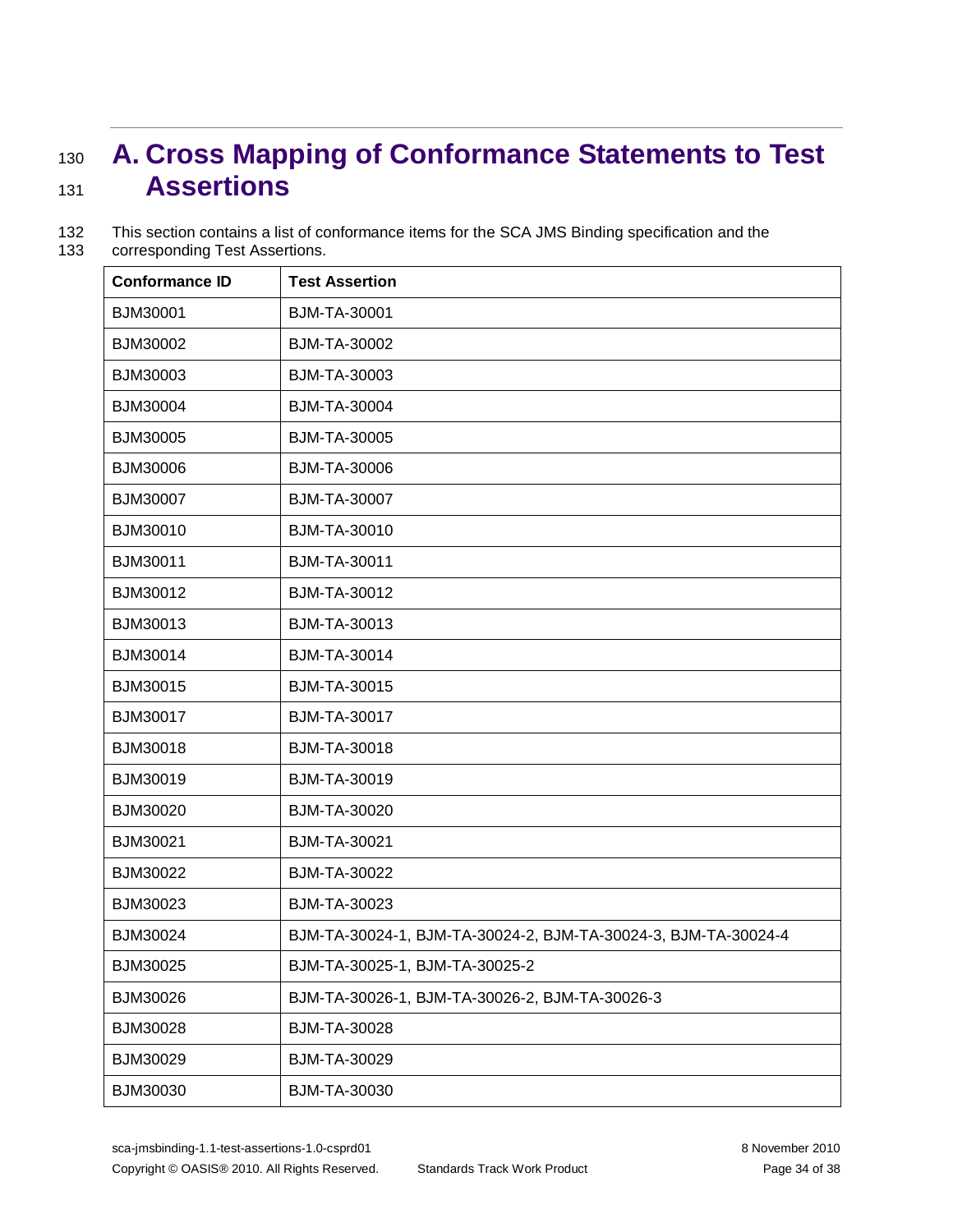| BJM30031        | BJM-TA-30031                   |
|-----------------|--------------------------------|
| BJM30034        | BJM-TA-30034                   |
| BJM30036        | BJM-TA-30036                   |
| BJM30037        | <b>BJM-TA-30037</b>            |
| BJM40001        | <b>BJM-TA-40001</b>            |
| BJM40002        | <b>BJM-TA-40002</b>            |
| BJM40003        | BJM-TA-40003                   |
| BJM40004        | <b>BJM-TA-40004</b>            |
| BJM40005        | <b>BJM-TA-40005</b>            |
| BJM40006        | <b>BJM-TA-40006</b>            |
| BJM40007        | <b>BJM-TA-40007</b>            |
| BJM40008        | <b>BJM-TA-40008</b>            |
| BJM40009        | <b>BJM-TA-40009</b>            |
| BJM40010        | <b>BJM-TA-40010</b>            |
| BJM40011        | <b>BJM-TA-40011</b>            |
| BJM50001        | <b>BJM-TA-50001</b>            |
| BJM50002        | <b>BJM-TA-50002</b>            |
| BJM60001        | <b>BJM-TA-60001</b>            |
| BJM60002        | <b>BJM-TA-60002</b>            |
| BJM60003        | BJM-TA-60003                   |
| BJM60004        | <b>BJM-TA-60004</b>            |
| BJM60005        | <b>BJM-TA-60005</b>            |
| BJM60006        | <b>BJM-TA-60006</b>            |
| <b>BJM60007</b> | BJM-TA-60007                   |
| BJM60008        | <b>BJM-TA-60008</b>            |
| BJM60009        | <b>BJM-TA-60009</b>            |
| BJM60010        | BJM-TA-60010                   |
| BJM60011        | BJM-TA-60011                   |
| BJM60012        | <b>BJM-TA-60012</b>            |
| BJM60013        | BJM-TA-60013                   |
| BJM60014        | BJM-TA-60014-1, BJM-TA-60014-2 |
| BJM60015        | <b>BJM-TA-60015</b>            |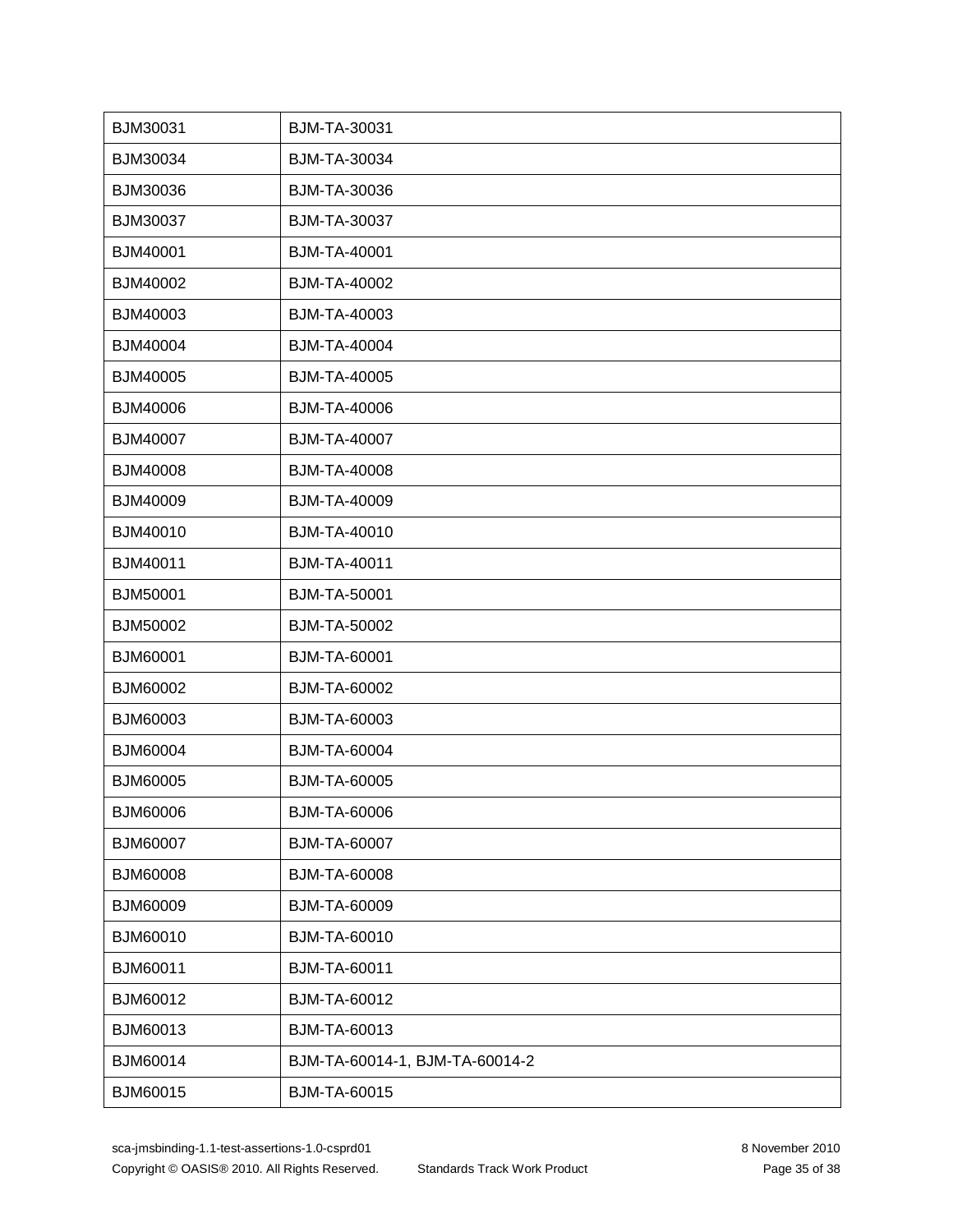| BJM60016        | BJM-TA-60016 |
|-----------------|--------------|
| <b>BJM60017</b> | BJM-TA-60017 |
| <b>BJM60018</b> | BJM-TA-60018 |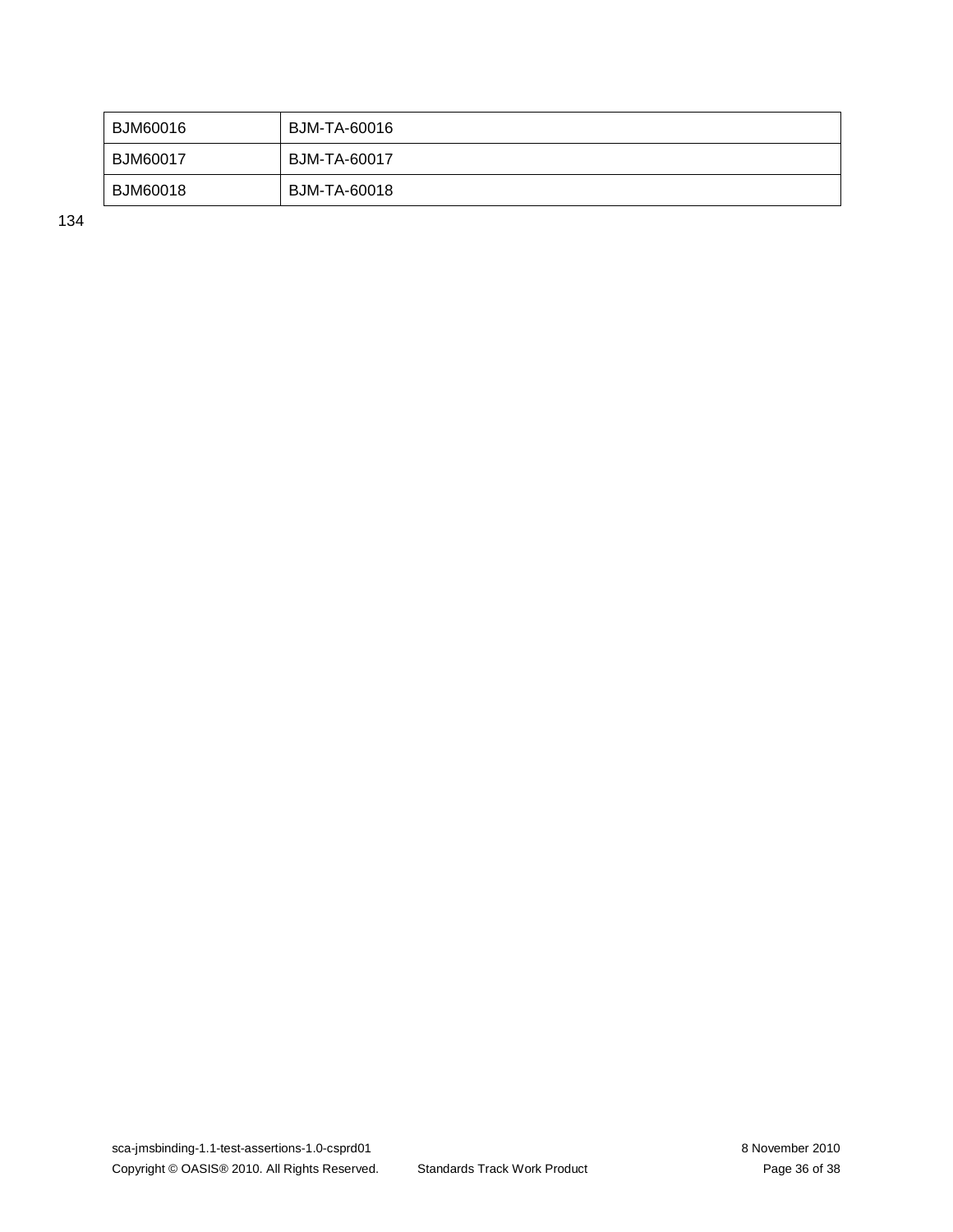# <span id="page-36-0"></span><sup>135</sup> **B. Acknowledgements**

136 The following individuals have participated in the creation of this specification and are gratefully

- 137 acknowledged:
- 138 **Participants:**

| <b>Participant Name</b> | <b>Affiliation</b>        |
|-------------------------|---------------------------|
| <b>Bryan Aupperle</b>   | IBM                       |
| David Booz              | IBM                       |
| Martin Chapman          | Oracle Corporation        |
| Laurent Domenech        | TIBCO Software Inc.       |
| Mike Edwards            | IBM                       |
| Ant Elder               | IBM                       |
| Simon Holdsworth        | IBM                       |
| Eric Johnson            | Software Inc.             |
| Khanderao Kand          | Oracle Corporation        |
| Anish Karmarkar         | <b>Oracle Corporation</b> |
| Ashok Malhotra          | <b>Oracle Corporation</b> |
| <b>Plamen Pavlov</b>    | SAP AG                    |
| Piotr Przybylski        | IBM                       |
| Tom Rutt                | Fujitsu Limited           |
|                         |                           |